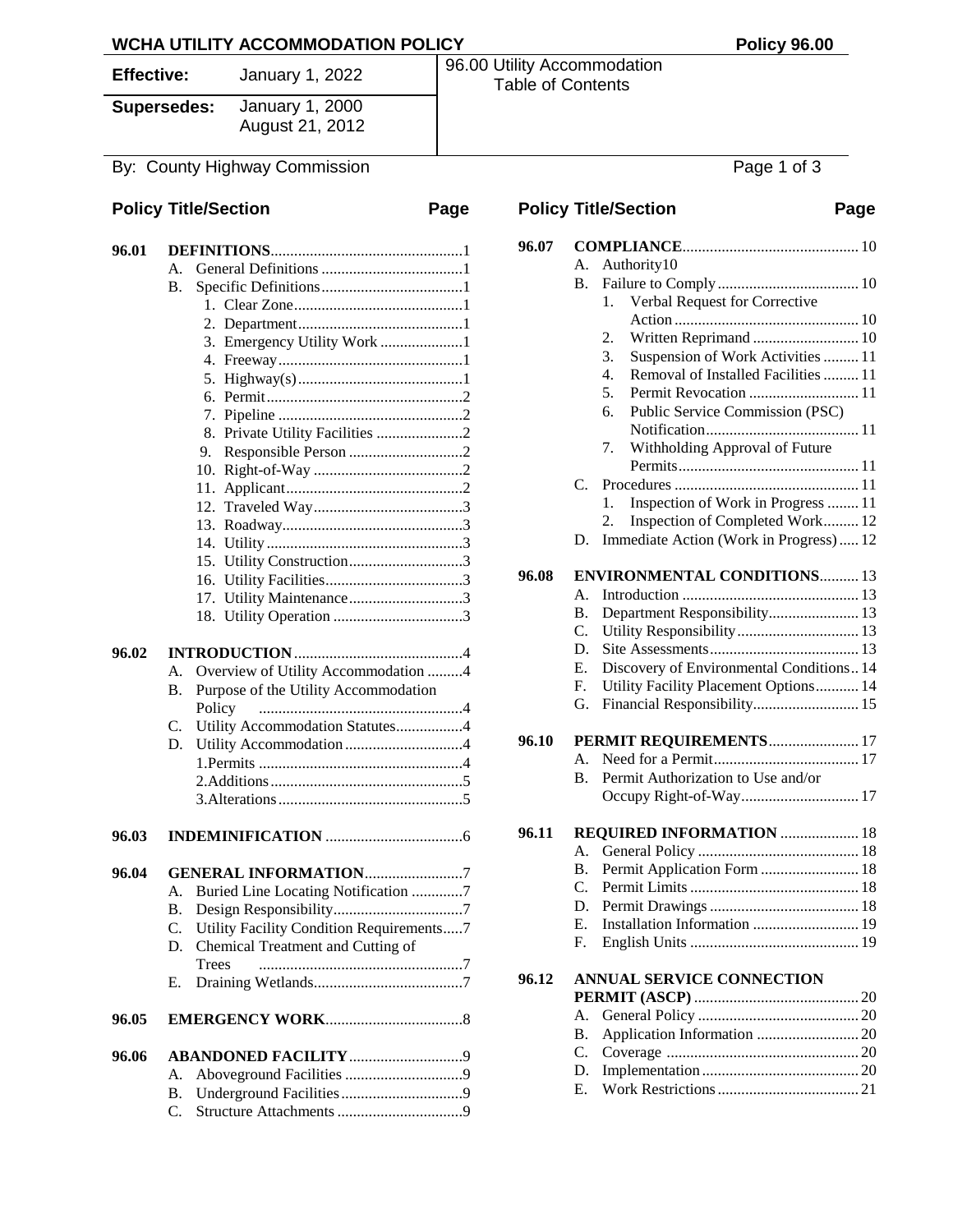## **WCHA UTILITY POLICY 96.00 Page 2 of 3**

# **Policy Title/Section Page 96.13 APPLICATION MODIFICATION**.............24 **96.20 LOCATION REQUIREMENTS**..................25 A. General Location......................................25 B. Crossing Location ....................................25 C. Underground Longitudinal Location ........25 D. Aboveground Longitudinal Location .......2 E. Existing Utilities.......................................25 F. Subsurface Utility Engineering.................25 **96.21 APPURTENANCES**......................................27 A. General Policy..........................................27 B. Buildings..................................................27 C. Cabinets ..................................................27 D. Manholes..................................................27 **96.22 VERTICAL LOCATION** .............................28 A. Underground ............................................28 B. Overhead ..................................................28 **96.23 INSTALLATION ON STRUCTURES**........29 A. General Definitions ..................................29 B. Installation Location Requirements..........29 C. Installation Openings................................29 **96.24 MEDIAN INSTALLATIONS**.......................30 A. General Policy..........................................30 B. Median Work ...........................................30 **96.25 BREAKAWAY CONSTRUCTION**.............31 **96.26 SCENIC CONSIDERATIONS**.....................32 A. General Policy..........................................32 B. Scenic Areas.............................................32 **96.30-35 FREEWAYS** ...............................................33 **96.40-44 EXPRESSWAYS**........................................34 **96.50 CONSTRUCTION REQUIREMENTS**.......35 A. Permit at Job Site .....................................35 B. Use of Highway Median...........................35 C. Use of Temporary Guard Poles................35 D. Unexpected Field Conditions...................35 E. Blasting ..................................................35 F. Survey Markers........................................35 G. Vegetation ................................................35

H. Completion Notice ...................................36 I. Highway Signs..........................................36

| .25 |       |                                     |  |
|-----|-------|-------------------------------------|--|
| .25 |       |                                     |  |
| 25  | 96.52 |                                     |  |
|     |       |                                     |  |
| .27 |       |                                     |  |
| .27 |       | C. Vehicle/Equipment Visibility  39 |  |
| .27 |       |                                     |  |
| .27 |       |                                     |  |
| .27 |       | 96.53 SPECIAL PROVISIONS 40         |  |

## **96.53 SPECIAL PROVISIONS** ............................. 40

1. Factors.............................................. 38 2 .Long Term Duration......................... 38

**96.54 CLEANUP AND RESTORATION** ............. 42 A. Work Site Cleanup................................... 42 B. Highway Restoration ............................... 42

# **96.55 EROSION CONTROL AND STORM**

|       |             | <b>WATER MANAGEMENT</b> 43                                                       |  |
|-------|-------------|----------------------------------------------------------------------------------|--|
|       | A.          |                                                                                  |  |
|       | В.          |                                                                                  |  |
|       | C.          |                                                                                  |  |
|       |             | 1                                                                                |  |
|       |             | $2_{1}$                                                                          |  |
|       |             |                                                                                  |  |
|       |             | $1_{-}$                                                                          |  |
|       |             | Guidelines for Erosion Control 45<br>$2^{\circ}$                                 |  |
| 96.60 |             | SPECIFIC REQUIREMENTS  46                                                        |  |
| 96.61 |             |                                                                                  |  |
|       |             |                                                                                  |  |
|       |             | Small Cell Providers  47                                                         |  |
|       |             |                                                                                  |  |
|       |             | 1.                                                                               |  |
|       |             |                                                                                  |  |
|       |             |                                                                                  |  |
|       | D.          |                                                                                  |  |
| 96.62 |             |                                                                                  |  |
|       | $A_{\cdot}$ |                                                                                  |  |
|       |             | B. Additional Permit Information 50                                              |  |
|       |             | $\mathbf{T}$ and $\mathbf{C}$ and $\mathbf{C}$ and $\mathbf{C}$ and $\mathbf{C}$ |  |

- C. Type of Construction ............................... 50 1. Single Pole........................................ 50 D. Down Guy Locations............................... 50
- E. Maintenance Activities............................ 50

## **Policy Title/Section Page**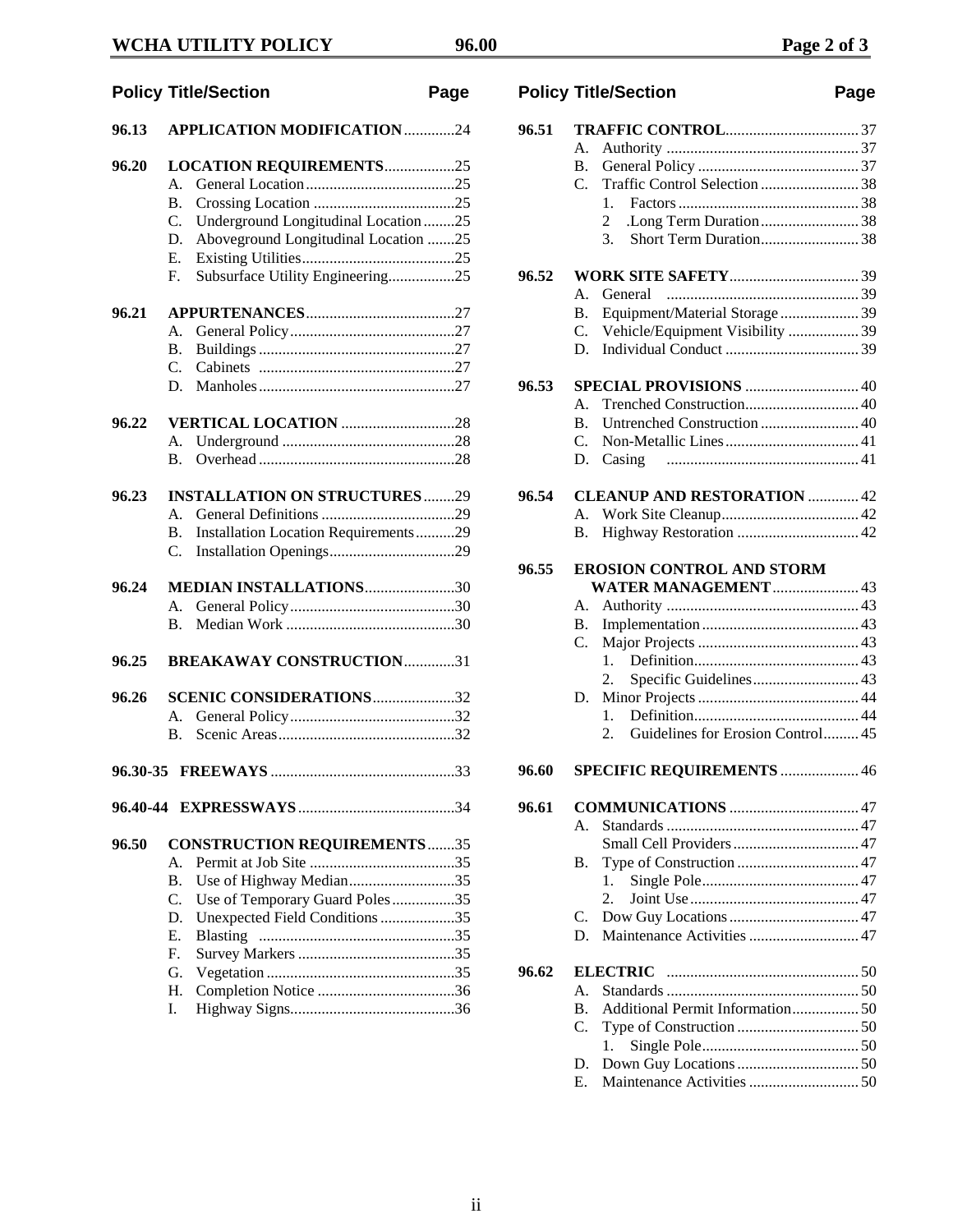# **Policy Title/Section Page**

| 96.63 | $A_{\cdot}$<br>Irrigation and Drainage Pipes, Ditches,<br>В.<br>C. Requirements for Appurtenances 53<br>Special Treatment of Pipelines54<br>D.<br>2. |  |
|-------|------------------------------------------------------------------------------------------------------------------------------------------------------|--|
| 96.64 | F.<br><b>PRIVATE UTILITY FACILITIES56</b><br>$A_{-}$<br><b>B.</b>                                                                                    |  |
| 96.90 |                                                                                                                                                      |  |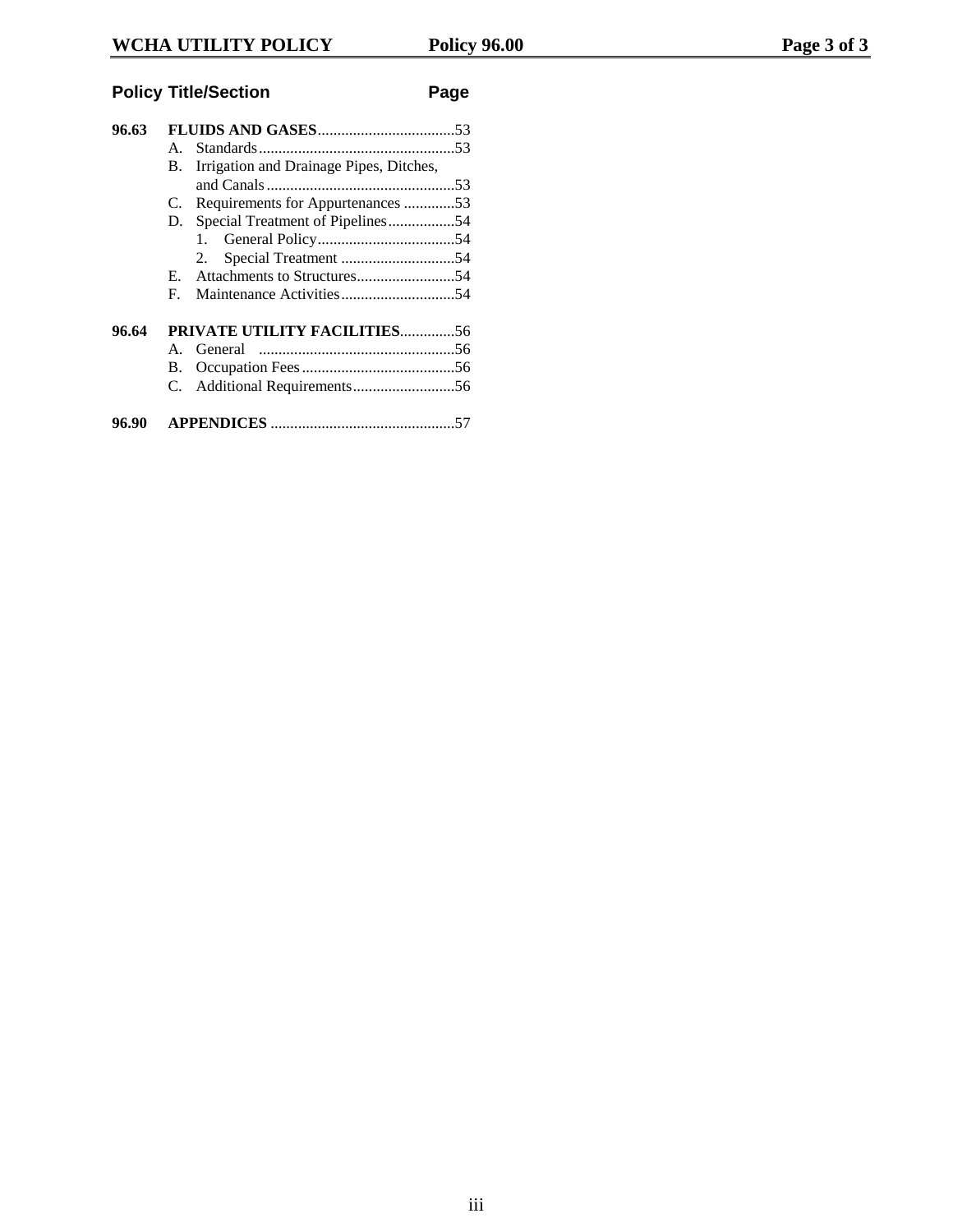| WCHA UTILITY ACCOMMODATION POLICY |                               |                                                  | <b>Policy 96.01</b> |
|-----------------------------------|-------------------------------|--------------------------------------------------|---------------------|
| <b>Effective:</b>                 | January 1, 2022               | 96.00 Utility Accommodation<br>96.01 Definitions |                     |
| Supersedes:                       | January 1, 2000               |                                                  |                     |
|                                   | August 21, 2012               |                                                  |                     |
|                                   | By: County Highway Commission |                                                  | Page 1 of 3         |
|                                   |                               |                                                  |                     |

## **A. General Definitions**

Unless otherwise provided herein, the definitions accepted by the American Association of State Highway and Transportation Officials (AASHTO) can be used as a guide.

## **B. Specific Definitions**

#### **1.** Applicant

The individual or entity which will own the utility facility which is proposed to be placed in the County Right-of-Way.

## **2. Clear Zone**

That portion of the right-of-way free of non-traversable hazards and fixed objects. These areas provide drivers a reasonable opportunity to stop safely or otherwise regain control of their vehicle when it leaves the traveled way. The clear zone generally varies with the type of highway, terrain traversed, road geometrics, and operating conditions.

Chapter 11 of the Wisconsin Department of Transportation Facilities Development Manual should be used as the guide for establishing clear zones.

**2. County** means the individual County Department that has statutorial jurisdiction over the right of way and road access for that specific County (i.e. Highway Department or Public Works Department, etc)

#### **3. Emergency Utility Work**

Unforeseen action by a utility deemed necessary to restore an existing utility facility to service and/or protect the general public.

#### 4**. Freeway**

A divided highway with full access control and with grade separations or interchanges at all intersections.

#### 5**. Highway(s)**

## a. State Trunk Highways

The State Trunk Highway system as authorized under Section §84.02, Wisconsin Statutes. This includes the entire area within the highway right-of-way.

1. Federally marked highways, such as "U.S." or "I", are part of the State Trunk Highway System and are designated by letters and numbers such as I-94, USH 12, or STH 54.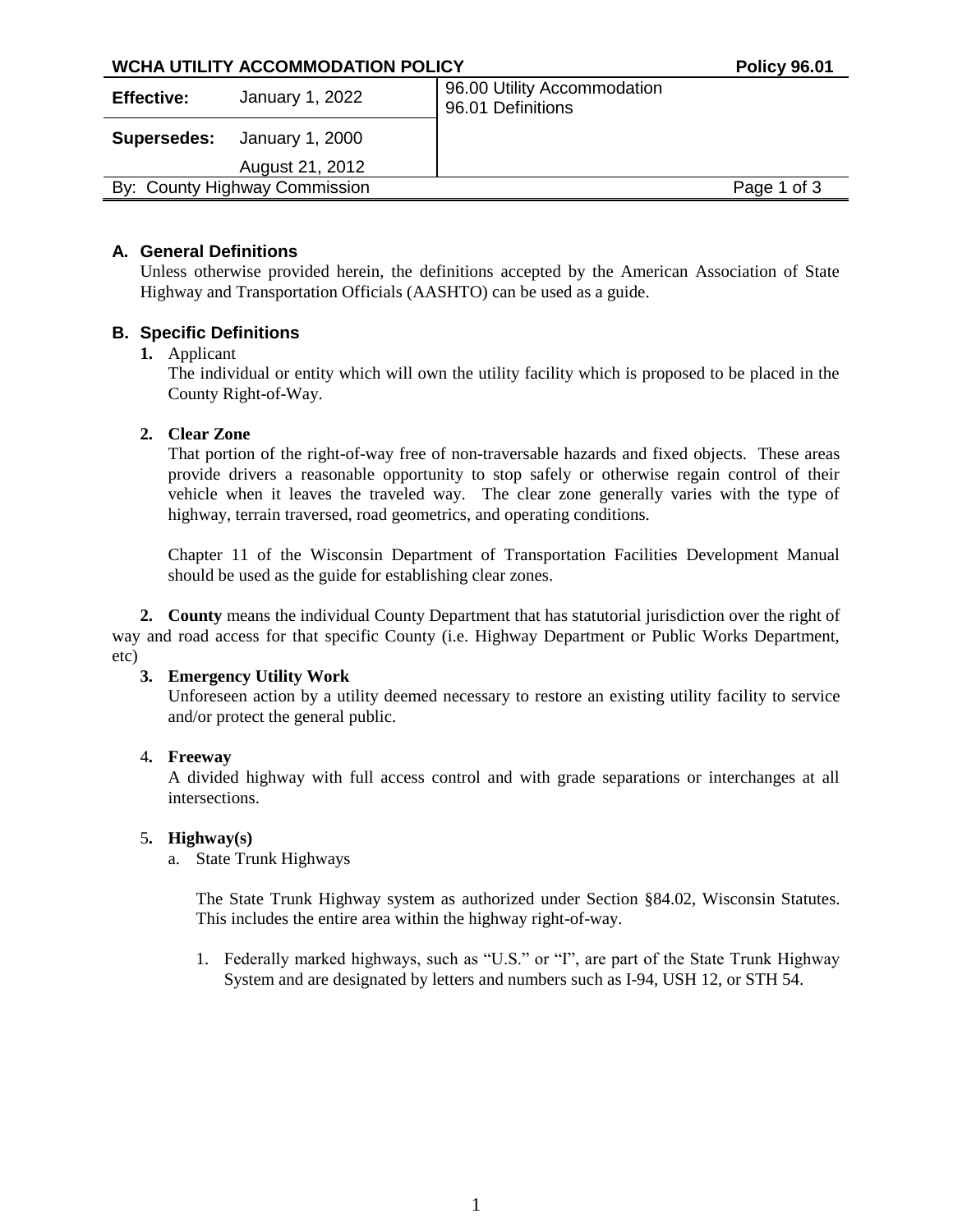## **B. Specific Definitions (continued)**

2. "Connecting Highways" in Section §86.32, Wisconsin Statutes, are local jurisdictional streets that lie within the corporate limits of a City or Village and, by agreement, are maintained by the local authority.

## *Note: The Wisconsin Department of Transportation's "Official State Trunk Highway System Maps" denote all connecting highways within Wisconsin.*

b. County Trunk Highways

The county trunk highways as authorized under Section §83.025, Wisconsin Statutes. This includes the entire area within the highway right-of-way.

- 1. County marked highways are a part of the County Trunk Highway (CTH) system and are designated by letters such as CTH "A", CTH "BB", or CTH "OOO".
- c. Town Roads

The town roads as authorized under Section §82.03(1), Wisconsin Statutes. This includes the entire area within the highway right-of-way.

1. Town roads marked by each town and are designated by name such as Smith Road, Maple Lane, or Oak Ridge Drive.

#### 6**. Permit**

The document by which the County grants the applicant permission to work within, use, occupy, or cross the highway. Permit shall be valid for one year from the date of the permit application.

#### 7**. Pipeline**

A utility facility installed to carry or convey a fluid, gas, or other material, generally underground, including the casing and the product being conveyed.

#### 8**. Private Utility Facilities**

Facilities which convey or transmit the commodities as defined by utility (see #15), but are owned and operated by an individual(s) or non-utility business and are not accessible to the public.

#### **9. Responsible Person**

A person having control over a utility project that is not administered by the County.

#### **10. Right-of-Way**

A general term denoting acquired interests or rights in land (either all or partial) that are necessary to build, maintain, and operate a highway facility. It is not just a fee interest or a permanent highway interest but encompasses all necessary rights of both a permanent and temporary nature.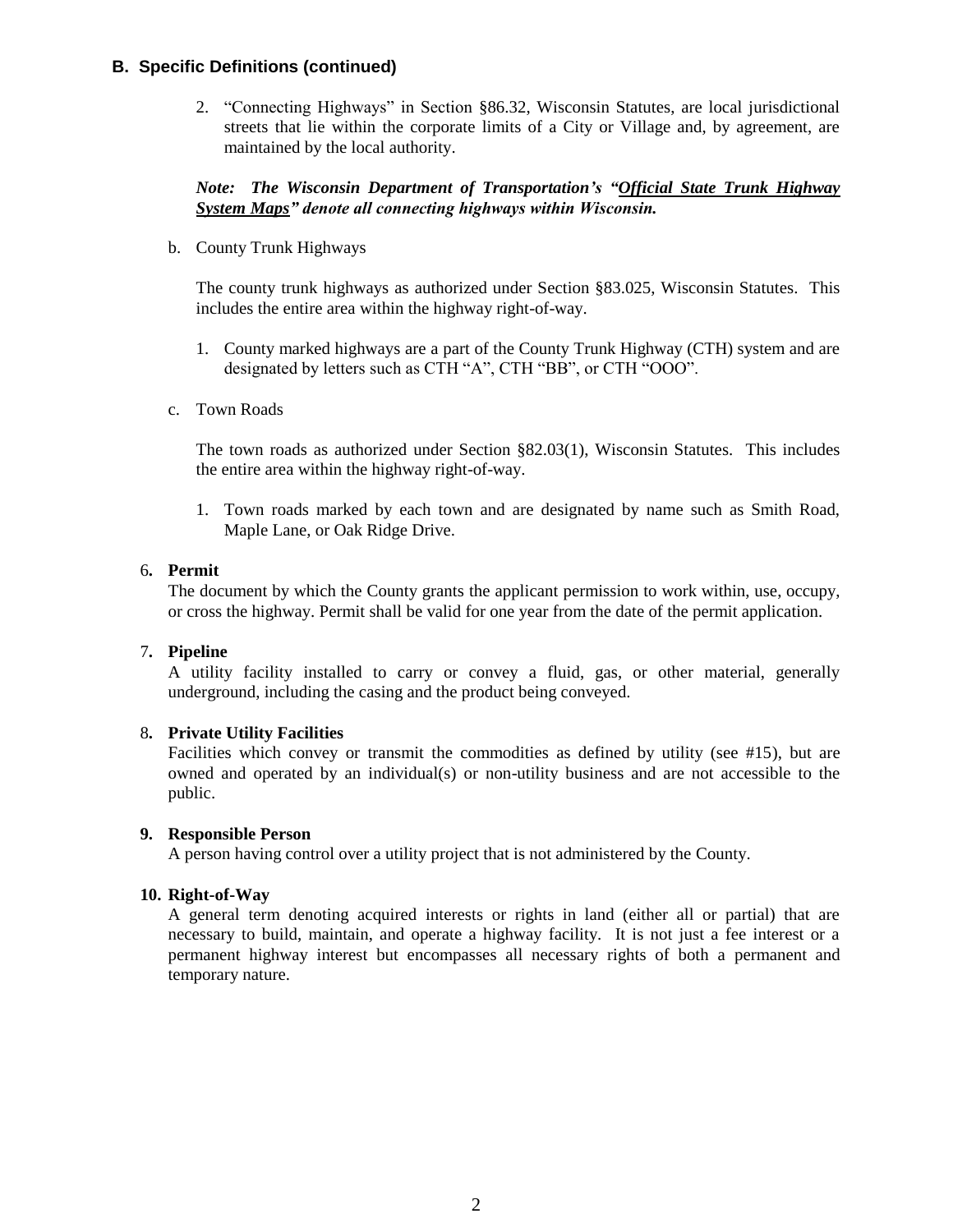## **B. Specific Definitions (continued)**

## **11. Applicant**

The individual or entity that will own the utility facility which is to be placed in County right-ofway.

## **12. Traveled Way**

The portion of the roadway for the movement of vehicles which includes auxiliary lanes and ramps but excludes the shoulders. The traveled way usually lies between the edgeline striping.

#### **13. Roadway**

The traveled way plus shoulders.

#### **14. Utility**

Any corporation, company, individual or association, including their lessees, trustees or receivers, or any sanitary district, cooperative association, town, village, or city that owns, operates, manages, or controls any plant or fixed equipment within this state for the conveyance of communications, electric power, light, heat, fuel, gas, oil, petroleum products, water, steam, fluids, sewerage, drainage, irrigation, or similar facilities.

The owners or operators of cable television systems, cellular phone and paging (wireless) systems, publicly owned fire or police signal systems, traffic and street lighting facilities, or privately owned facilities which perform any of the utility functions above.

#### **15. Utility Construction**

Any use by a utility of labor or materials to install or to provide for the installation of a new or upgraded utility facility or to replace all or a portion of an existing facility.

#### **16. Utility Facilities**

a. Transmission Facilities

A utility facility which generally carries the product from the source to the distribution network. Additional terms are "communication feeder", "toll", and "trunk lines".

b. Distribution Facilities

A utility facility which distributes the utility product from a transmission facility to points convenient for its customers.

c. Service Facility

A utility facility which serves a single customer via a connection with a distribution line. Additional terms for a service line include "lateral" and "drop".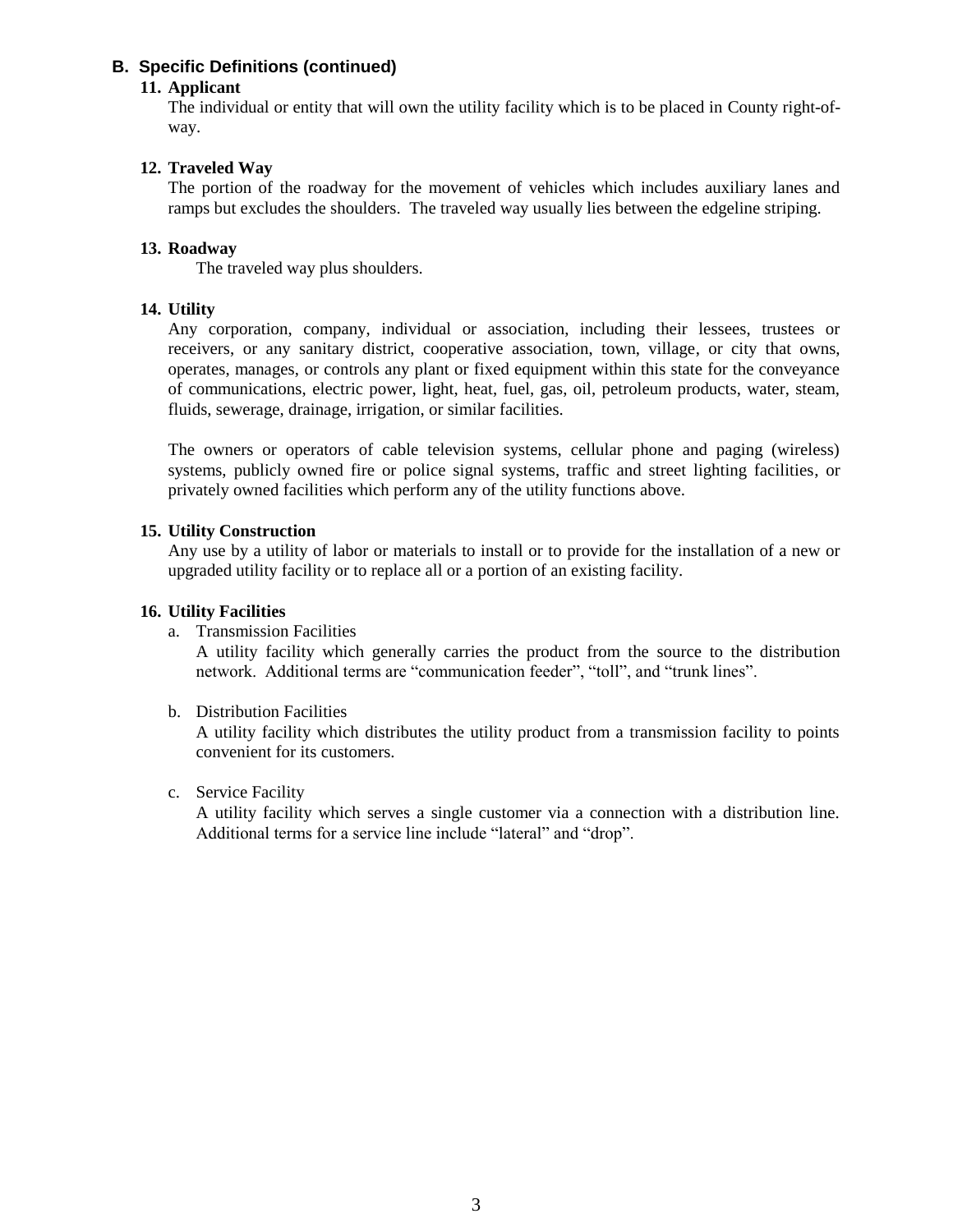## **B. Specific Definitions (continued)**

### **17. Utility Maintenance**

Any use by a utility of labor or materials for repairs or replacement of parts of an existing utility facility to retain its use as intended, limited to the work types as further defined herein.

## **18. Utility Operation**

Any activity by a utility to assure the function of an existing utility for its intended purpose.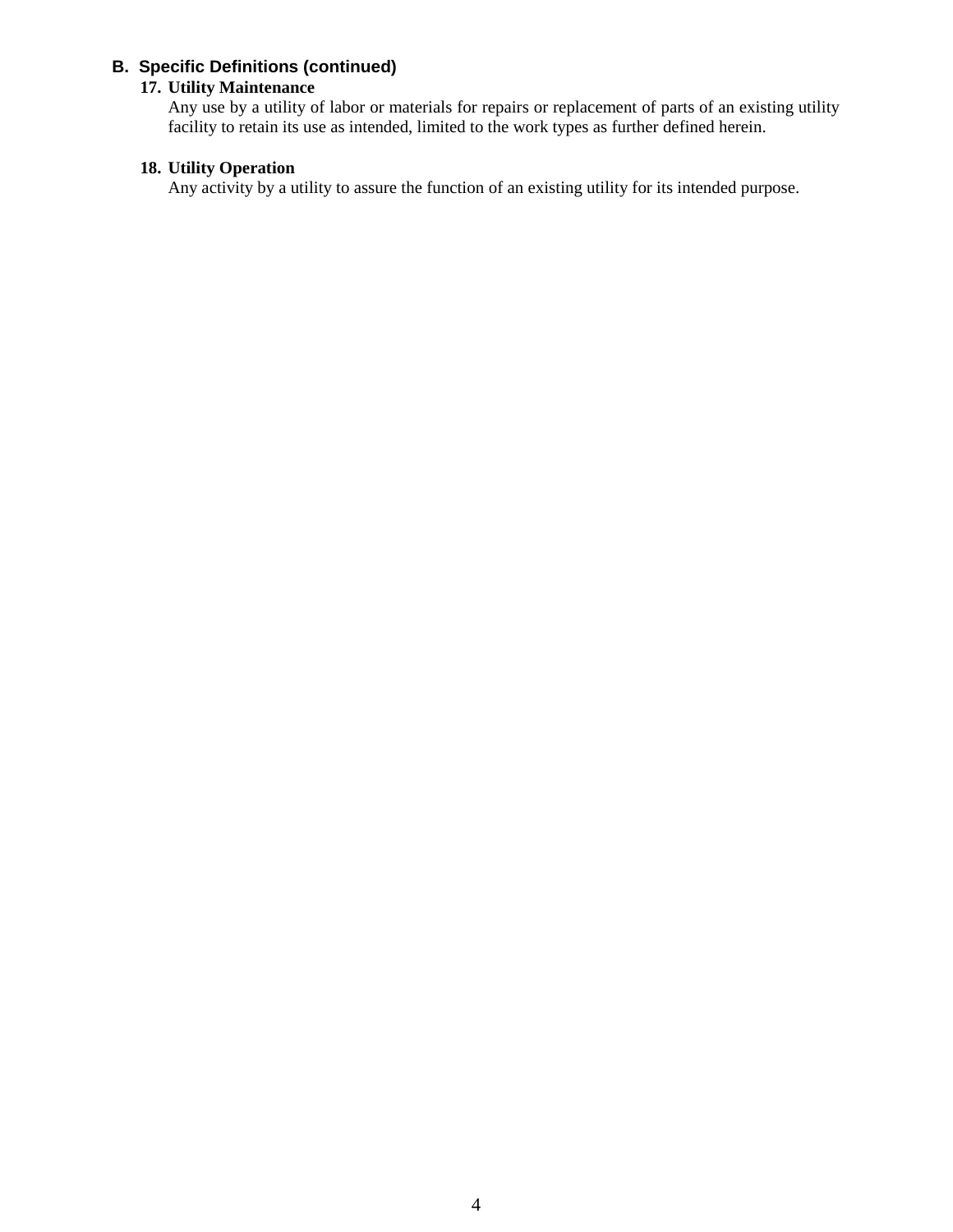## WCHA UTILITY ACCOMMODATION POLICY

| <b>Effective:</b>  | January 1, 2022               | 96.00 Utility Accommodation<br>96.02 Introduction |
|--------------------|-------------------------------|---------------------------------------------------|
| <b>Supersedes:</b> | January 1, 2000               |                                                   |
|                    | August 21, 2012               |                                                   |
|                    | By: County Highway Commission | Page 1 of 2                                       |

## **A. Overview of Utility Accommodation**

The County operates the highway system under its jurisdiction to provide a safe and convenient means for the vehicular transportation of people and goods, and utility companies provide essential services to the public. Both the County and utility companies typically provide facilities which consider present as well as future needs. Cooperation between these two entities is essential if the public is to be served at the lowest possible cost consistent with their respective public service needs, obligations, and interests. Although the County strives to accommodate utility facilities whenever possible, the permitted use and occupancy of highway right-of-way for non-highway purposes is subordinate to the primary interests and safety of the traveling public.

## **B. Purpose of the Utility Accommodation Policy**

The purpose of the Utility Accommodation Policy is to prescribe the policies and procedures that shall be met by any utility whose facility currently occupies, or will occupy in the future, any highway right-of-way or bridge over which the County has jurisdiction.

The Policy applies to all public and private utilities as defined in  $96.01(B)$  (9) and (15). It also applies to all existing utility facilities retained, relocated, replaced, or altered, and to new utility facilities installed in County right-of-way.

Highway facilities (e.g. lighting, traffic signals, changeable message boards, etc.) operated by the County for the purpose of ensuring motorist safety shall not be bound by the policies and procedures contained within the Policy.

#### **C. Utility Accommodation Statutes**

The County regulates the use, occupation, and utility accommodation of the county trunk highway system under sec. §66.0831, §84.08, §85.15, §86.07(2), §86.16, and §182.017, Wis. Stats.

#### **D. Utility Accommodation**

Typically, the County utilizes the following policy when handling requests for utility accommodation or managing facilities that are already located in the right-of-way:

#### **1. Permits**

The County permits utility facilities on its highways when:

- a. Such use and occupancy do not adversely affect the primary functions of the highways or materially impair their safety, operational, or visual qualities.
- b. There would be no conflict with the provisions of Federal, State, or local laws or regulations or the accommodation provisions stated herein.
- c. The occupancies would not significantly increase the difficulty or future cost of highway construction or maintenance.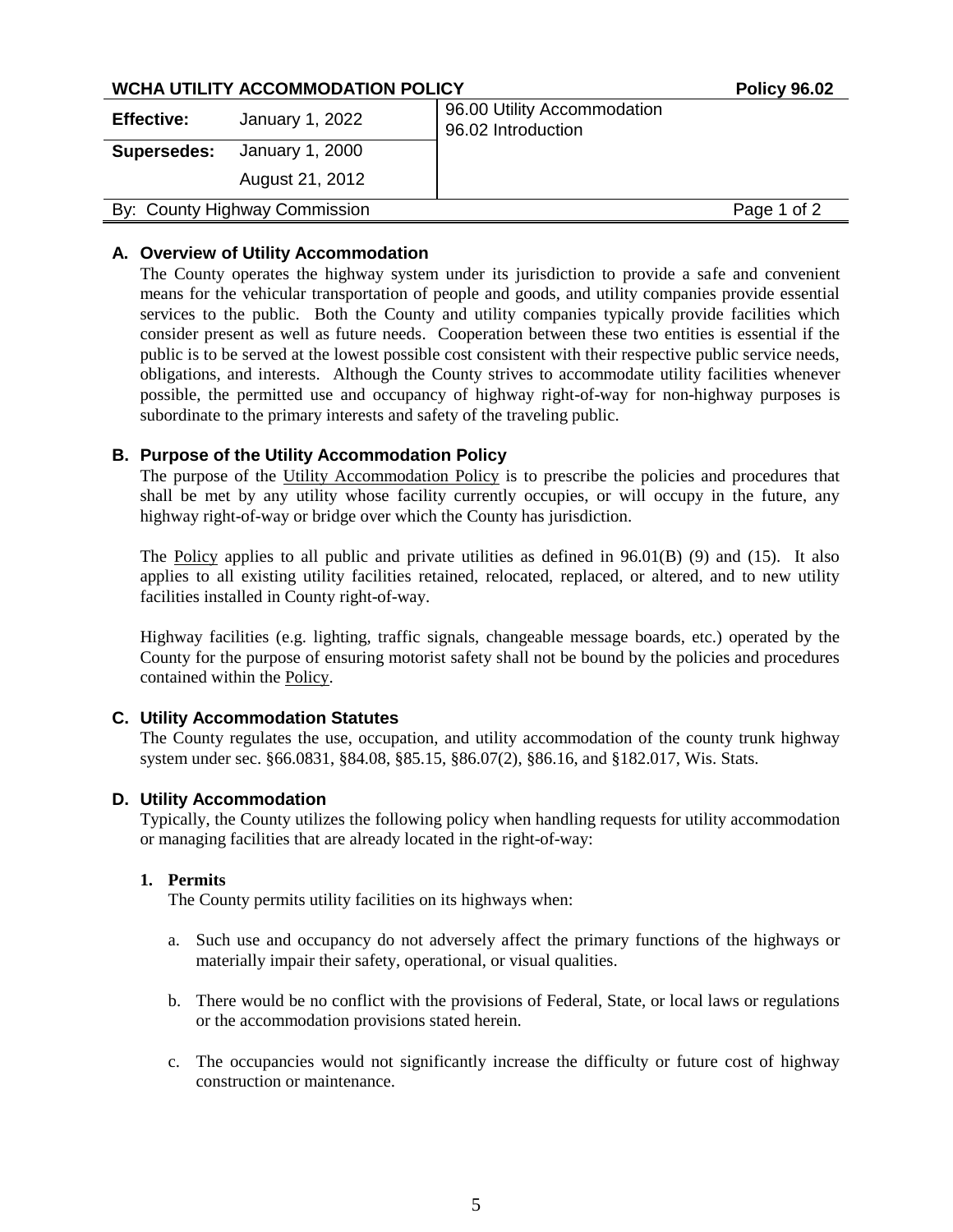#### **D. Utility Accommodation (continued)**

A utility shall abide by the current version of the Policy each time a permit is authorized for its work. When future changes are made to the Policy, an existing utility facility is not required to meet the new version unless proposed changes to that facility require a new permit from the County.

## **2. Additions**

Nothing in the Policy shall be construed as limiting the rights of the County to impose restrictions or requirements in addition to and/or deviations from those stated herein in any permit where the County deems it advisable to do so. An appropriate explanation for such action should be provided to the utility.

#### **3. Alterations**

The permitted facilities shall, if necessary, be altered by the utility to facilitate alteration, improvement, safety control, or maintenance of the highway as may be ordered after permit approval. All costs for construction, maintaining, altering, and relocating the permitted facilities shall be the obligation of the applicant, unless a specific County-executed utility parcel or agreement otherwise provides.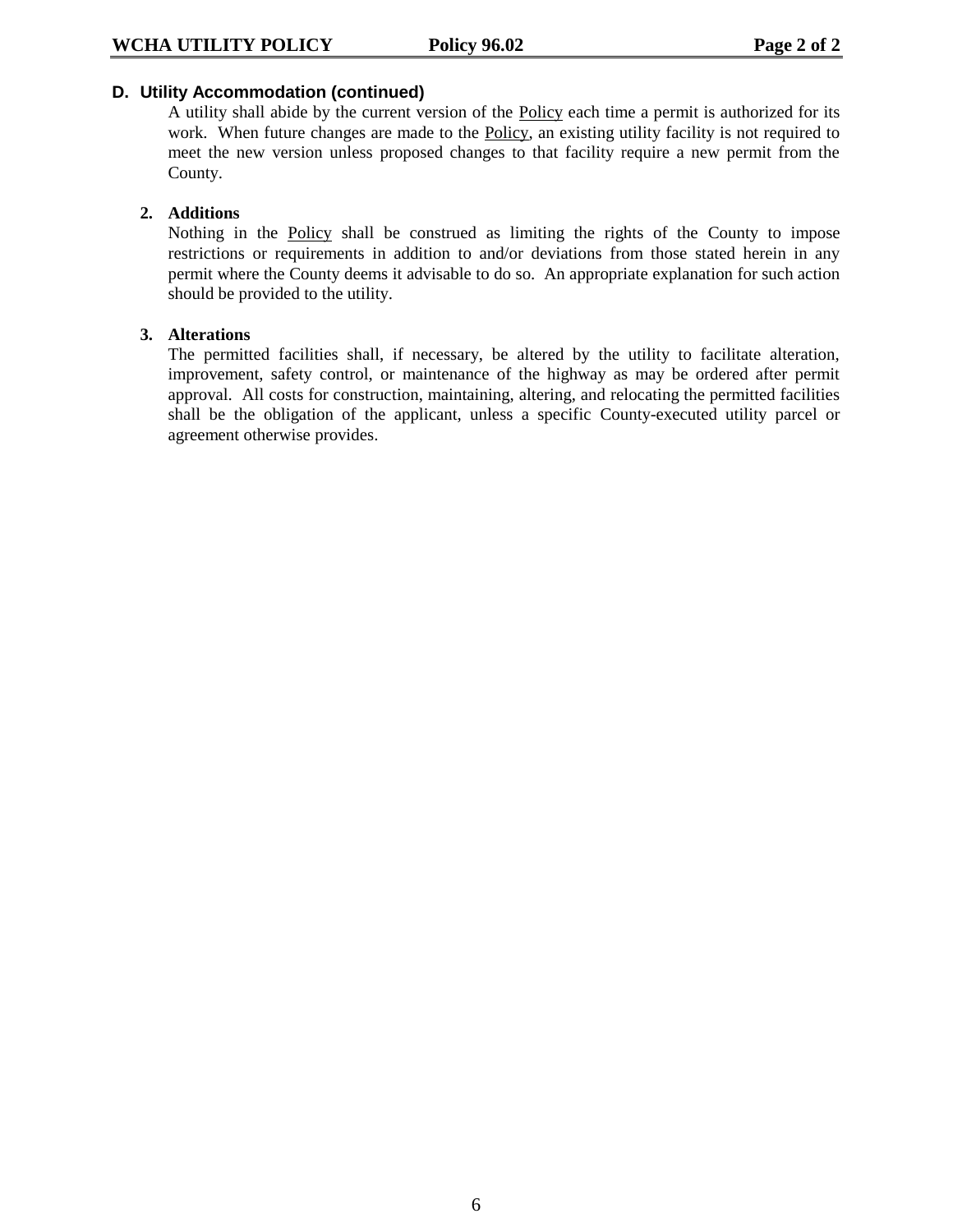| <b>WCHA UTILITY ACCOMMODATION POLICY</b> |                               |                                                      | <b>Policy 96.03</b> |
|------------------------------------------|-------------------------------|------------------------------------------------------|---------------------|
| <b>Effective:</b>                        | January1, 2022                | 96.00 Utility Accommodation<br>96.03 Indemnification |                     |
| January 1, 2000<br>Supersedes:           |                               |                                                      |                     |
|                                          | August 21, 2012               |                                                      |                     |
|                                          | By: County Highway Commission |                                                      | Page 1 of 1         |

The Applicant shall save and hold the County, its officers, employees, and agents harmless from all liability, damage, loss, expense, claims, demands, and actions of any nature whatsoever arising out of any acts or omissions of Applicant in any way connected with the work to be performed pursuant to this permit, or the construction or maintenance of facilities by the Applicant, in the County right-of-way which is the subject of this permit. Notwithstanding the foregoing, Applicant shall not be obligated to indemnify the County or its officers, employees, or agents for that portion of any liability, damage, loss, expense, claims, demands, or actions caused by the negligent, wanton, intentional, or otherwise wrongful acts or omissions of the County, or its officers, employees, or agents.

The County remains responsible for issues relating to road design but will not incur liability on behalf of Utility simply by granting a permit unless the grant of that permit is otherwise negligent or improper.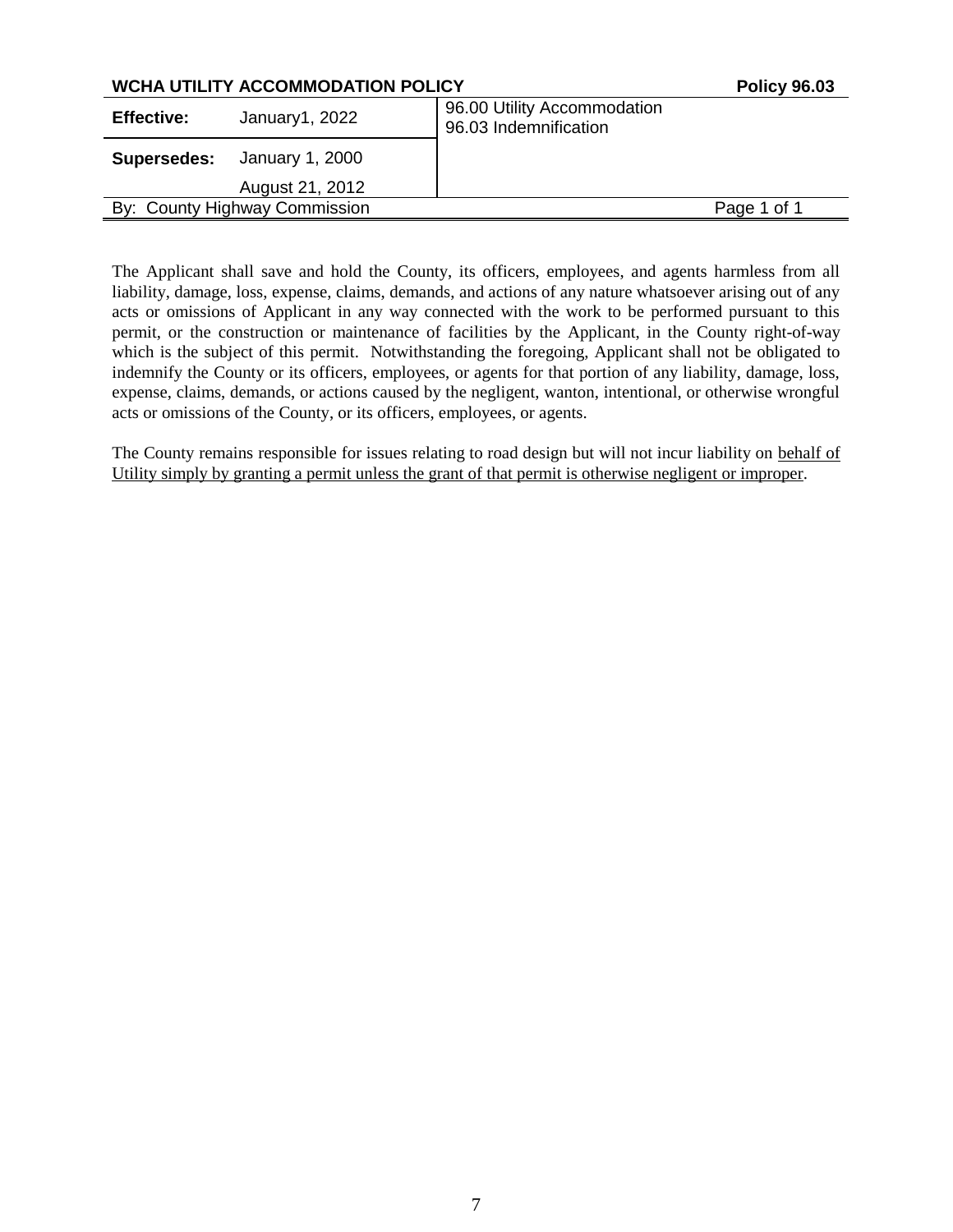|                                                                          | <b>WCHA UTILITY ACCOMMODATION POLICY</b><br>96.00 Utility Accommodation<br>January 1, 2022 |                           | <b>Policy 96.04</b> |
|--------------------------------------------------------------------------|--------------------------------------------------------------------------------------------|---------------------------|---------------------|
| <b>Effective:</b>                                                        |                                                                                            | 96.04 General Information |                     |
|                                                                          |                                                                                            |                           |                     |
|                                                                          | August 21, 2012                                                                            |                           |                     |
| January 1, 2000<br><b>Supersedes:</b><br>By: County Highway Commissioner |                                                                                            | Page 1 of 1               |                     |
|                                                                          |                                                                                            |                           |                     |

## **A. Buried Line Locating Notification**

Each applicant for a permit to work on a County's highway shall provide a reliable line-locate notification service by either or both of the following means:

- 1. If the Applicant has membership in a one-call utility notification service, it shall enter the current telephone number(s) for the service on the face of each County permit application form. The applicant shall also provide written notification to the County upon or in advance of any subsequent changes in the one-call contact information such as cessation of membership, changes in the contact telephone number(s), etc.
- 2. If the Applicant lacks membership in a one-call utility notification service at the time of application for a County permit, or has membership but desires to provide a second resource for line locates, they shall:
	- a. Provide operational area maps which accurately specify the area(s) in which the applicant has lines or a franchise to install lines. A minimum of one such map shall be furnished to the County. The Applicant shall advise the County of any future changes in its operational area(s) and supply updated maps showing the current conditions, and
	- b. Enter on the face of each permit application form the current telephone number(s) and email address to be contacted to obtain specific line locates from the applicant. The Applicant should notify the County of any change to contact information.
- 3. If requested, work with County to provide project data file indicating the line location in a mutually agreeable format.

#### **B. Design Responsibility**

The utility shall be responsible for the design of the facility to be installed or adjusted within the right-of-way. The Utility shall be responsible for determination of the right-of-way. The County shall be responsible for review of the utility's proposal and for permit approval. County approval of the permit does not warrant that the right-of-way shown as part of the application is correct.

## **C. Utility Facility Condition Requirements**

All utility facilities shall be kept in a good state of repair both structurally and from the standpoint of appearance.

## **D. Chemical Treatment and Cutting of Trees**

Utilities shall be prohibited from chemical treatment or cutting of trees on County highways without a permit from the County except as provided under maintenance type activities (see policies 96.61 through 96.64), and the utility shall provide the County with MSDS sheets for chemicals being used along with an annual spraying plan.

#### **E. Draining Wetlands**

The installation of privately-owned lines or conduits in the right-of-way for the purpose of draining wetlands is prohibited.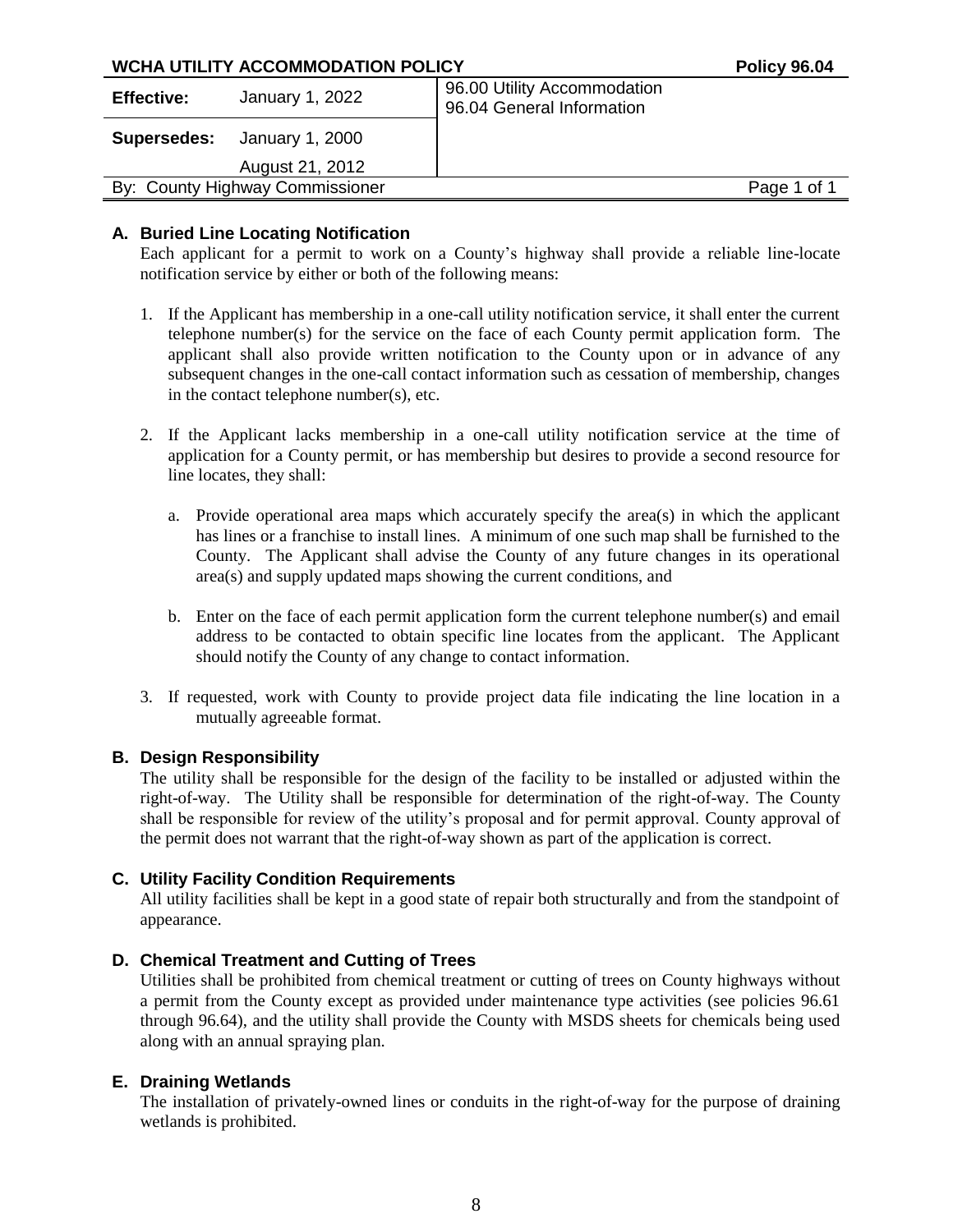|                                                                     | <b>WCHA UTILITY ACCOMMODATION POLICY</b><br><b>Policy 96.05</b><br>96.00 Utility Accommodation<br>January 1, 2022<br>96.05 Emergency Work |  |             |
|---------------------------------------------------------------------|-------------------------------------------------------------------------------------------------------------------------------------------|--|-------------|
| <b>Effective:</b>                                                   |                                                                                                                                           |  |             |
|                                                                     |                                                                                                                                           |  |             |
|                                                                     | August 21, 2012                                                                                                                           |  |             |
| <b>Supersedes:</b> January 1, 2000<br>By: County Highway Commission |                                                                                                                                           |  | Page 1 of 1 |

Emergency situations may arise when immediate action to protect the safety of the general public requires utility operations within a County's highway that are not in full compliance with the provisions of the Policy. Nothing herein shall be construed as requiring a utility to delay such emergency repair.

Emergency repairs may be performed within the right-of-way when physical conditions or time considerations prevent application for the usual permit. However, as soon as feasible, the utility shall advise the County of the emergency, its plans or actions for alleviating the dangerous situation(s), and make arrangement(s) for the control and protection of traffic or pedestrians affected by its proposed operations. When the Policy requires a permit for such work, a permit shall be obtained as soon as possible and any alterations deemed necessary through the permit approval process shall be made.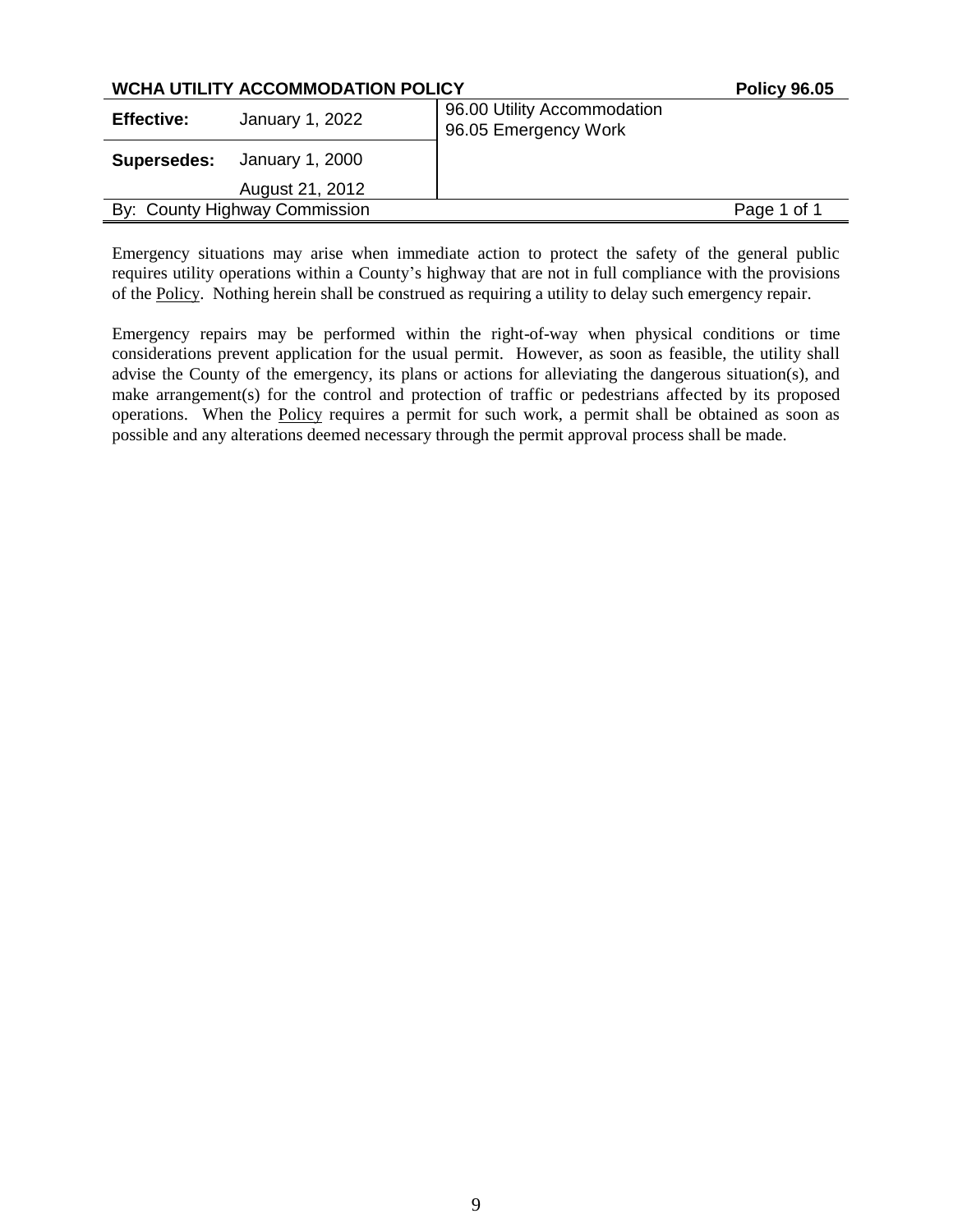## **WCHA UTILITY ACCOMMODATION POLICY POLICY POLICY** POLICY POLICY

| <b>Effective:</b><br><b>Supersedes:</b> | January 1, 2022                                   | 96.00 Utility Accommodation<br>96.06 Abandoned Facility |  |
|-----------------------------------------|---------------------------------------------------|---------------------------------------------------------|--|
|                                         | January 1, 2000<br>August 21, 2012<br>Page 1 of 1 |                                                         |  |
|                                         |                                                   |                                                         |  |
| By: County Highway Commission           |                                                   |                                                         |  |

## **A. Aboveground Facilities**

If a utility discontinues use of an aboveground facility, the facility shall be entirely removed from the right-of-way within one year after its use is discontinued unless written approval for a time extension is granted by the County or unless a permit is requested by the purchaser and approved by the County.

#### **B. Underground Facilities** (This section does not waive a utility's rights under ss. §182.0175.)

Effective January 1, 2000, a record of underground utility facilities abandoned in the right-of-way shall be maintained in a utility's permanent files until the facility is completely removed from the ground. The record should be of similar quality and detail as any other map or plan submitted to the County for permit approval. The approximate location provided by the utility shall be within a ten (10) foot wide corridor (i.e., five feet either side as measured perpendicular to a facility). If a utility facility is to be abandoned as a part of a permit for a new facility, it shall be field located and its location shall be shown on the permit request for the new facility.

Upon request by the County, each utility and the County requesting the information, shall agree on the method of transferring the abandoned facility information in accordance with the mapping capabilities of the utility. A utility shall update the map annually if requested by the County. The utility may place a disclaimer on the abandonment map such as:

"The locations on this map cannot be relied upon for any purpose except general information and planning that an abandoned utility facility is in the right-of-way. The user remains obligated to call Digger's Hotline at least three working days prior to any excavation. All utility facilities uncovered in the right-of-way shall be handled as active or energized until confirmed by a utility representative that it is an abandoned or temporarily de-energized facility."

Upon request by the County, the utility shall provide a map (noted above) indicating all facilities abandoned prior to January 1, 2000 on record, if the utility has maintained such records.

When the County intends to perform work in an area potentially occupied by the utility, it may call the utility to request confirmation of any abandoned facilities in that area. The utility shall respond to the request within 10 calendar days and shall provide the County with a more detailed record of the abandoned facilities in that area, if available.

When an unidentified utility facility is exposed or damaged, the County shall call the utility to have a representative visit the site and identify its facility. The utility should physically respond to the site, if required, or contact the County's representative within two hours, and in all cases, shall physically respond to the site within six hours after notification, if required.

The County shall not require a utility to physically remove any abandoned underground facility so long as a permanent record of it is maintained and it does not prevent the construction or modification of any highway improvement and/or structure. However, abandoned appurtenant facilities such as manholes and pull boxes shall be filled in or removed in accordance with the Wisconsin Department of Transportation's Standard Specifications for Road and Bridge Construction, current edition.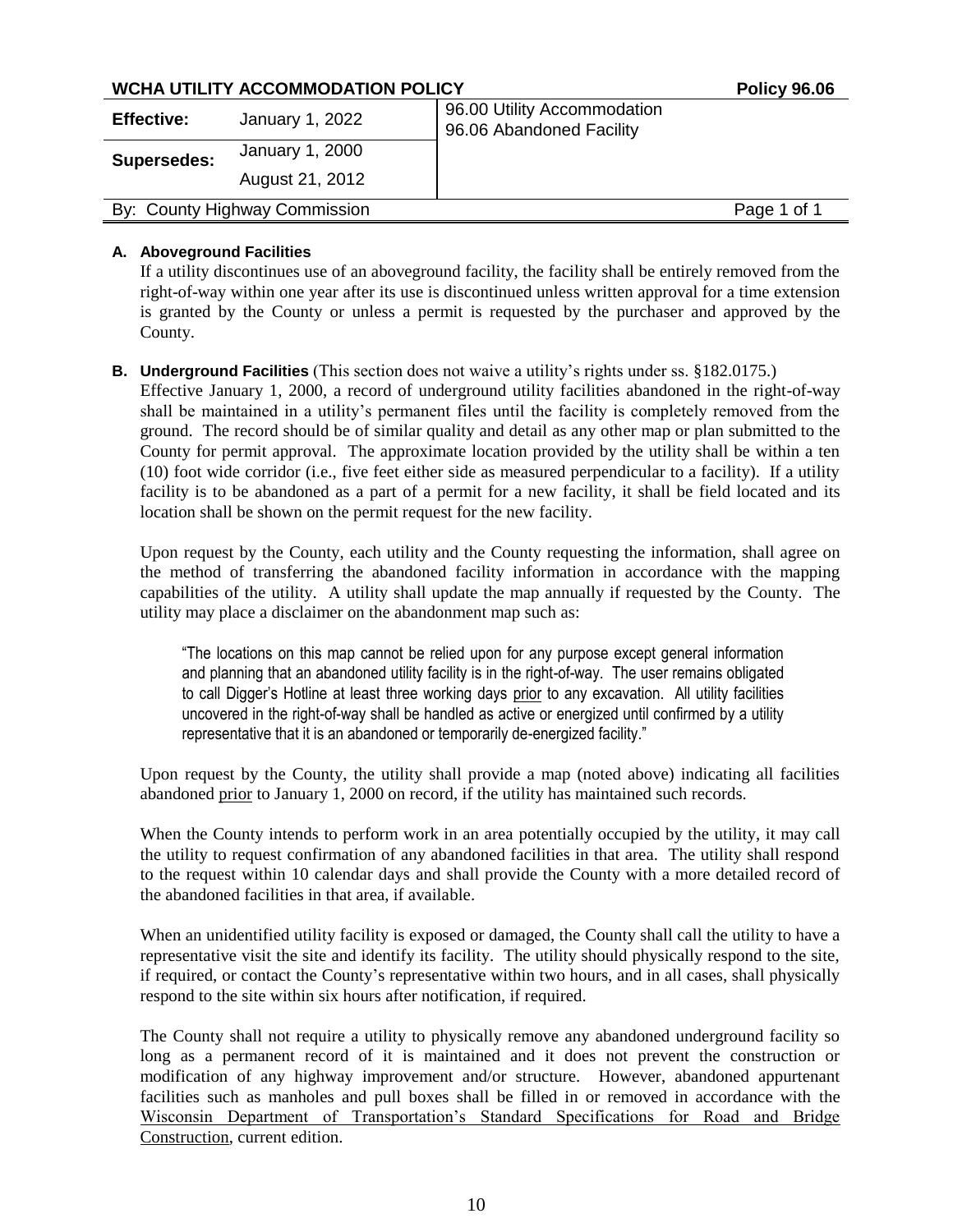## **C. Structure Attachments**

Utility facilities abandoned on a structure shall be removed within 60 days of the abandonment unless otherwise approved by the County. All removal costs shall be the responsibility of the utility.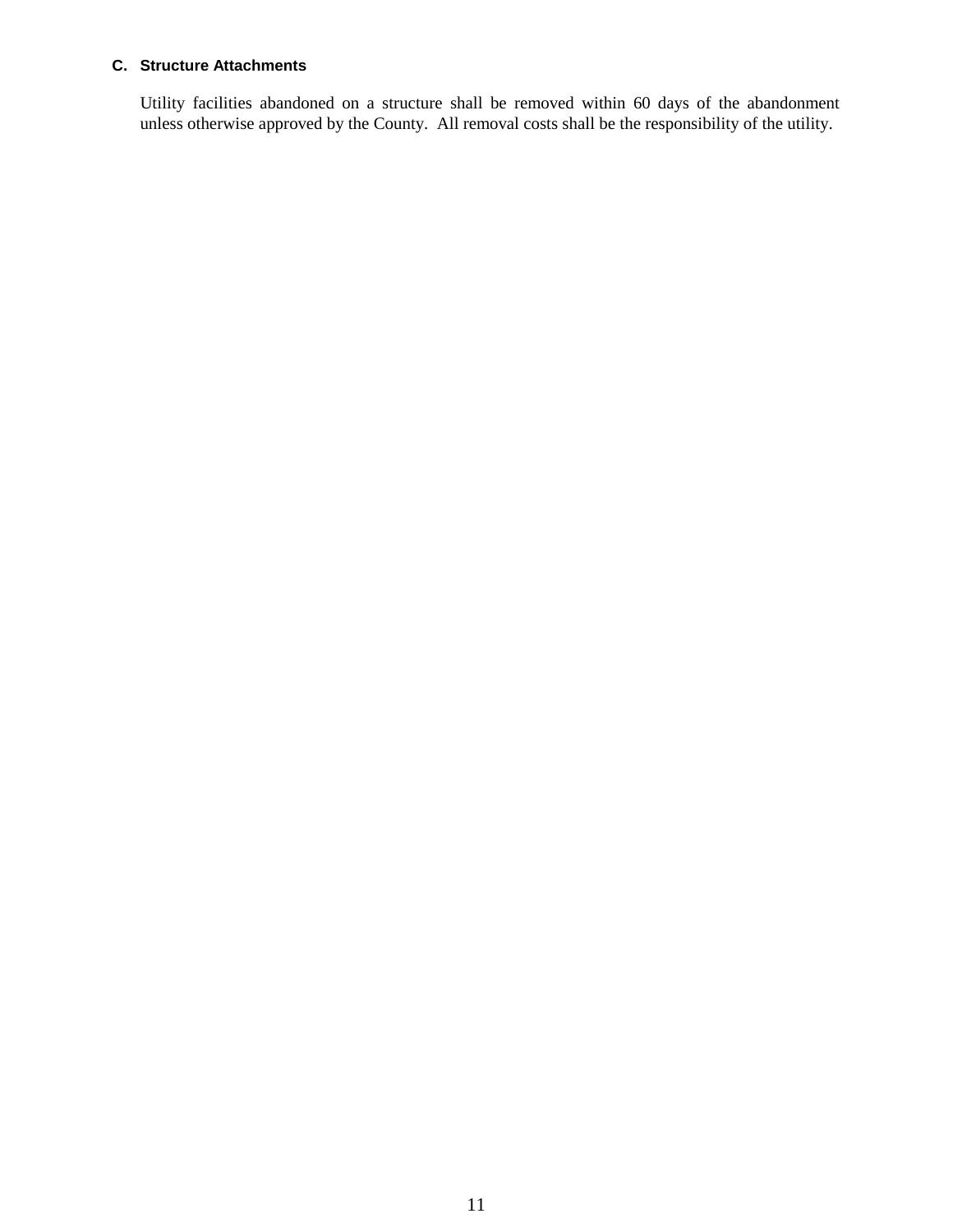## **WCHA UTILITY ACCOMMODATION POLICY POLICY POLICY POLICY**

| <b>Effective:</b>             | January 1, 2022 | 96.00 Utility Accommodation<br>96.07 Compliance |             |
|-------------------------------|-----------------|-------------------------------------------------|-------------|
| Supersedes:                   | January 1, 2000 |                                                 |             |
|                               | August 12, 2012 |                                                 |             |
| By: County Highway Commission |                 |                                                 | Page 1 of 3 |

## **A. Authority**

Representatives of the County have the authority to enforce the Utility Accommodation Policy and those specific provisions related to individual utility permits. These representatives (a.k.a. inspectors) include the county highway commissioner and his/her designee. It also includes the project engineer when utility permits are part of construction projects.

All utilities, including all consultants, contractors, and subcontractors working for utilities, are required to abide by the Policy and those specific provisions related to individual utility permits.

A County policy adopting this "WCHA Utility Accommodation Policy" and noting exceptions shall precede it.

The utility must first appeal to the permit reviewer, highway commissioner, and the county highway committee with assistance of their corporation counsel. In the final appeal process under Wis. Stats §86.16(5) the utilities can appeal to WisDOT if they feel a county is not treating them fairly.

## **B. Failure to Comply**

At the County's option, the following measures may be taken if a utility fails to comply with the Policy or its permit provisions:

# **1. Verbal Request for Corrective Action**

The request shall include:

- a. The reason(s) why the present or completed operation is (was) not in compliance with the Policy or the permit provisions,
- b. What steps shall be taken to correct the situation, and
- c. What additional action may be taken if step b is disregarded (items 2 through 7 listed as follows).

#### **2. Written Reprimand**

A written reprimand shall be sent to the utility for violating the Policy or its permit provisions when the utility does not comply with the verbal request.

The written reprimand shall contain the same information as the verbal request and shall serve as documentation for the violation. The County shall be responsible for writing and sending this reprimand.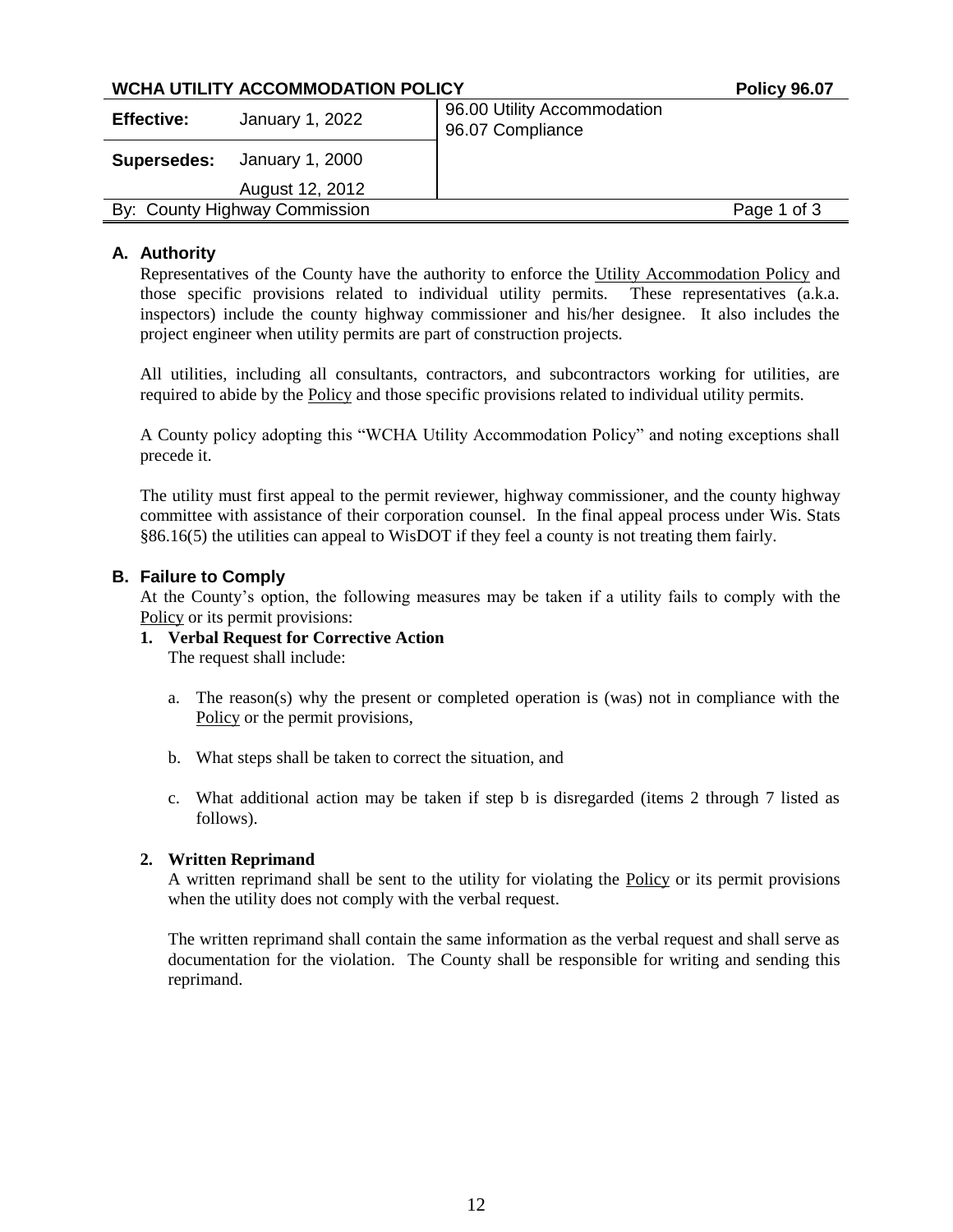## **B. Failure to Comply (continued)**

## **3. Suspension of Work Activities**

If a responsible person of an inspected work site fails to comply with a verbal request, the inspector may order the suspension of all work activities at the site. If this occurs, the county highway commissioner shall be informed of the situation.

If the county highway commissioner cannot be contacted, the patrol supervisor, engineer, or permit coordinator shall be notified.

The County shall then contact an authority of the utility to explain why the operation was suspended and what action needs to be taken before work can resume.

#### **4. Removal of Installed Facilities**

Any facility installed by a utility shall be in the location shown on the approved permit. If such a facility is discovered in an **unacceptable** location and the utility is notified, the utility shall have thirty (30) calendar days response time to decide on its corrective action. Once corrective action is agreed upon by the County, the Utility shall act on the corrective action within ten (10) calendar days. If the utility fails to take corrective action within forty (40) calendar days, the County shall take action to have that facility relocated or removed at the utility's expense.

The permittee shall remove the improperly placed facility and put it in an approved location. If the utility fails to relocate its facility, the County shall have the facility removed and bill the permittee for such work.

#### **5. Permit Revocation**

When a utility continues to be in noncompliance with the **Policy** or its permit provisions, the County may revoke the utility's permit. The utility may reapply for a permit to the County when it can demonstrate a good faith effort to comply.

#### **6. Public Service Commission (PSC) Notification**

Continued violations by a utility of the Policy or its permit provisions may cause the County to notify the PSC and request its assistance in correcting the situation.

#### **7. Withholding Approval of Future Permits**

Continued violations by a utility of the Policy or its permit provisions may cause the County to withhold approval of permit applications for that utility until the violations are corrected to the satisfaction of the County. The severity and number of written reprimands against a utility may serve as a guide in determining future permit approval.

#### **C. Procedures**

When a utility site is inspected by the County or its representative to determine compliance with the Policy, the following procedures may be utilized:

## **1. Inspection of Work in Progress**

Upon reaching a work site, the inspector shall locate a responsible person and ask to review and discuss the utility operation. If applicable, a review of a copy of the permit which the utility or its contractor is required to have available at the site shall also be performed.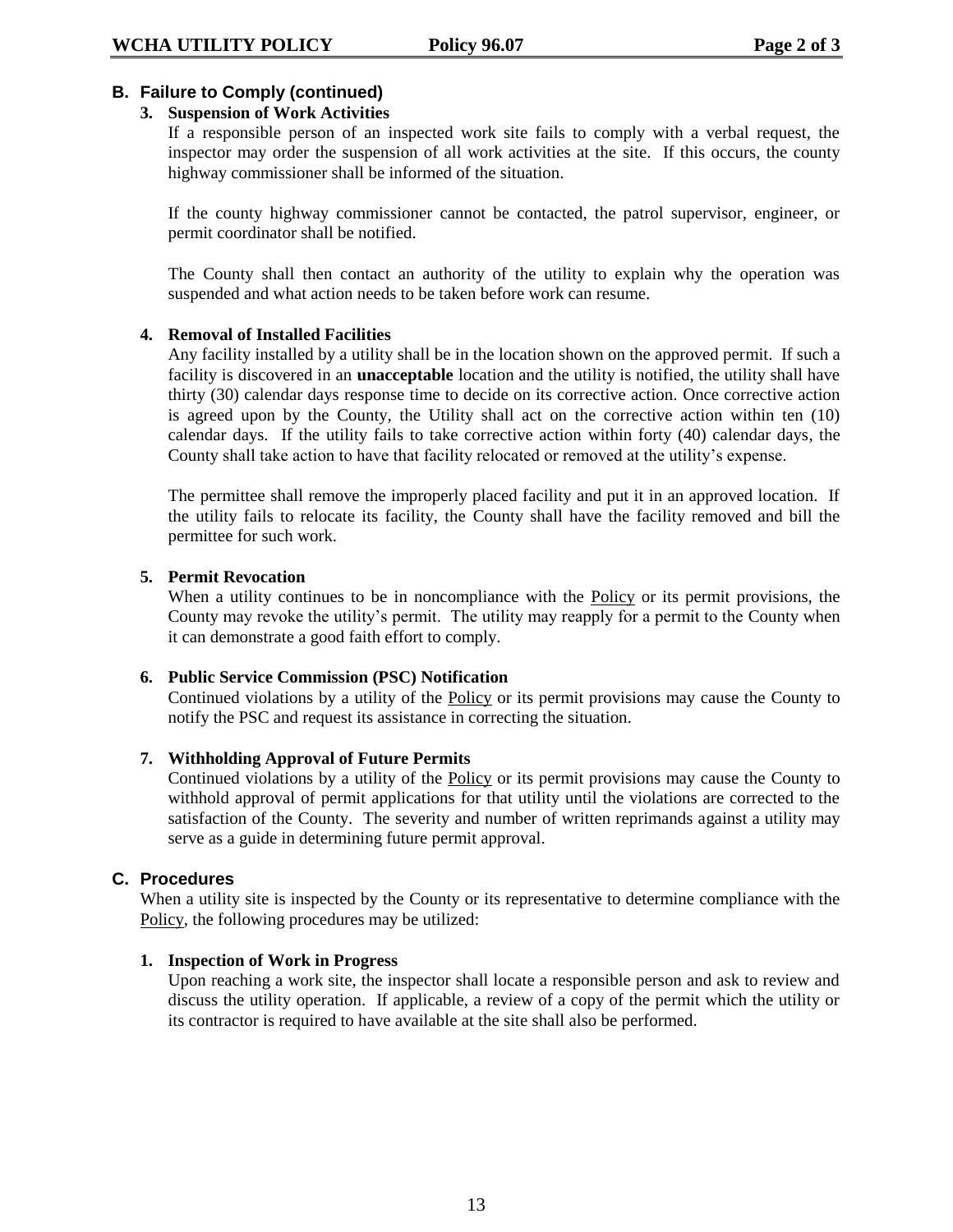#### **C. Procedures (continued)**

If the inspector decides that changes to the operation are needed in order to bring it into compliance with the Policy or provisions of its permit, then a verbal request is the first corrective measure which shall be taken (see B.1.).

#### **2. Inspection of Completed Work**

After a permitted operation has been completed, the utility is required to notify the County that work on the permit is complete and the job site is subject to an inspection by the County. If the work was done in violation of the Policy or the provisions of a utility's permit, then a verbal request is the first corrective measure which shall be taken (see B.1.). The utility shall have thirty (30) calendar days response time to decide on its corrective action and an additional ten (10) calendar days to initiate that action.

#### **D. Immediate Action (Work in Progress)**

When a utility operation or installation is not in compliance with the Policy or the provisions of its permit and is adversely affecting public safety, the inspector shall take immediate action.

If a responsible person refuses to comply with the verbal request and does not take immediate corrective measures to ensure public safety, the inspector shall then call the local law enforcement agency to have the utility or its contractor(s), subcontractor(s), or consultant(s) removed from the County's right-of-way. The inspector shall also take corrective measures to return the highway to a safe operating condition.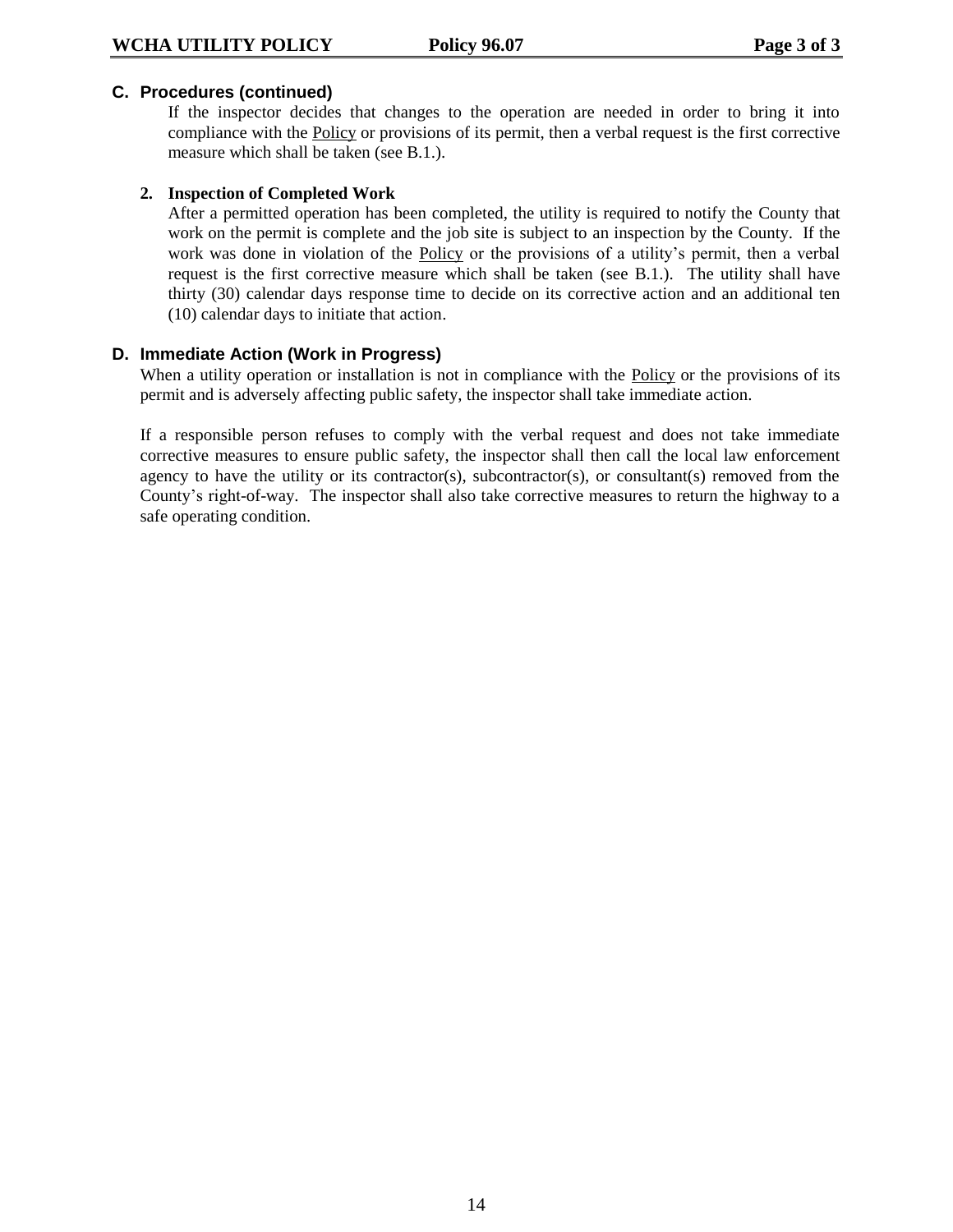## **WCHA UTILITY ACCOMMODATION POLICY POLICY POLICY** POLICY POLICY

| <b>Effective:</b> | January 1, 2022                    | 96.00 Utility Accommodation<br>96.08 Environmental Conditions |             |
|-------------------|------------------------------------|---------------------------------------------------------------|-------------|
|                   | <b>Supersedes:</b> January 1, 2000 |                                                               |             |
|                   | August 12, 2012                    |                                                               |             |
|                   | By: County Highway Commission      |                                                               | Page 1 of 4 |

#### **A. Introduction**

This policy specifies responsibilities and the procedures that a utility shall follow when environmental conditions are encountered in the right-of-way. These conditions include, but are not limited to: 1) archeological sites, 2) historic structures, 3) contaminated soils, 4) underground storage tanks (UST's), and 5) leaking underground storage tanks (LUST's).

## **B. County Responsibility**

The County shall notify a utility when its facilities may be affected by a proposed improvement project. If the utility confirms that its facilities are in the vicinity of the improvement, the County shall transmit to the utility at least that portion of the improvement plan that concerns those facilities. The County shall also provide any additional and duplicate plan information needed by the utility to design and lay out the removal, relocation, or adjustment of the existing utility facilities and the placement of relocated or additional facilities within the project limits. This includes furnishing a utility with information regarding any environmental conditions if site assessments are performed as a required part of the County's project investigation. This information shall be considered for **"informational purposes only"** since data may change from the time an investigation is completed until the time a report is reviewed.

#### **C. Utility Responsibility**

The utility shall be responsible to perform a site assessment for its own facilities. Utilities which obtain a permit from the County shall be solely responsible for surveying the right-of-way for environmental conditions solely for its own purpose where utility construction or utility maintenance will occur to determine if said area is an endangered species habitat. The utility shall be fully responsible for preservation or mitigation of said habitat in compliance with regulations promulgated by the Wisconsin Department of Natural Resources (DNR).

#### **D. Site Assessments**

When a utility needs to do site assessments (investigations), the procedures listed in the Wisconsin Department of Transportation's Facilities Development Manual may be used as a guide. Specifically, Chapter 26 has information on archeological and historical assessments, and Chapter 21, Section 35, has information regarding contaminated site assessments. Copies of these can be obtained from the Wisconsin Department of Transportation.

The County recommends that site assessments be performed by a qualified historian, archeologist, or environmental consultant if the utility does not employ personnel specifically qualified for this work.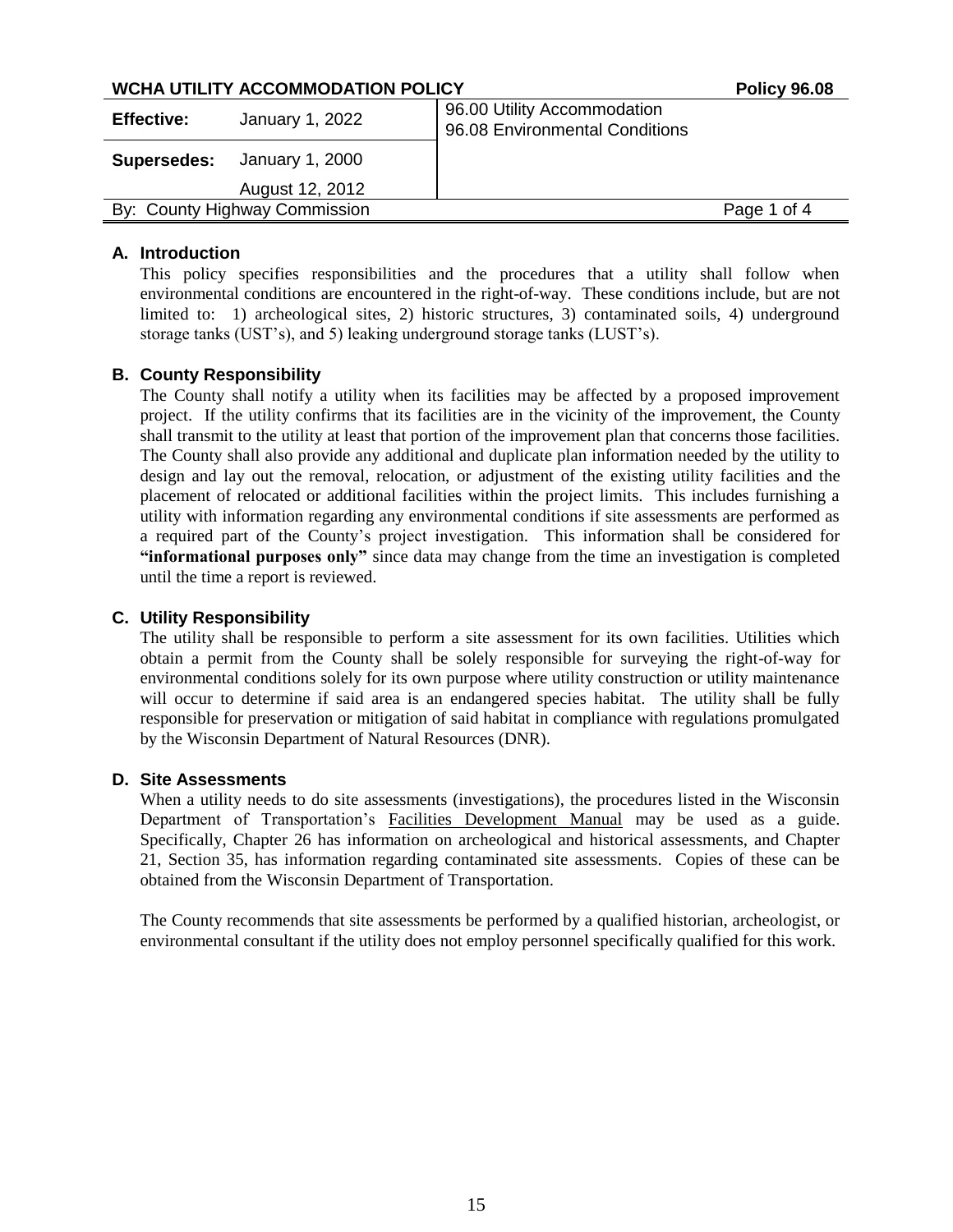## **E. Discovery of Environmental Conditions**

Whether the discovery of environmental conditions occurs during a site assessment, facility installation, or maintenance operation, **ALL WORK SHALL BE SUSPENDED IMMEDIATELY.** Failure to do so may result in financial responsibility (see Section G) for the utility due to subsequent site assessments, mitigation, remediation, or possible fines. Specifically, if a utility fails to comply with Section E of this policy, it may be responsible for a percentage of the costs due to the utility's action. A checklist has been developed to help utilities obtain the necessary information which may be asked of them by site investigators. The checklist has been included in the county's addendum as Section 96.97 Environmental Conditions Discovery Checklist.

If the site poses a possible health risk, the local police and fire departments shall be notified immediately and the utility shall take the necessary steps to provide for the safety of people and property in the area. After suspended operations, the utility shall contact the County and the offices listed below depending upon the type of conditions discovered:

|                                                   | <b>NOTIFICATION TABLE</b> (NOTE: CALL ALL THAT APPLY)                                  |
|---------------------------------------------------|----------------------------------------------------------------------------------------|
|                                                   | Utility Discovers Environmental Conditions while Working on Department of Right-of-Way |
| Category                                          | Please Call                                                                            |
| <b>Archeological Sites or Historic Structures</b> |                                                                                        |
| Historic structure                                | <b>State Historic Preservation Office</b>                                              |
|                                                   | 608-264-6512                                                                           |
| Archeological site                                | <b>State Historic Preservation Office</b>                                              |
|                                                   | 608/264-6507                                                                           |
| <b>Burial</b>                                     | <b>Burial Sites Preservation Office</b>                                                |
|                                                   | 608-264-6507 or 800-342-7834                                                           |
|                                                   |                                                                                        |
|                                                   |                                                                                        |
| Contaminated Soils, UST's, LUST's, etc.           | <b>WDNR</b>                                                                            |
| <b>Local Department of Natural Resources</b>      | See Section 96.96 in the county's addendum for contacts                                |
| Office <sup>1</sup>                               |                                                                                        |
|                                                   |                                                                                        |
|                                                   |                                                                                        |
|                                                   |                                                                                        |
| Required under Wisconsin law.                     |                                                                                        |

The County will notify the utility when it can resume its operation.

## **F. Utility Facility Placement Options**

Unless the County has taken charge of the remediation or mitigation process due to a County project, a utility that decides to locate its facility through an affected area, shall document in its permit application that it has contacted the DNR and has received the proper authorization to locate in the area along with its proposed construction methods. The utility will be responsible for all associated costs.

## **G. Financial Responsibility**

When a utility performs an initial site assessment on County right-of-way - either with a project of its own or because a County project is not required to obtain environmental information - the utility shall bear the cost of the assessment. If an environmental site is exposed, a DNR assessment must be performed. No matter who performed the initial assessments or even if they were not done, a utility that discovers any environmental conditions shall **not** be responsible for assessment, mitigation, or remediation costs provided it had complied with Section E of this policy and avoids the site by placing its facility in another permitted location. The following table specifies who may have to pay for assessment, mitigation, or remediation costs depending upon the situation: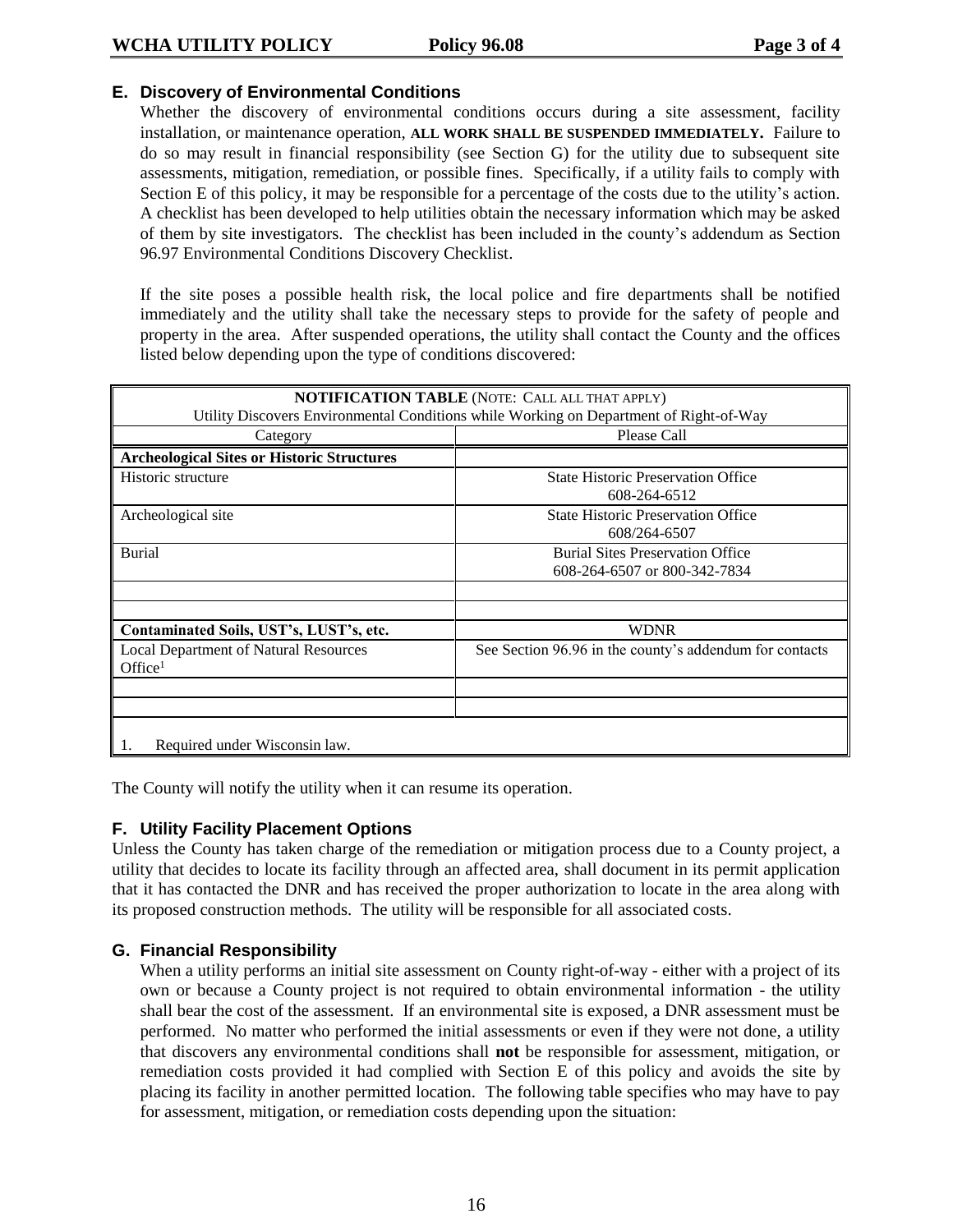## **WCHA UTILITY ACCOMMODATION POLICY POLICY POLICY** Policy 96.10

| <b>Effective:</b> | January 1, 2022               | 96.00 Utility Accommodation<br>96.10 Permit Requirements |             |
|-------------------|-------------------------------|----------------------------------------------------------|-------------|
| Supersedes:       | January 1, 2000               |                                                          |             |
|                   | August 21, 2012               |                                                          |             |
|                   | By: County Highway Commission |                                                          | Page 1 of 1 |

## **A. Need for a Permit**

A utility shall obtain a permit from the County before any use or occupancy of County highways is allowed. This includes utilities that want to occupy an existing pole line or duct system (e.g. CATV attaching to another utility company's existing poles). Exceptions to this are enumerated in Policies 96.61 through 96.64.

## **B. Permit Authorization to Use and/or Occupy Right-of-Way**

By issuance of a permit, the County formally indicates that, subject to all applicable permit conditions, a specified use and/or occupancy of right-of-way is not adverse to the highway interests at the time of the permit approval.

The County does not warrant that public title to the right-of-way is free and clear, does not certify that it has sole ownership, and does not indicate any intention to defend the utility in its peaceful use and occupancy of said lands.

The permit does not transfer any land, nor give, grant, or convey any land right, right in land, or easement subject to applicable statutes.

Written authorization from the County does not relieve the utility from compliance with all applicable federal and state laws and codes and local laws and ordinances which affect the design, construction, materials, or performance of its work. The County's authorization shall not be construed as superseding any other governmental agency's more restrictive requirements.

The utility should retain a copy of the permit in its files during the entire time the facility is located in, over, or under the County's right-of-way and shall have a copy available at the job site during construction.

All utility permits issued by the County are revocable for cause as provided herein. Policy 96.07 highlights the steps that may be used by the County in order to revoke a permit.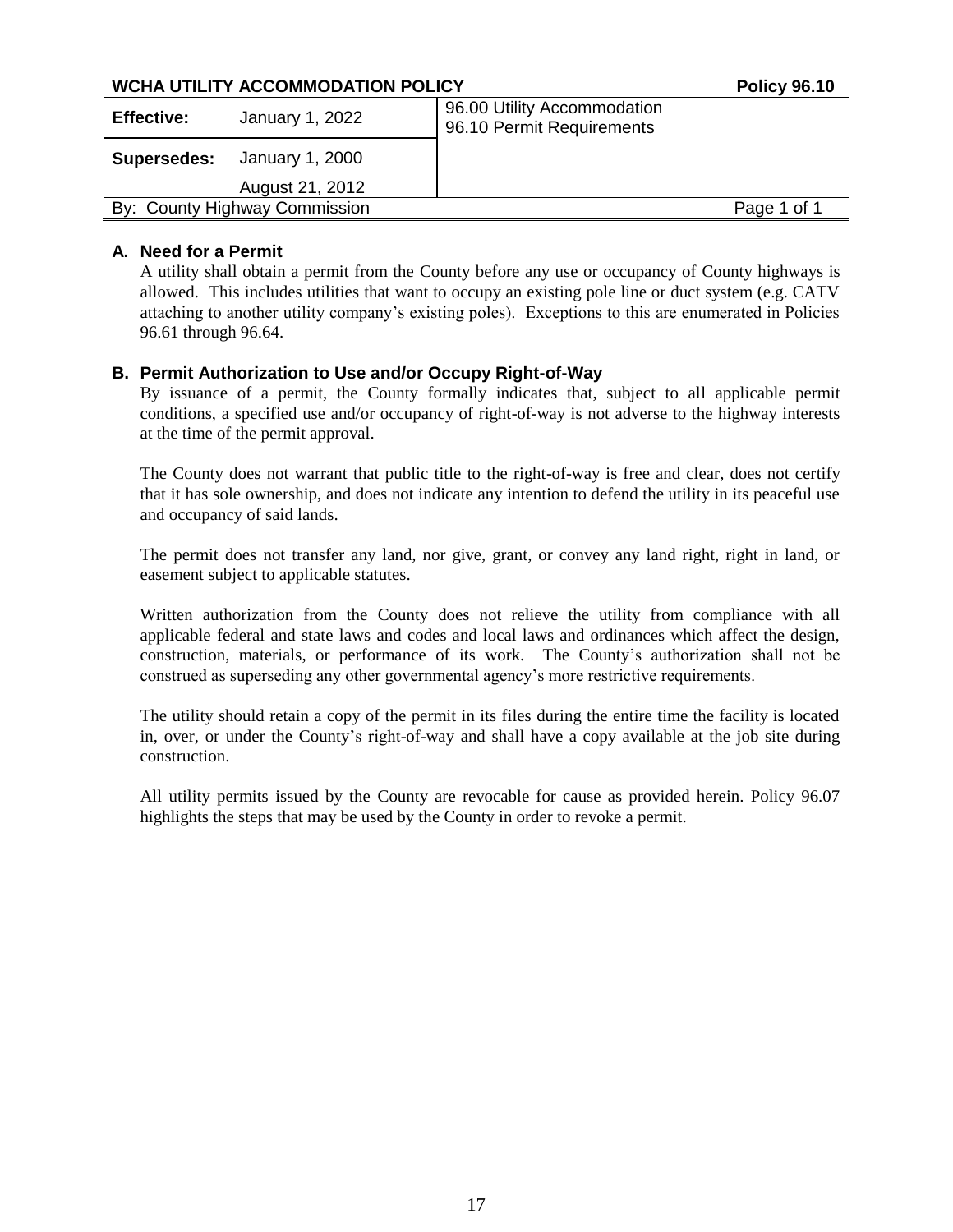|                   | WCHA UTILITY ACCOMMODATION POLICY  |                                                          | <b>Policy 96.11</b> |
|-------------------|------------------------------------|----------------------------------------------------------|---------------------|
| <b>Effective:</b> | January 1, 2022                    | 96.00 Utility Accommodation<br>96.10 Permit Requirements |                     |
|                   | <b>Supersedes:</b> January 1, 2000 | 96.11 Required Information                               |                     |
|                   | August 12, 2012                    |                                                          |                     |
|                   | By: County Highway Commissioner    |                                                          | Page 1 of 2         |
|                   |                                    |                                                          |                     |

## **A. General Policy**

A utility's request to use and occupy the right-of-way cannot be considered until adequate information is provided regarding its proposed work. The amount of detail will vary with the complexity of the installation and the highway involved, but must include the appropriate permit application form, dimensioned drawings or sketches, and installation information so that the effect of the highway operation, traffic safety, and visual qualities can be evaluated.

## **B. Permit Application Form**

Utilities shall only use the single-page permit application form provided by the County. Alteration of the permit application form by the applicant is prohibited and shall be just cause for application rejection or permit revocation.

The current permit application form is found in the WCHA UAP Appendix, section 96.93and can be duplicated as needed.

One original permit application form, signed by an **authorized officer or representative of the applicant**, plus two copies of the drawings, sketches, or installation information shall be submitted per application to the County. The telephone and pager number of the applicant's local contact person and person in charge of construction shall be included on each permit application form.

See Policy 96.12 on Page 20 for annual service connection permit information.

#### **C. Permit Limits**

The permit application form shall include the limits (project endpoints) of all proposed work. If the utility facility extends into more than one county, a separate permit application form shall be submitted for each county. Furthermore, a separate permit must be submitted for each project on a different highway and/or for non-contiguous projects

The permit authorizes only the described work of and for the applicant indicated on the face of the permit. The permit shall not grant authority for the present or future installation of any other facility.

#### **D. Permit Drawings**

Each permit application shall contain adequate drawings showing the proposed location of the utility facility within the right-of-way with respect to the existing highway or any proposed highway improvement and any existing utility facilities. The details shall include dimensions from the proposed utility installation to the right-of-way line and edge of the traveled way.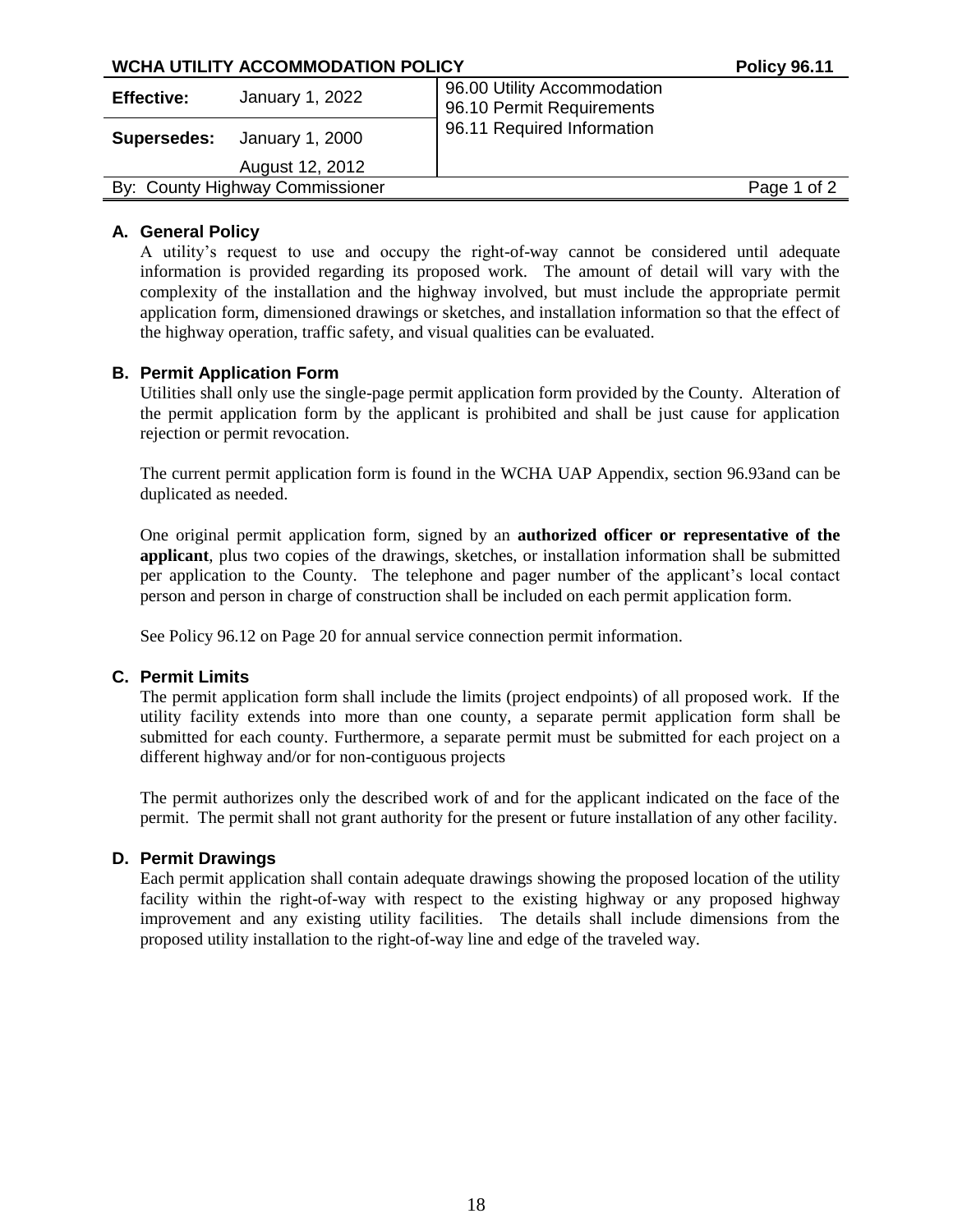## **D. Permit Drawings (continued)**

For highway crossings, a cross-section detail showing depth of bury or overhead clearance is required along with the location of any bore pits (if needed). A distance reference from the crossing to the nearest public roadway intersection is also required.

## **E. Installation Information**

The utility shall provide the following installation information:

- 1. This information shall include, but is not limited to, a general description of the location, size, type, nature, and extent of the utility facilities to be installed or to be adjusted
- 2. The County may require a utility to provide a description of proposed construction procedures, special traffic control and protection measures, proposed access points, coordination of activities with the highway contractor, or trees to be removed.
- 3. When an attachment to a structure is proposed, the County shall request additional information. This information may include, but is not limited to, bridge number, weight of lines, hanger spacing, hanger details, and expansion/contraction details.

See Policy 96.23 for additional requirements regarding structure attachments.

## **F. English Units**

The County is expecting to work exclusively with English units which shall be used on all permit application forms and submittals.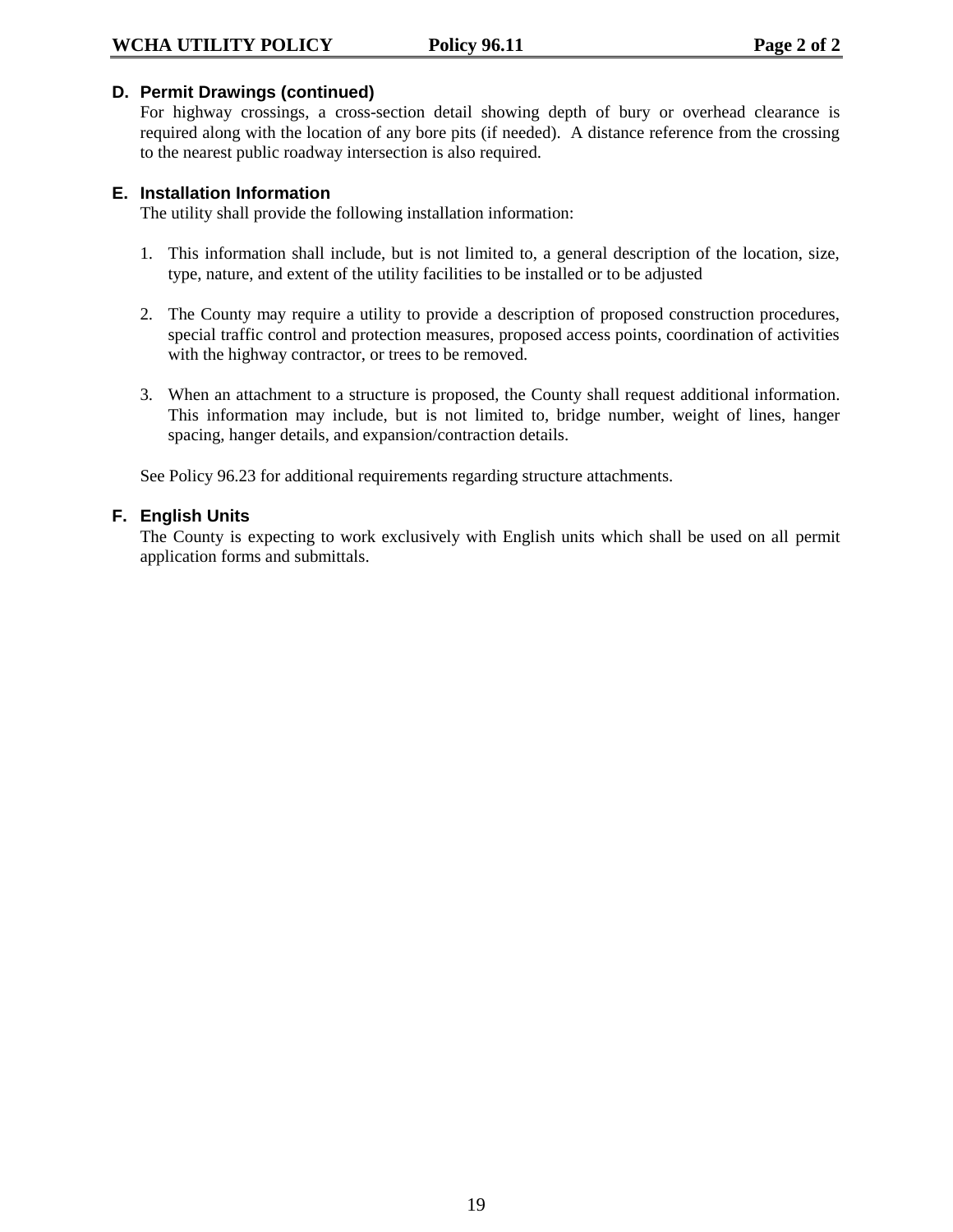## **WCHA UTILITY POLICY Policy 96.12 Page 2 of 4**

|                   | <b>WCHA UTILITY ACCOMMODATION POLICY</b> | <b>Policy 96.12</b>                                      |
|-------------------|------------------------------------------|----------------------------------------------------------|
| <b>Effective:</b> | January 1, 2022                          | 96.00 Utility Accommodation<br>96.10 Permit Requirements |
|                   | <b>Supersedes:</b> January 1, 2000       | 96.12 Annual Service Connection Permit (ASCP)            |
|                   | August 12, 2012                          |                                                          |
|                   | By: County Highway Commission            | Page 1 of 4                                              |

## **A. General Policy**

A utility shall obtain a permit from the County before installing any type of service line that requires a connection from an existing distribution facility within the right-of-way. However, the County recognizes that a utility must respond promptly to its customers when they request service connections for their homes or businesses. In order to help expedite the process, a utility may apply for an annual service connection permit (ASCP) from the County which bypasses the normal permit approval process and fax each proposed service location permit.

This policy does not affect Policy 96.05, Emergency Work. Approvals for emergency service connections should still be handled by a phone call to the County.

All work described in this policy shall comply with the entire Utility Accommodation Policy. An ASCP issued to a utility does not supersede the authority of other governmental agencies' more restrictive requirements.

#### **B. Application Information**

A utility shall use the County's standard permit application form (see Appendix) to apply for an ASCP which shall be sent to the County for review. The ASCP shall only be effective during the calendar year and in the county in which it is issued. A copy of the ASCP shall be kept on the job site at all times.

The County may reject an ASCP application if a utility has been delinquent in rectifying previous or current installations which violate the Policy (e.g. site restoration). In addition, the County may suspend or permanently revoke an ASCP due to Policy violations.

### **C. Coverage**

The ASCP shall pertain to **service connections only**. In addition, an extension of the existing distribution line up to 300 feet is allowed to facilitate the installation of the service. Both overhead and underground short-side (same side of highway and the distribution line) service connections are allowable. Long-side (opposite side of highway as the distribution line) service connections are also allowable, but may be limited to underground installations.

#### **D. Implementation**

Once an ASCP has been approved by the County, a utility shall implement the following process to obtain approval for installing a service connection. A utility shall submit, by email, fax or other method, a location sketch of the proposed service for County review at least three business days prior to the start of the work. A copy of the utility's work order may be sufficient for this. The information provided shall include the:

1. Utility's ASCP number.

2. County name and town, range, and section numbers, address of property, municipality or township in which property is located.

3. Distance from the nearest intersection to the service line.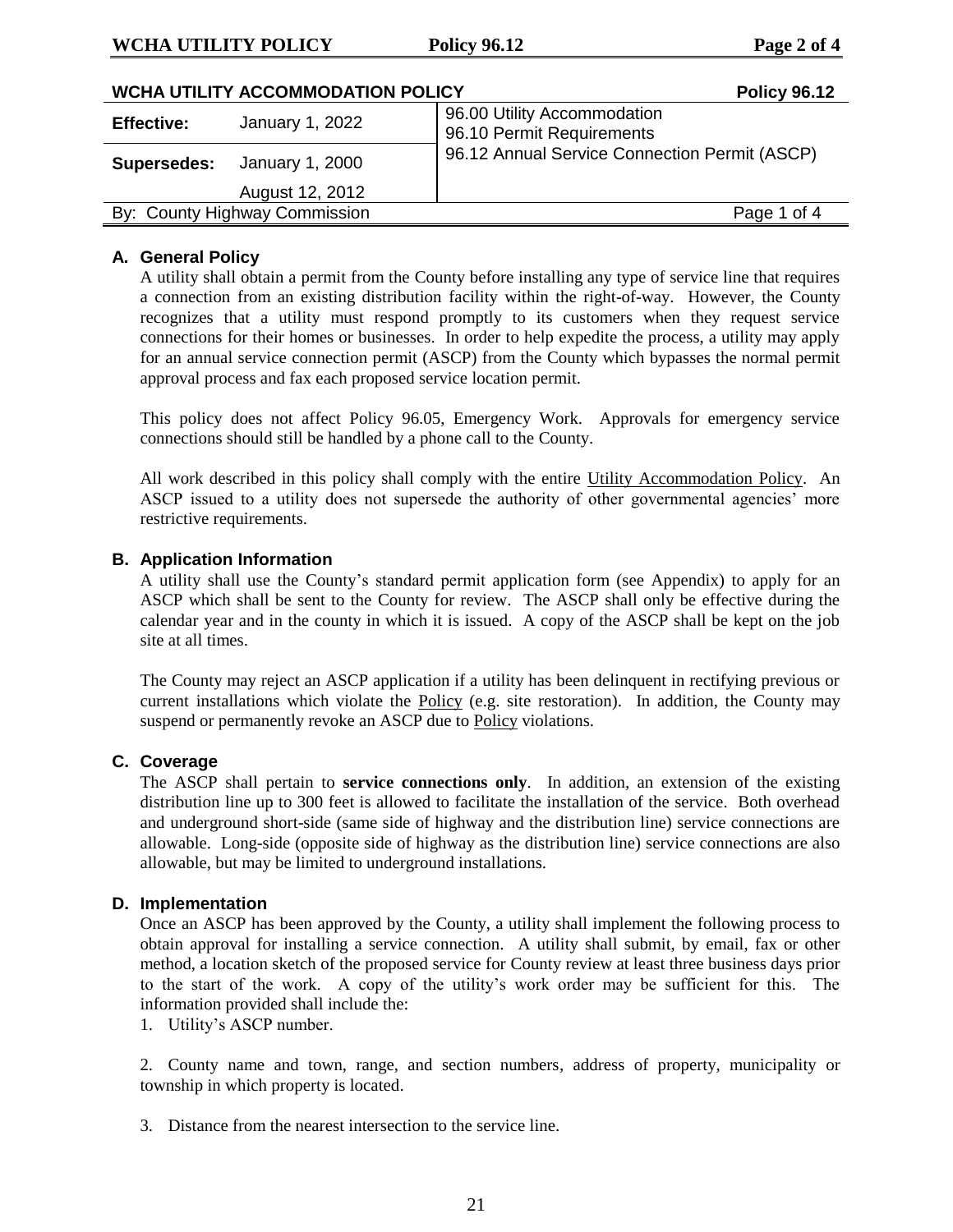## **D. Implementation (continued)**

- 4. Name of the utility and representative who needs the County's reply along with that person's telephone number and email or and fax number.
- 5. A map or sketch of the project location that depicts the placement of the service line relative to right-of-way and the traveled way.

An ASCP does not authorize a utility to start work. The highway commissioner or his/her designee shall notify the utility within three working days of receipt of the utility service connection request when it is okay to proceed with the proposed service work - usually by telephone or return fax unless another method is specified by the utility. If the utility does not hear from the highway commissioner or designated representative prior to commencing work, it should call the County.

## **E. Work Restrictions**

If a utility cannot meet **all** of the conditions listed below, then it shall obtain a regular permit for that specific service connection. Under an ASCP, all work shall be done:

- 1. Without any interference or disruption to traffic. Exceptions may be granted for low-volume (500 ADT or less), two-lane rural highways.
- 2. Without open cutting the pavement, paved shoulders, or medians.
- 3. For long-side connections, using un-trenched construction techniques only. Any boring machine that is used shall not be guided from the highway surface. The use of the median area is prohibited per Policy 96.24.B - even to check or guide the boring machine. Boring shall be accomplished no closer to the highway than the toe of in-slope or back of curb in accordance with Policy 96.53.B. The bore shall be perpendicular to the highway.

Overhead, long-side service connections may be allowed on low-volume (500 ADT or less), twolane rural highways during off-peak travel hours. Traffic plans or road closure permits may be necessary from the local road authority.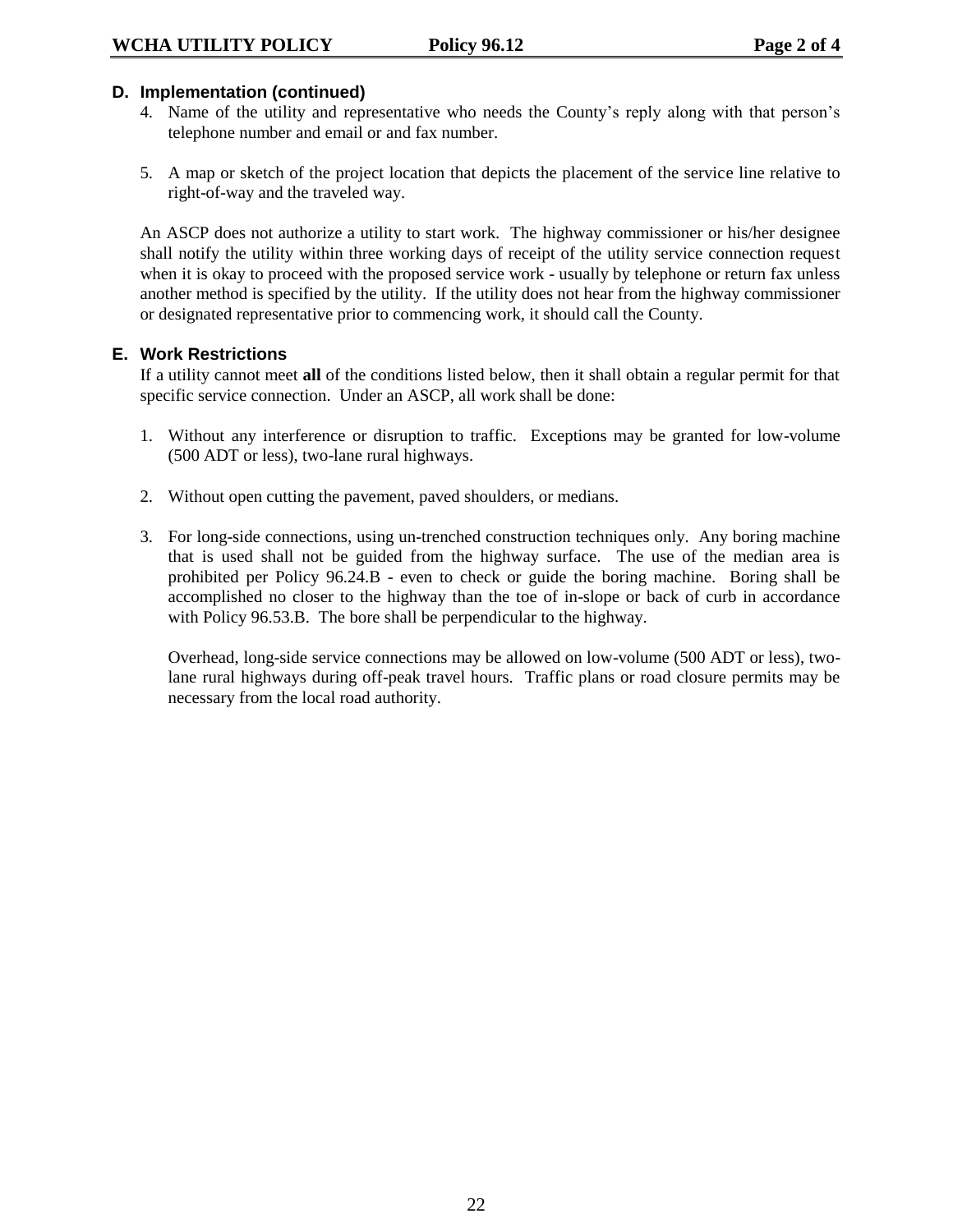|                               |                                           | <b>COUNTY HIGHWAY DEPT</b>                                                                                                           |                              |                       | <b>LOCATION INFORMATION</b>                                                                                                                                                                                                                                                                    |                     |  |
|-------------------------------|-------------------------------------------|--------------------------------------------------------------------------------------------------------------------------------------|------------------------------|-----------------------|------------------------------------------------------------------------------------------------------------------------------------------------------------------------------------------------------------------------------------------------------------------------------------------------|---------------------|--|
|                               | APPLICATION/PERMIT to CONSTRUCT, OPERATE, |                                                                                                                                      | Highway(s):                  |                       |                                                                                                                                                                                                                                                                                                |                     |  |
|                               |                                           | and MAINTAIN UTILITIES WITHIN HIGHWAY<br><b>RIGHT-OF-WAY</b>                                                                         |                              | Town/Village/City of: |                                                                                                                                                                                                                                                                                                |                     |  |
|                               |                                           |                                                                                                                                      |                              |                       |                                                                                                                                                                                                                                                                                                |                     |  |
| Applicant/Company:            |                                           |                                                                                                                                      |                              |                       | % of the % Sec T N R E                                                                                                                                                                                                                                                                         |                     |  |
| Address:                      |                                           |                                                                                                                                      |                              |                       |                                                                                                                                                                                                                                                                                                |                     |  |
|                               |                                           |                                                                                                                                      |                              |                       | <b>ADDITIONAL INFORMATION</b>                                                                                                                                                                                                                                                                  |                     |  |
| Office Phone:                 |                                           |                                                                                                                                      |                              |                       | Annual Service Connection Permit? □ Yes                                                                                                                                                                                                                                                        | $\Box$ No           |  |
| Cell Phone:                   |                                           |                                                                                                                                      |                              | Utility Work Order #  |                                                                                                                                                                                                                                                                                                |                     |  |
| Plans Prepared By:            |                                           |                                                                                                                                      |                              |                       | Fee Required? □ Yes □ No                                                                                                                                                                                                                                                                       | Amount \$           |  |
|                               |                                           |                                                                                                                                      |                              |                       |                                                                                                                                                                                                                                                                                                |                     |  |
| Company:<br>Email:            |                                           |                                                                                                                                      |                              |                       |                                                                                                                                                                                                                                                                                                |                     |  |
| Phone:                        |                                           |                                                                                                                                      |                              |                       |                                                                                                                                                                                                                                                                                                |                     |  |
|                               |                                           | DESCRIPTION OF PROPOSED WORK (Check and fill out all that apply)                                                                     |                              |                       |                                                                                                                                                                                                                                                                                                |                     |  |
| UTILITY TYPE:                 | $\Box$ Electric                           | □ Gas/petroleum                                                                                                                      | $\Box$ Communications        | $\square$ Water       | □ Sanitary sewer                                                                                                                                                                                                                                                                               | $\Box$ Private line |  |
|                               |                                           | □ Transmission □ Distribution □ Service Facility Size/Capacity:                                                                      |                              |                       |                                                                                                                                                                                                                                                                                                |                     |  |
|                               |                                           |                                                                                                                                      |                              |                       | (diameter, # fibers, psi, Kv, etc.)                                                                                                                                                                                                                                                            |                     |  |
| ORIENTATION:                  |                                           | □ Overhead □ Underground □ Parallel to hwy centerline                                                                                |                              |                       | crossing <b>Bridge</b> attachment Tunnel                                                                                                                                                                                                                                                       |                     |  |
| CONSTRUCTION METHOD(S):       |                                           | WORK TYPE: O New CONStruction O INFORMATION ON                                                                                       |                              |                       | <b>TV</b> andon in place                                                                                                                                                                                                                                                                       | percut hwy Cased    |  |
|                               |                                           | □ Tree cutting/removal □ Chemical treatment of trees/brush                                                                           |                              |                       | <i>Erosion Control Designation</i> : □ Major □ Minor                                                                                                                                                                                                                                           |                     |  |
|                               |                                           |                                                                                                                                      |                              |                       |                                                                                                                                                                                                                                                                                                |                     |  |
|                               |                                           |                                                                                                                                      |                              |                       |                                                                                                                                                                                                                                                                                                |                     |  |
| RESPONSIBLE FOR CONSTRUCTION: |                                           | NAME AND PHONE NUMBER OF UTILITY REPRESENTATIVE                                                                                      |                              |                       | <u> 1980 - Jan James James Sandarík (</u> † 1920)                                                                                                                                                                                                                                              |                     |  |
|                               |                                           |                                                                                                                                      |                              |                       |                                                                                                                                                                                                                                                                                                |                     |  |
|                               |                                           | attached hereto, and any and all plans, details, or notes attached hereto and made a part thereof.                                   |                              |                       | The Applicant understands and agrees that the permitted work shall comply with all permit provisions and conditions of the Utility<br>Accommodation Policy of the above-named county in effect at the time of this application, and with any special provisions listed below or                |                     |  |
| By: $\overline{\phantom{0}}$  |                                           | (Signature of Applicant/Company Authorized Representative)                                                                           |                              |                       |                                                                                                                                                                                                                                                                                                |                     |  |
|                               |                                           |                                                                                                                                      |                              | (Title)               |                                                                                                                                                                                                                                                                                                | (Date)              |  |
|                               |                                           | (Typed/Printed Name of Person Signing Above or Electronic Signature Code)                                                            |                              |                       | (Authorized Applicant/Company Representative Telephone Number)                                                                                                                                                                                                                                 |                     |  |
|                               |                                           |                                                                                                                                      | DO NOT WRITE BELOW THIS LINE |                       |                                                                                                                                                                                                                                                                                                |                     |  |
|                               |                                           | PERMIT APPROVAL BY PERMITTING AUTHORITY<br>96.03 of the WCHA Utility Accommodation Policy in effect on the date of this application. |                              |                       | The foregoing application is hereby approved and permit issued by the Permitting Authority subject to full compliance by the Applicant with all<br>provisions and conditions stated in the Utility Accommodation Policy of the above-named county including the Indemnification as included in |                     |  |
|                               |                                           | Supplemental Provisions Attached: ___ Yes ___ No                                                                                     |                              |                       | FEE RECEIVED: \$                                                                                                                                                                                                                                                                               |                     |  |
|                               |                                           |                                                                                                                                      |                              |                       |                                                                                                                                                                                                                                                                                                |                     |  |
| By:                           |                                           | (Authorized Representative for County)                                                                                               |                              |                       | <b>CHECK NUMBER:</b>                                                                                                                                                                                                                                                                           |                     |  |
|                               |                                           |                                                                                                                                      |                              |                       | DATE ISSUED: _______________                                                                                                                                                                                                                                                                   |                     |  |
|                               | (Title)                                   |                                                                                                                                      | (Date)                       |                       | <b>HWY PROJECT #:</b>                                                                                                                                                                                                                                                                          |                     |  |
| Date Revised: 1/18/2022       |                                           |                                                                                                                                      | <b>PERMIT NUMBER:</b>        |                       |                                                                                                                                                                                                                                                                                                |                     |  |

23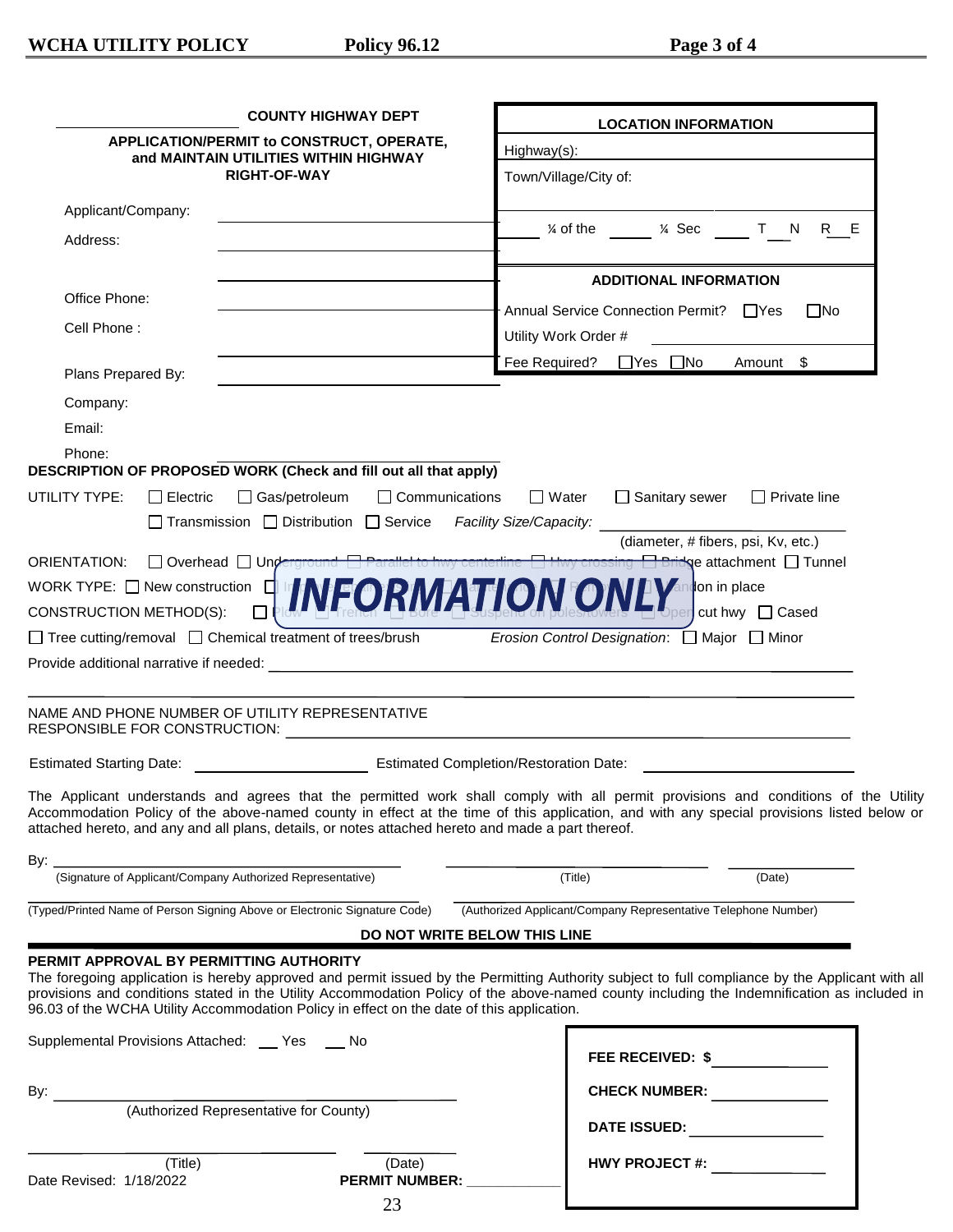#### PERMIT PROVISIONS AND CONDITIONS OF ISSUANCE:

Pursuant to Wisconsin Statutes, WisDOT Highway Maintenance Manual, and other County Regulations, this permit is granted to allow performance of the specific work described or referenced herein. The following standard provisions and any included special provisions shall govern:

- 1. Comply with the conditions and requirements of the WCHA Utility Accommodation Policy (UAP).
- 2. Permitted facilities shall, if necessary, be altered at the expense of the Applicant/Owner to permit alteration, improvement, or maintenance of the highway as may hereafter be ordered. The entire cost of constructing and maintaining the permitted facilities shall be the obligation of the Applicant/Owner; unless a contract for such costs has been executed by County.
- 3. Permitted Utility location shall be installed at the furthermost horizontal location from the centerline, shall maintain a consistent centerline offset, shall meet the minimal offset and cover requirements of the UAP, and shall not deviate in position from the approved Permit submittal documents without written COUNTY consent and approval.
- 4. No open cutting for a crossing will be allowed where the pavement is too narrow to maintain one-way traffic at all times, unless County has granted permission for a detour. Wherever the pavement is opened, spoil shall be hauled away and the trench shall be backfilled with sand, gravel, or structural fill (compacted in layers).
- 5. Pavement removed shall be replaced in accordance with County specifications.
- 6. Applicant shall provide ALL NECESSARY SIGNS, FLAGMEN, AND LIGHTS required per conformance with the "Manual on Uniform Traffic Control Devices". When a detour is allowed, local newspapers shall be notified, by the Applicant, in advance of the work being started.
- 7. All disturbed areas shall be returned to their present condition or better, subject to the satisfaction of County representative. Access to all private drives and public street intersections shall be maintained, and all areas completely restored.
- 8. Trenching, tunneling, of excavating shall be performed in accordance with requirements of OSHA, Wisconsin Department of Commerce, this policy, and any applicable local regulations.
- 9. Copy of the permit approval, along with any plans and special provisions, shall be available on the job site.
- 10. Upon completion of the work, Applicant/Owner shall file a written notice of completion with the County.
- 11. Other jurisdictions that may have permit authority are to be contacted; for example, WDNR, Township, County Land & Water Conservation.
- 12. Issuance of a Permit does not exempt Applicant/Owner from any other Federal, State, County, or Local Agency Permits or approval processes.

#### INDEMNIFICATION

- 1. APPLICANT shall indemnify, hold harmless and defend COUNTY, its boards, commissions, agencies, officers, employees, and representatives against any and all liability, loss (including, but not limited to, property damage, bodily injury, and loss of life), damages, costs, or expenses which COUNTY, its officers, employees, agencies, boards, commissions, and representatives may sustain, incur or be required to pay by reason of APPLICANT engaging in the activities authorized by the Permit or which arise out of or are connected with, or are claimed to arise out of or be connected with any of the work done by the APPLICANT, or the construction or maintenance of facilities by APPLICANT, pursuant to the Permit, on, under, or over highway right-of-way, provided, however, that the provisions of this paragraph shall not apply to liabilities, losses, costs, or expenses caused or resulting from the acts or omissions of County, its agents, boards, commissions, officers, employees, or representatives. Without limiting the generality of the foregoing, the liability, damage, loss, expense, claims, demands, and actions indemnified against shall include all liability, damage, loss, expense, claims, demands, and actions for damage to any property, lines, or facilities placed by or on behalf of the APPLICANT pursuant to the permit, for any loss of data, information, or material; for trademark, copyright, or patent infringement; for unfair competition or infringement of any other so-called "intangible" property right; for defamation, false arrest, malicious prosecution or any other infringement of personal or property rights of any kind whatever. APPLICANT shall at its own expense investigate all such claims and demands, attend to their settlement or other disposition, defend all actions based thereon and pay all charges of attorneys and all other costs and expenses of any kind arising from any such liability, damage, loss, claims, demands, and actions. The obligation of APPLICANT under this paragraph shall survive the expiration or termination of the Permit.
- 2. In order to protect itself and COUNTY, its officers, boards, commissions, agencies, employees, and representatives under the indemnity provisions of paragraph 1, above, APPLICANT will at all times during the term of the Permit keep in full force and effect comprehensive general liability and auto liability insurance policies issued by a company or companies authorized to do business in the State of Wisconsin and licensed by the Wisconsin Insurance Department, with liability coverage provided for therein in the amounts of at least \$1,000,000 Combined Single Limit (CSL). Covered afforded shall apply as primary. COUNTY shall be given ten (10) days advance notice of cancellation or non-renewal. Upon issuance of the Permit, APPLICANT shall furnish COUNTY with a certificate of insurance listing COUNTY as an additional insured and, upon request, certified copies of the required insurance policies. If APPLICANT insurance is underwritten on a Claims-Made basis, the Retroactive Date shall be prior to or coincide with the date of issuance of the Permit, and the Certificate of Insurance shall state that coverage is Claims-Made and indicate the Retroactive date. APPLICANT shall maintain coverage for the duration of the Permit and two years thereafter. APPLICANT shall furnish COUNTY, annually on the Policy renewal date, a Certificate of Insurance as evidence of coverage. It is further agreed that APPLICANT shall furnish COUNTY with a 30-day notice of aggregate erosion, in advance of the Retroactive Date, cancellation, or renewal. It is also agreed that on Claims-Made policies, either APPLICANT or COUNTY may invoke the tail option on behalf of the other party and that the Extended Reporting Period premium shall be paid by the APPLICANT. In the event any action, suit, or other proceeding is brought against COUNTY upon any matter herein indemnified against, COUNTY shall give reasonable notice thereof to APPLICANT and shall cooperate with APPLICANT attorneys in the defense of the action, suit, or other proceeding. APPLICANT shall furnish evidence of adequate Worker's Compensation Insurance.
- 3. In case of any sublet work under the Permit, APPLICANT shall furnish evidence that each and every subcontractor has in force and effect insurance policies providing coverage identical to that required of APPLICANT.
- The parties do hereby expressly agree that COUNTY, acting at its sole option and through its Risk Manager, may waive any and all requirements contained in paragraphs 1-3, above, such waiver to be in writing only.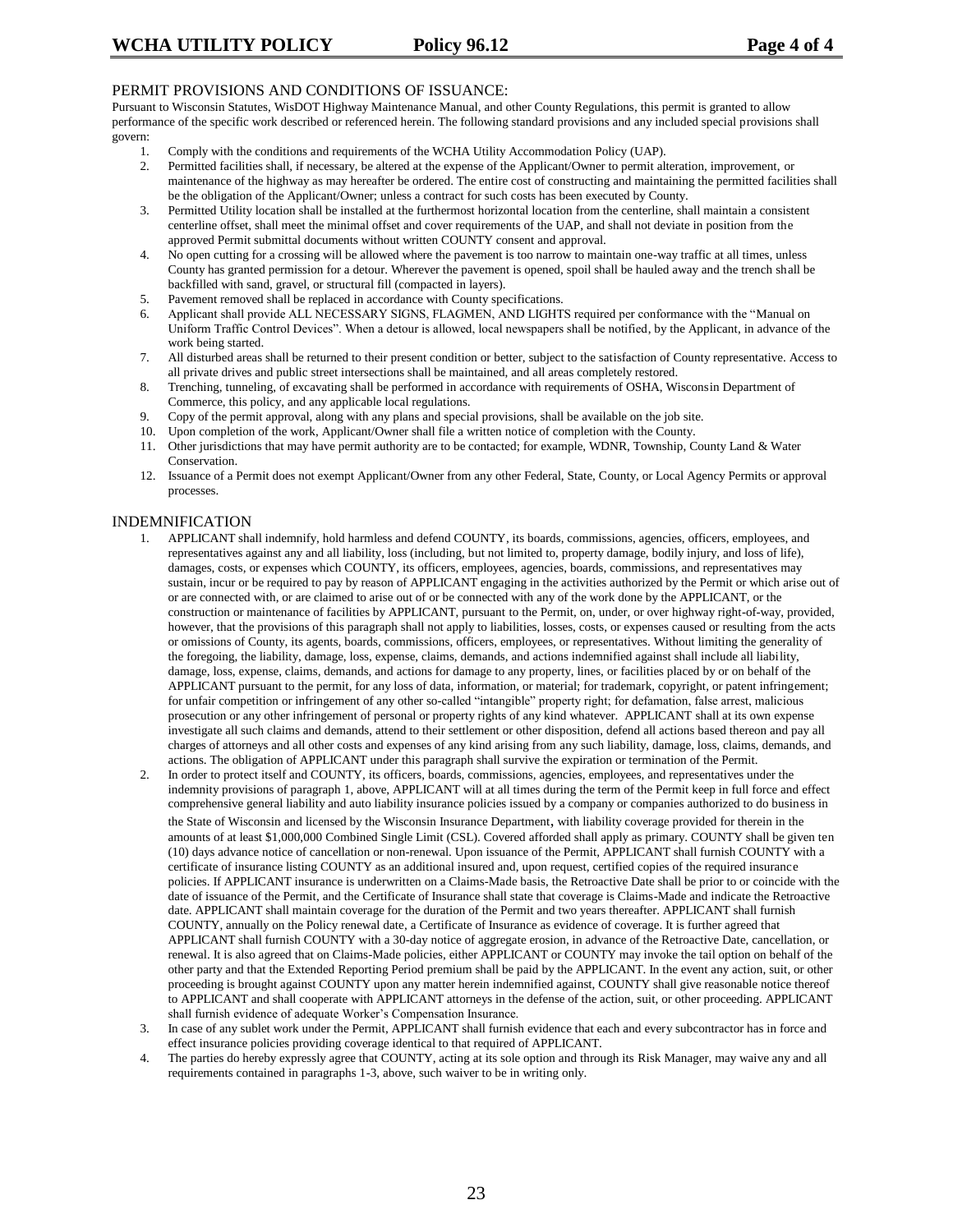KEY: R/W = right-of-way  $P/L$  = property line specifies pedestal, pole or valve

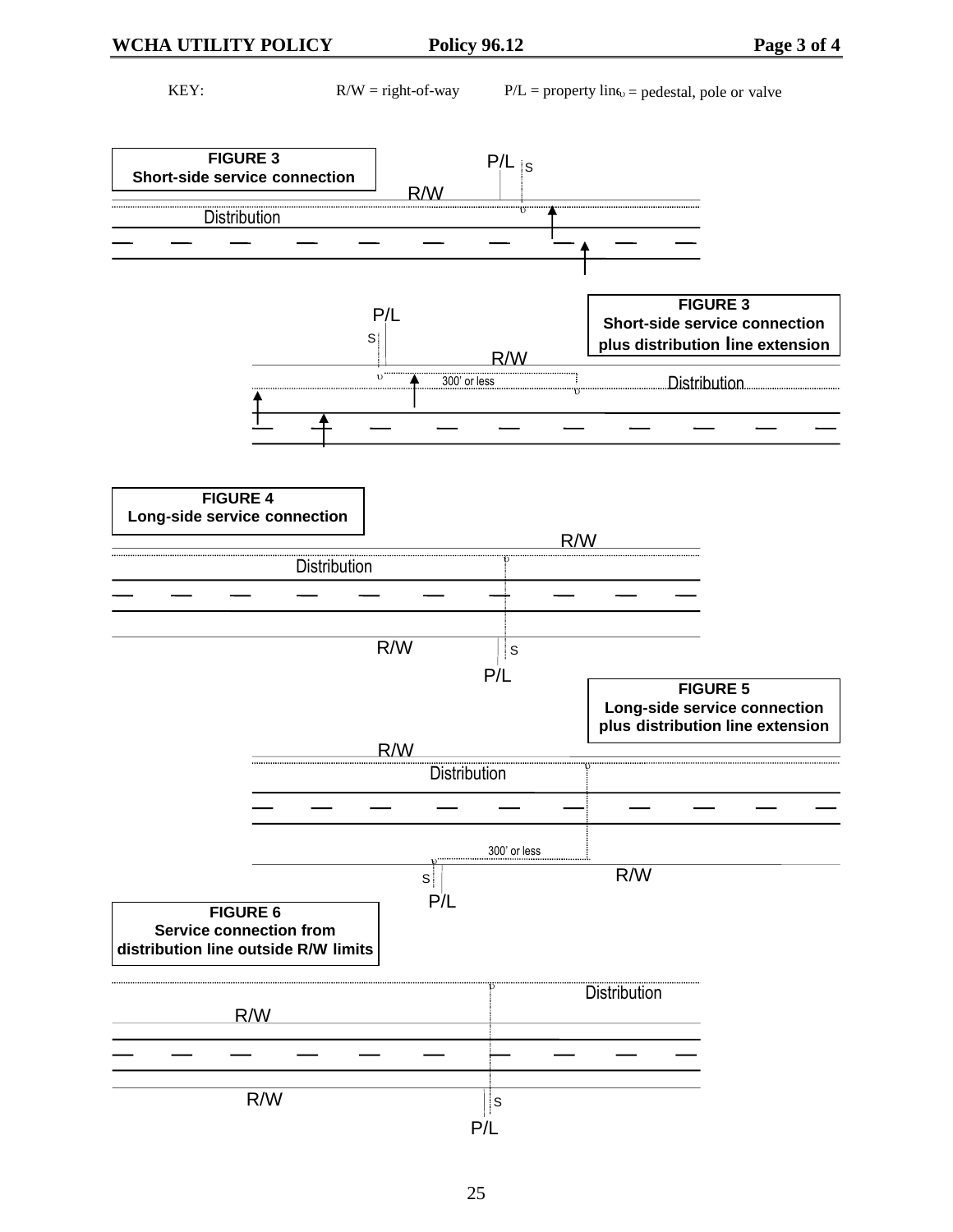| <b>WCHA UTILITY ACCOMMODATION POLICY</b> | <b>Policy 96.13</b>                                      |             |
|------------------------------------------|----------------------------------------------------------|-------------|
| January 1, 2022<br><b>Effective:</b>     | 96.00 Utility Accommodation<br>96.10 Permit Requirements |             |
| January 1, 2000<br>Supersedes:           | 96.13 Application Modification                           |             |
| August 21, 2012                          |                                                          |             |
| By: County Highway Commission            |                                                          | Page 1 of 1 |

The County has the right to modify the utility's permit application as necessary to protect the highway interests. The modifications may be more restrictive than what was originally proposed.

The permit, as approved, shall embody the conditions to which the utility shall comply in order to use or occupy the right-of-way.

Changes to the permit could include, but are not limited to, changing the traffic control plan, utility location due to conflicts, or utility locations due to field conditions; for small cellular systems see 96.61.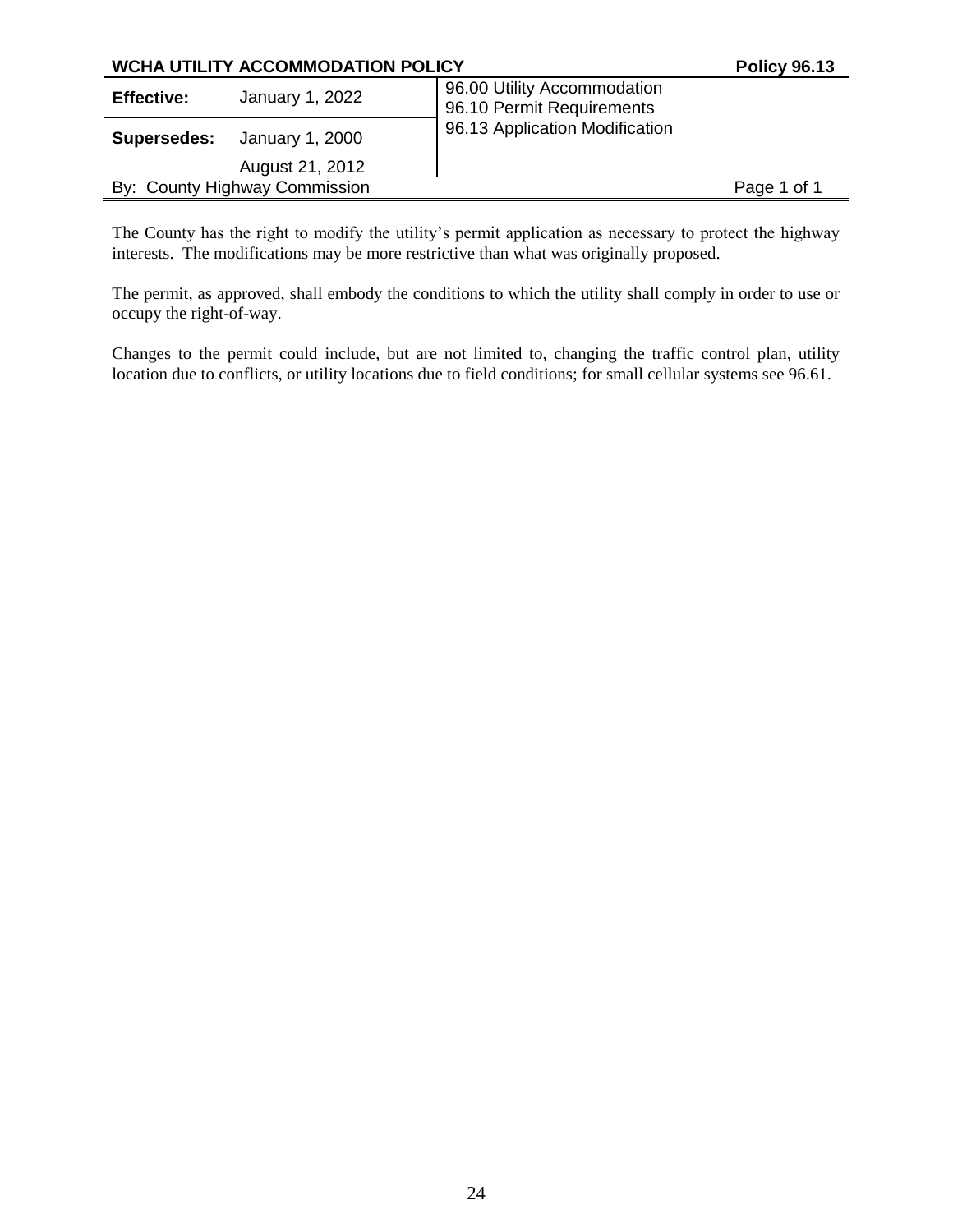## **WCHA UTILITY ACCOMMODATION POLICY POLICY POLICY POLICY POLICY**

| <b>Effective:</b> | January 1, 2022               | 96.00 Utility Accommodation<br>96.20 Location Requirements |             |
|-------------------|-------------------------------|------------------------------------------------------------|-------------|
| Supersedes:       | January 1, 2000               |                                                            |             |
|                   | August 21, 2012               |                                                            |             |
|                   | By: County Highway Commission |                                                            | Page 1 of 2 |
|                   |                               |                                                            |             |

## **A. General Location**

Utility facilities shall be located in such a manner in order to minimize the need for later adjustment to:

- 1. Accommodate proposed highway improvements and widening.
- 2. Permit servicing or expanding such lines without obstruction or interference to the free flow of highway traffic.
- 3. Provide adequate vertical and horizontal clearance between an underground utility facility and a structure or other highway facility to allow maintenance of all facilities.
- 4. Be outside of the 45-degree cone of support for the footings of all highway structures.
- 5. Accommodate narrow width parcel use by locating facilities near property or lot lines.

## **B. Crossing Location**

Utility facilities shall cross the highway on a line as nearly perpendicular to the highway alignment as possible.

Conditions which are generally unsuitable or undesirable for underground crossings should be avoided. Crossing locations to be avoided include:

- 1. Deep cuts.
- 2. Near footings of bridges or retaining walls.
- 3. Across highway intersections at grade or ramp terminals.
- 4. At cross drains where the flow of water may be obstructed.
- 5. Within basins of an underpass drained by a pump.
- 6. In wet or rocky terrain where it will be difficult to attain minimum bury.

## **C. Underground Longitudinal Location**

The longitudinal location of underground utility facilities within the right-of-way shall provide as much clearance from the traveled way as conditions will allow. Such lines shall be on uniform alignment and be located at or as near as practical to the right-of-way line.

To maintain a reasonably uniform utility alignment, location variances may be allowed when the normal right-of-way limit varies.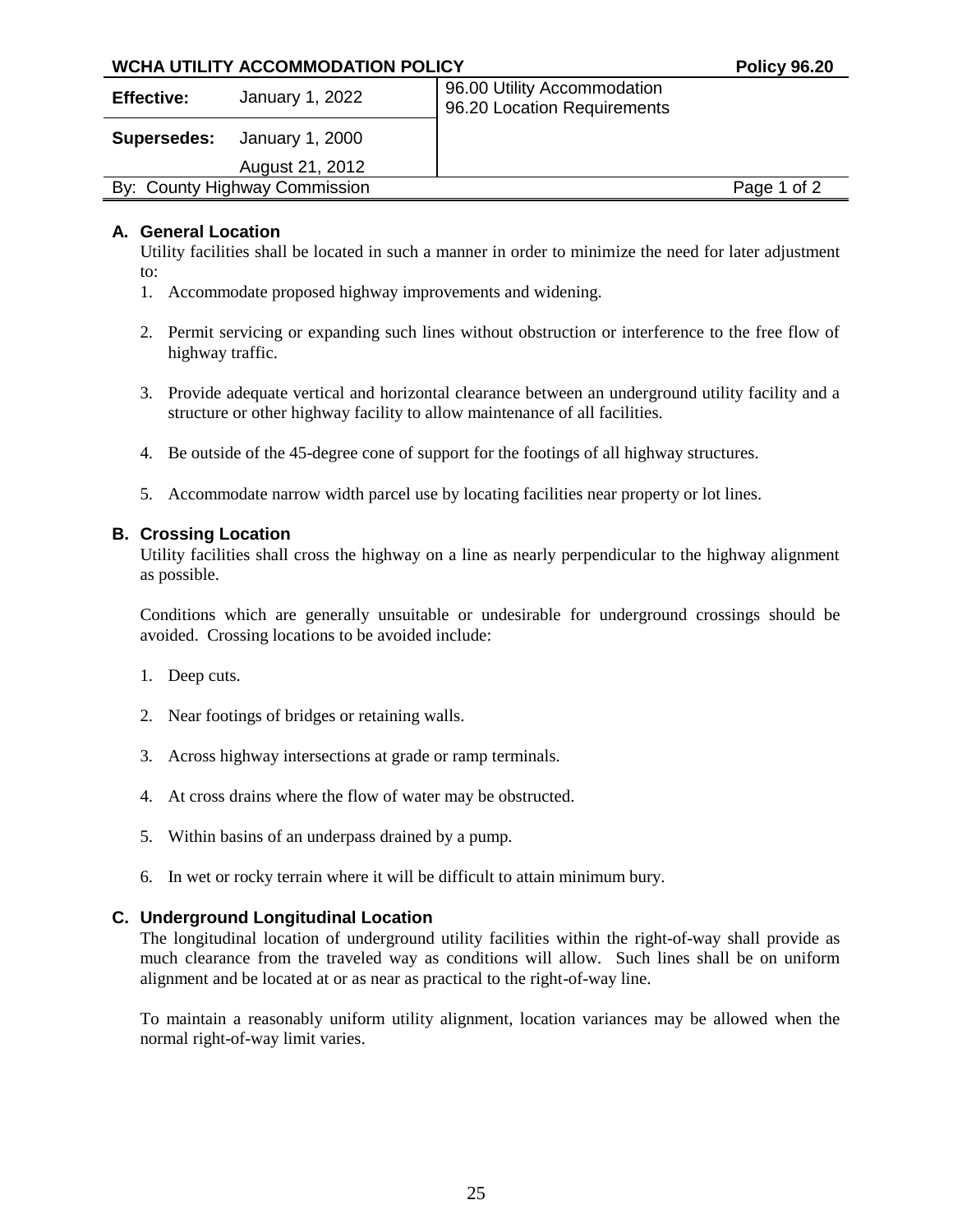## **D. Aboveground Longitudinal Location**

The longitudinal location of aboveground utility facilities shall be outside of the clear zone. Such lines shall be on uniform alignment and be located at or as near as practical to the right-of-way line. Exceptions may be granted when no other location is feasible or when the clear zone extends to the right-of-way line.

If any aboveground utility facility is within the clear zone or is determined to be in a location that has a higher than average accident potential, the County may require:

- 1. The utility facility to be of approved yielding or breakaway construction, or
- 2. The utility facility to be protected by a County approved barrier such as beam guard, crash cushion, etc.

To maintain a reasonably uniform utility alignment, location variances may be allowed when the normal right-of-way limit varies.

## **E. Existing Utilities**

When a utility facility exists within the right-of-way of an existing or proposed highway, it may remain provided it does not adversely affect highway safety based on sound engineering judgment and economic considerations of the roadway improvement cost and utility moving cost. The existing facility shall be relocated if:

- 1. It conflicts with any construction or construction related activities, or
- 2. It is located longitudinally under the pavement or shoulder for a reconditioning or reconstruction project, or
- 3. It does not meet current clear zone standards for a new or reconstructed highway.

## **F. Subsurface Utility Engineering**

The use of subsurface utility engineering (SUE) to locate buried facilities is approved by the County. Any utility installation using SUE shall be noted on the permit application form.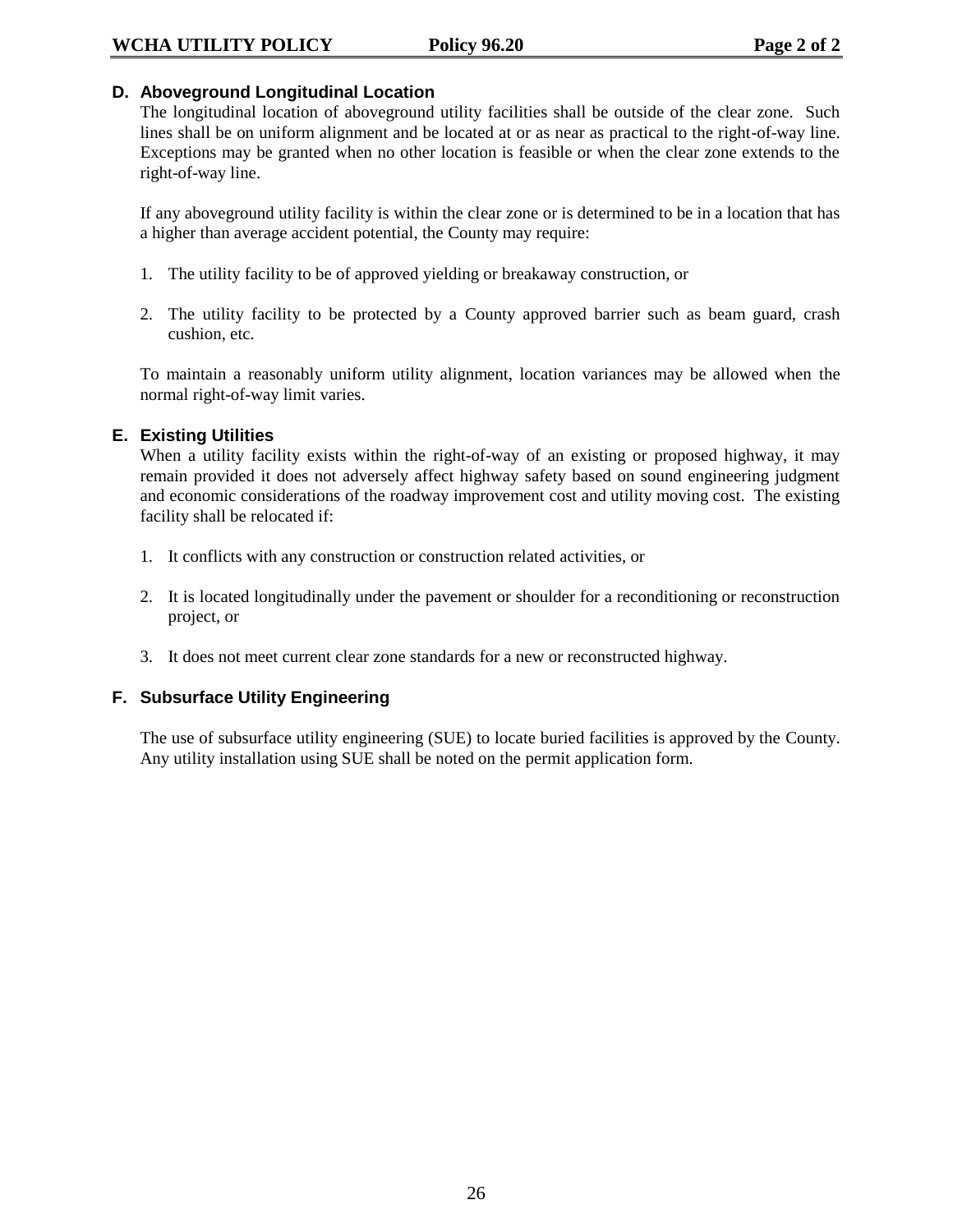| WCHA UTILITY ACCOMMODATION POLICY                                                                  | <b>Policy 96.21</b> |
|----------------------------------------------------------------------------------------------------|---------------------|
| 96.00 Utility Accommodation<br>January 1, 2022<br><b>Effective:</b><br>96.20 Location Requirements |                     |
| 96.21 Appurtenances<br>January 1, 2000<br><b>Supersedes:</b>                                       |                     |
| August 21, 2012                                                                                    |                     |
| By: County Highway Commission                                                                      | Page 1 of 1         |

## **A. General Policy**

Appurtenant facilities such as pedestals, manholes, vents, drains, rigid markers, valve and regulator pits, etc. should be located outside of the clear zone and near or at the right-of-way line. Manholes, valve pits, etc. should be installed so that their uppermost surfaces are flush with the adjacent undisturbed surface.

All utility pedestals, cabinets, transformers, and other aboveground (i.e., not flush with the ground) structures located within the highway right-of-way shall be adequately marked. Markers shall be installed and maintained by the utility owner. Counties will not be liable for damage done to aboveground utility structures that are not adequately marked.

## **B. Buildings**

Buildings shall not be located on the right-of-way. Exceptions may be granted in cases where the building can be located on County owned right-of-way other than a county trunk highway. Examples of this include, but are not limited to, Park-n-Ride lots, rest areas, and remnant parcels. Buildings shall still be located outside of any clear zone, if applicable.

## **C. Cabinets**

Cabinets should not be located on the right-of-way. When cabinets are allowed on the right-of-way they shall be placed at a location not vulnerable to an errant vehicle and at or as near as practical to the right-of-way line. Foundations beneath cabinets shall be flush with the existing ground or proposed ground slope if associated with a roadway construction project.

#### **D. Manholes**

Manholes shall not be located in the pavement and should not be located in the shoulders of heavily traveled highways. Exceptions may be made on highways where manholes are essential parts of existing lines. New manhole installations shall be avoided at highway intersections.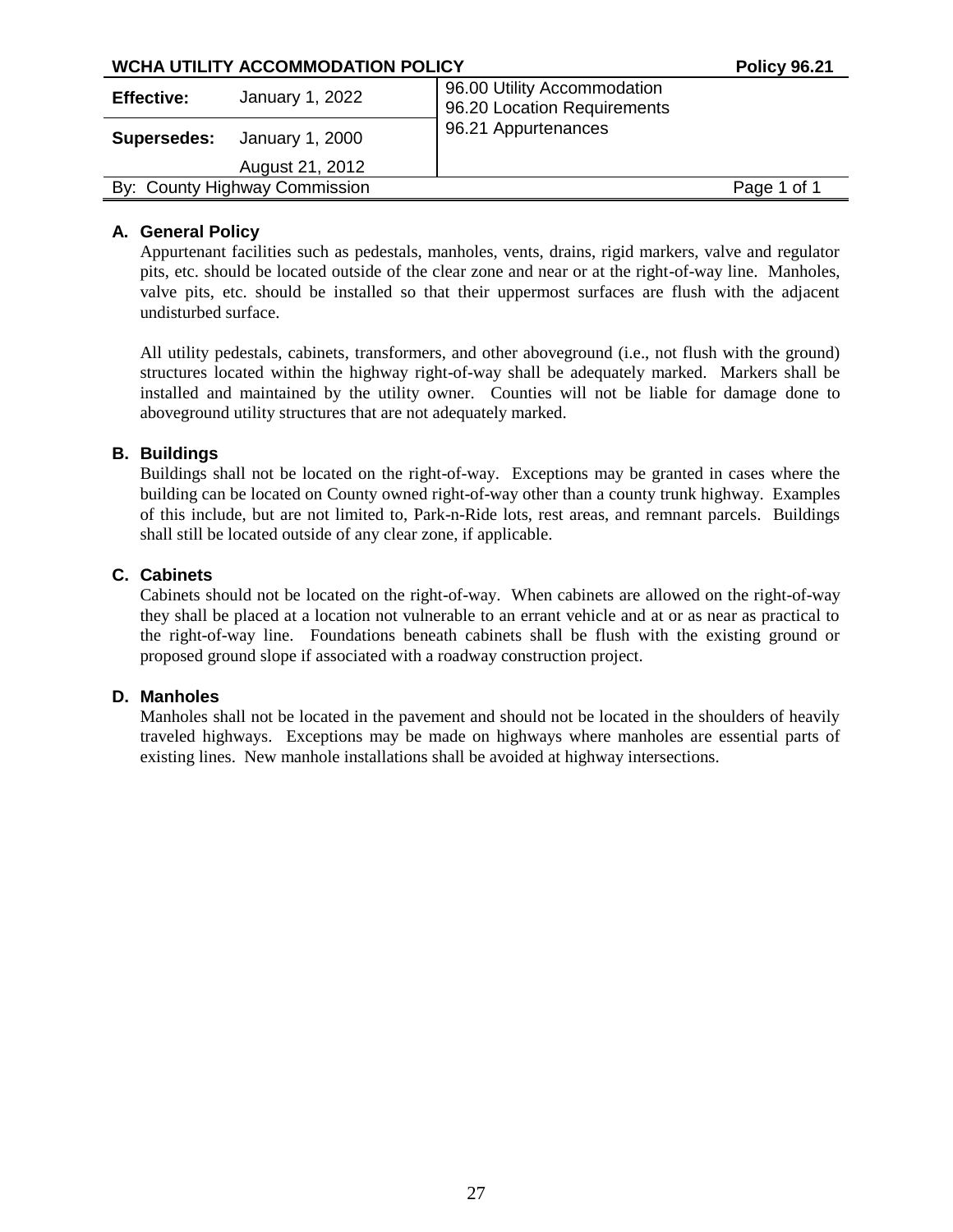| WCHA UTILITY ACCOMMODATION POLICY    | <b>Policy 96.22</b>                                        |             |
|--------------------------------------|------------------------------------------------------------|-------------|
| January 1, 2022<br><b>Effective:</b> | 96.00 Utility Accommodation<br>96.20 Location Requirements |             |
| January 1, 2000<br>Supersedes:       | 96.22 Vertical Location                                    |             |
| August 21, 2012                      |                                                            |             |
| By: County Highway Commission        |                                                            | Page 1 of 1 |

## **A. Underground**

The depth of bury for underground facilities within the right-of-way shall be a minimum of 24 inches as measured from the finished ground surface to the top of the facility except under ditch bottoms where it shall be a minimum of 30 inches at the time of installation.

The depth of bury for underground facilities crossing the highway shall be a minimum of 30 inches as measured from a straight line connecting the lowest points of the finished ground or pavement surface on each side of the right-of-way to the top of the facility at the time of installation.

When a permit is requested by a utility and a future road project is anticipated, the utility may be required to bury deeper in accordance with the County's plans.

Where minimum bury is not feasible, the facility shall be rerouted or protected with a casing, concrete slab, or other suitable measures. In solid rock, the depth of bury may be reduced if adequate protection is provided. All utilities shall obtain prior approval from the County before burying any facility less than the minimum depth required.

## **B. Overhead**

Vertical clearances for overhead utility facilities installed after January 1, 2000, shall comply with all applicable state and national electrical codes. In all cases, facilities crossing over the highway shall at no time be less than 17 feet above the high point of the traveled way. Unless otherwise agreed to by the utility and the County, facility clearances affected by the normal and emergency work activities as defined in the maintenance section of this policy, which do not require a new permit, are also grandfathered.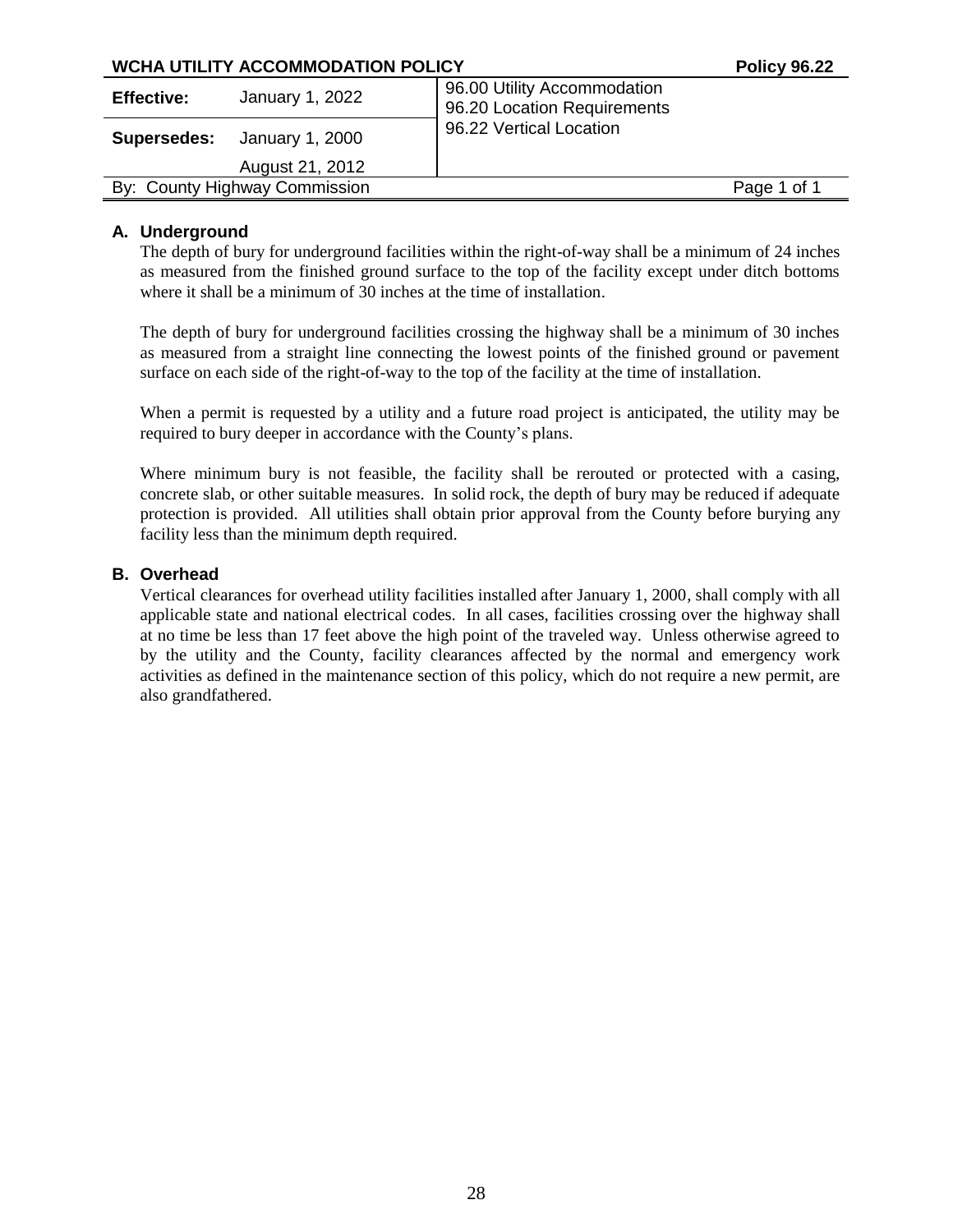| WCHA UTILITY ACCOMMODATION POLICY |                                    |                                                            | <b>Policy 96.23</b> |
|-----------------------------------|------------------------------------|------------------------------------------------------------|---------------------|
| <b>Effective:</b>                 | January 1, 2022                    | 96.00 Utility Accommodation<br>96.20 Location Requirements |                     |
|                                   | <b>Supersedes:</b> January 1, 2000 | 96.23 Installation on Structures                           |                     |
|                                   | August 21, 2012                    |                                                            |                     |
|                                   | By: County Highway Commissioner    |                                                            | Page 1 of 1         |
|                                   |                                    |                                                            |                     |

## **A. General Definitions**

Attachments to highway structures should be avoided. However, attaching utility lines to highway structures may be permitted when they do not materially affect the:

- 1. Structure design and appearance.
- 2. Safe operation of traffic.
- 3. Efficiency of maintenance.

The utility shall be responsible for all County costs associated with such attachments. This includes, but is not limited to, additional design time, increased bridge deck thickness, and future bridge maintenance (painting and inspection).

## **B. Installation Location Requirements**

When a utility facility is attached to a structure, the installation shall be located:

- 1. Beneath the structure floor.
- 2. Inside the outer girders or beams or within a cell.
- 3. At an elevation above low superstructure steel or masonry which would not inhibit bridge inspections or repairs.

A utility facility may be located within the highway structure's deck for new construction or deck reconstruction projects if the utility notifies the County in advance of or while the structure is being designed.

#### **C. Installation Openings**

The openings created in the bridge abutments to allow passage of the permitted facility shall be of the minimum size necessary.

- 1. The opening in the abutment around the permitted facility shall be completely filled to seal the opening and effectively preclude the leakage of any moisture or backfill material through the abutment.
- 2. If the utility sleeves the facility through the abutment, the sleeve shall be tight-sealed into the abutment. Any space between the sleeve and facility it encloses shall be sealed.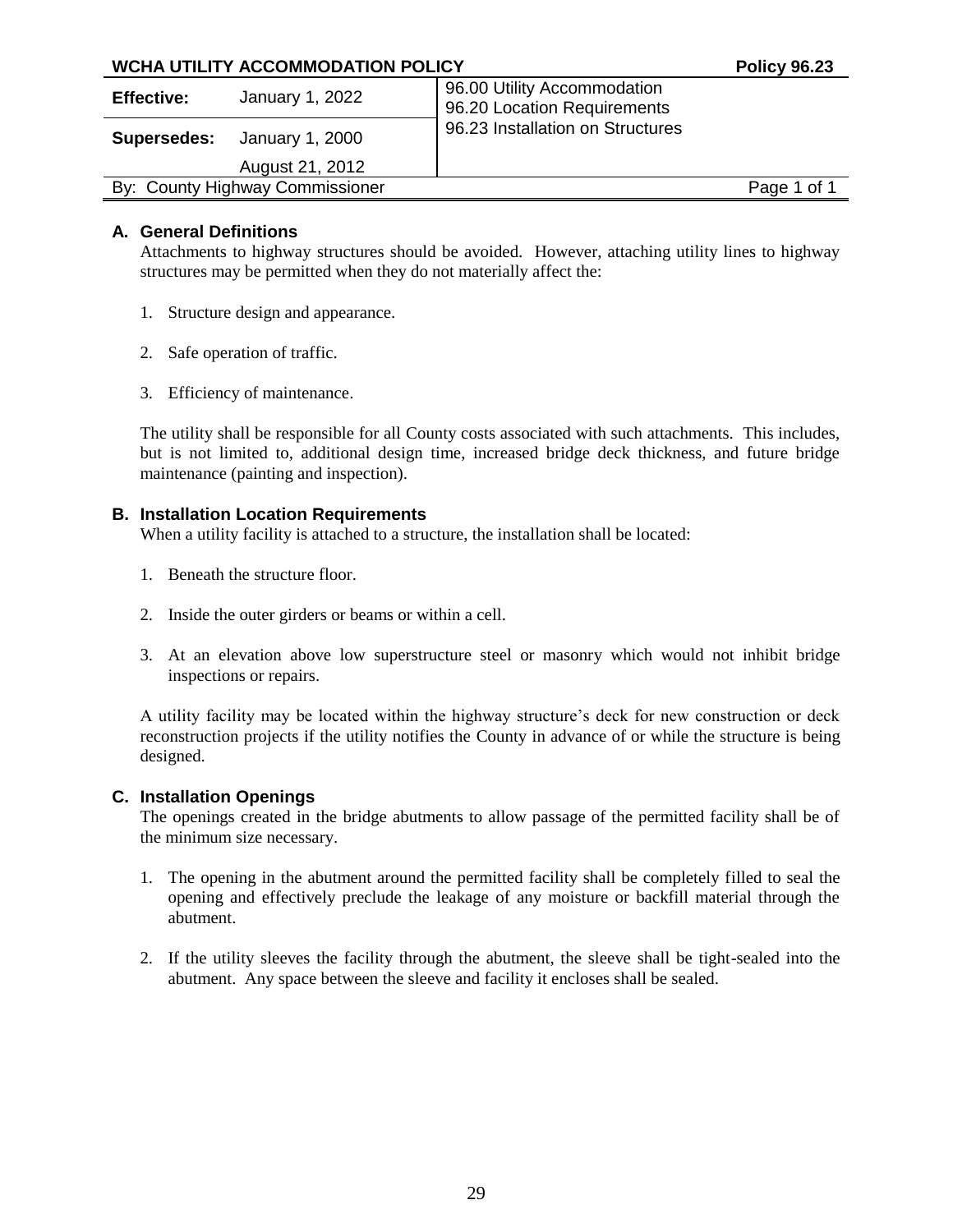## **WCHA UTILITY ACCOMMODATION POLICY POLICY POLICY POLICY POLICY Effective:** January 1, 2022 96.00 Utility Accommodation 96.20 Location Requirements **Supersedes:** January 1, 2000 August 21, 2012 96.24 Median Installations By: County Highway Commission **Page 1 of 1** and 2 and 2 and 2 and 2 and 2 and 2 and 2 and 2 and 2 and 2 and 2 and 2 and 2 and 2 and 2 and 2 and 2 and 2 and 2 and 2 and 2 and 2 and 2 and 2 and 2 and 2 and 2 and 2 and 2 and

## **A. General Policy**

On both crossing installations and longitudinal installations, poles, guys, or other related facilities shall not be located in a highway median. The County may grant an exception for a crossing installation on a freeway or expressway. See policies 96.32(b) and 96.35 for freeways.

## **B. Median Work**

No work shall be performed in the median of any highway without prior approval from the County.

When median work is authorized, it shall conform to the following provisions unless otherwise stated within a utility's permit:

- 1. The permittee or its contractor shall notify the county at least 3 working days prior to the expected beginning of work in the median and shall provide an approximate completion date for the work. The phone number has been included in the Appendix as Section 96.92 County Contact Information.
- 2. All equipment, operations, and spoil material shall be located within the center area of the median.
- 3. No openings, vehicles, equipment, or materials of any type shall be located within the median overnight.
- 4. All vehicles used to conduct the work operation shall be equipped with conspicuously visible roof-mounted revolving or strobe lights. These lights shall be in operation just prior to and during the work operation. Hazard warning lights on the vehicles shall also be operating.
- 5. Provide a Temporary Traffic Control (TTC) plan that includes the proper advance, warning, and work area signage in accordance with standards and recommendations of the U.S. DOT FHWA Manual of Uniform Traffic Control Devices (MUTCD) and the Wisconsin Supplement to the MUTCD; or comply with the standards and requirements of the most recent version of the Wisconsin Department of Transportation (WisDOT) Work Zone Field Manual for construction site control control measures.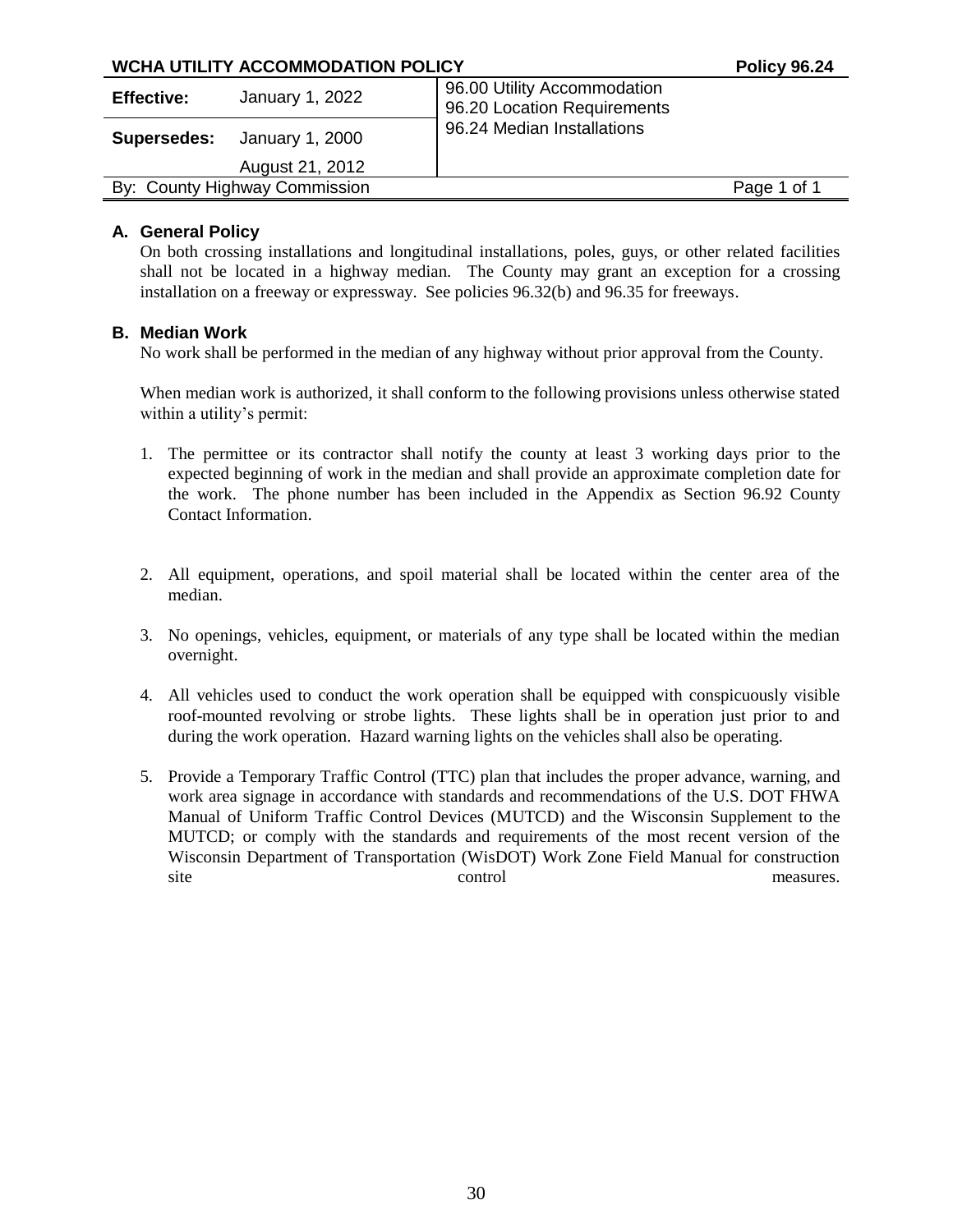| <b>WCHA UTILITY ACCOMMODATION POLICY</b> |                 |                                                            | <b>Policy 96.25</b> |
|------------------------------------------|-----------------|------------------------------------------------------------|---------------------|
| <b>Effective:</b>                        | January 1, 2022 | 96.00 Utility Accommodation<br>96.20 Location Requirements |                     |
| Supersedes:                              | January 1, 2000 | 96.25 Breakaway Construction                               |                     |
|                                          | August 21, 2012 |                                                            |                     |
| By: County Highway Commission            |                 |                                                            | Page 1 of 1         |

Breakaway or yielding facilities along the highway should be set as far back as feasible to prevent a pole or other device from falling onto the traveled way when struck by an errant vehicle.

Foundations beneath breakaway poles shall be flush with the ground.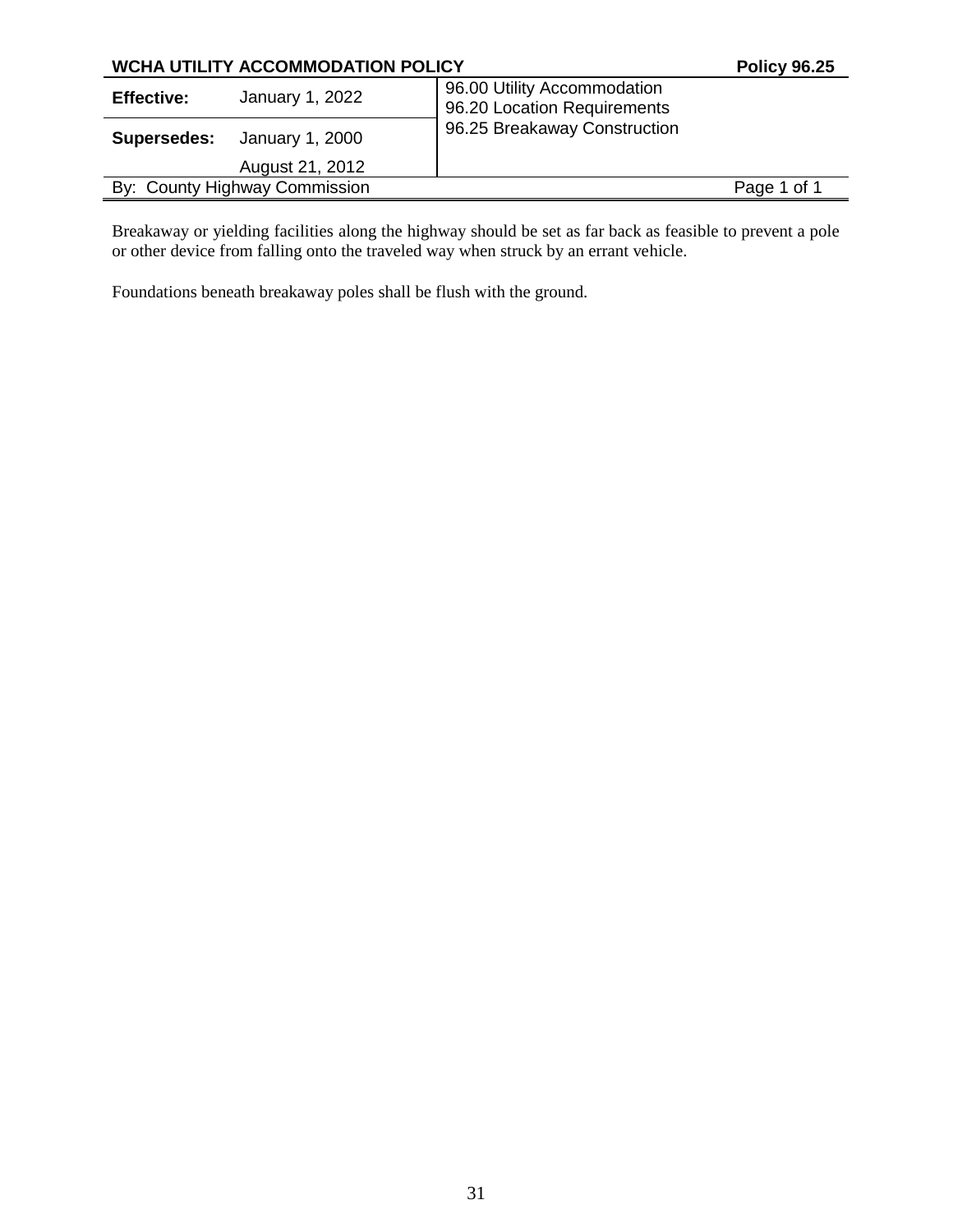| <b>WCHA UTILITY ACCOMMODATION POLICY</b> | <b>Policy 96.26</b>                                        |
|------------------------------------------|------------------------------------------------------------|
| January 1, 2022<br><b>Effective:</b>     | 96.00 Utility Accommodation<br>96.20 Location Requirements |
| January 1, 2000<br>Supersedes:           | 96.26 Scenic Considerations                                |
| August 21, 2012                          |                                                            |
| By: County Highway Commission            | Page 1 of 1                                                |

## **A. General Policy**

When feasible, the County strives to enhance visual qualities of the highway system by:

- 1. The retention and/or planting of trees, shrubs, and other vegetation.
- 2. The selection of special alignments and corridors.
- 3. The acquisition of scenic easements.

Utilization of highways by utilities requires that the type and size of its facilities and the manner and extend of its installations shall not materially impair the scenic quality, appearance, or view of highway roadsides and adjacent areas.

## **B. Scenic Areas**

Areas which have been acquired or set aside for their scenic quality, such as scenic strips, overlooks, rest areas, recreation areas, public parks, historic sites, etc., and the right-of-way which traverses these areas, are in a special category and new utility installations shall not be permitted except as provided in this section.

- 1. New underground utility installations may be permitted within scenic areas when the installation does not require extensive removal or alteration of trees or other natural features visible to the highway user and does not impair the visual quality of the lands being traversed.
- 2. New overhead installations shall be prohibited at such locations where there is a feasible and prudent alternative to the use of the scenic areas by the overhead facility. When this is not the case, installations will be considered only where:
	- a. Other locations are unusually difficult, unreasonably costly, or are undesirable from the standpoint of visual quality.
	- b. An underground installation is not technically feasible or it is unreasonably costly.
	- c. The proposed installation can be made at a location (and will employ suitable designs and materials) which gives adequate protection to the visual qualities of the area being traversed.
- 3. These controls shall also be followed in the location and design of utility installations that are needed for a highway purpose, such as for continuous highway lighting, or to serve a weigh station or rest or recreational area.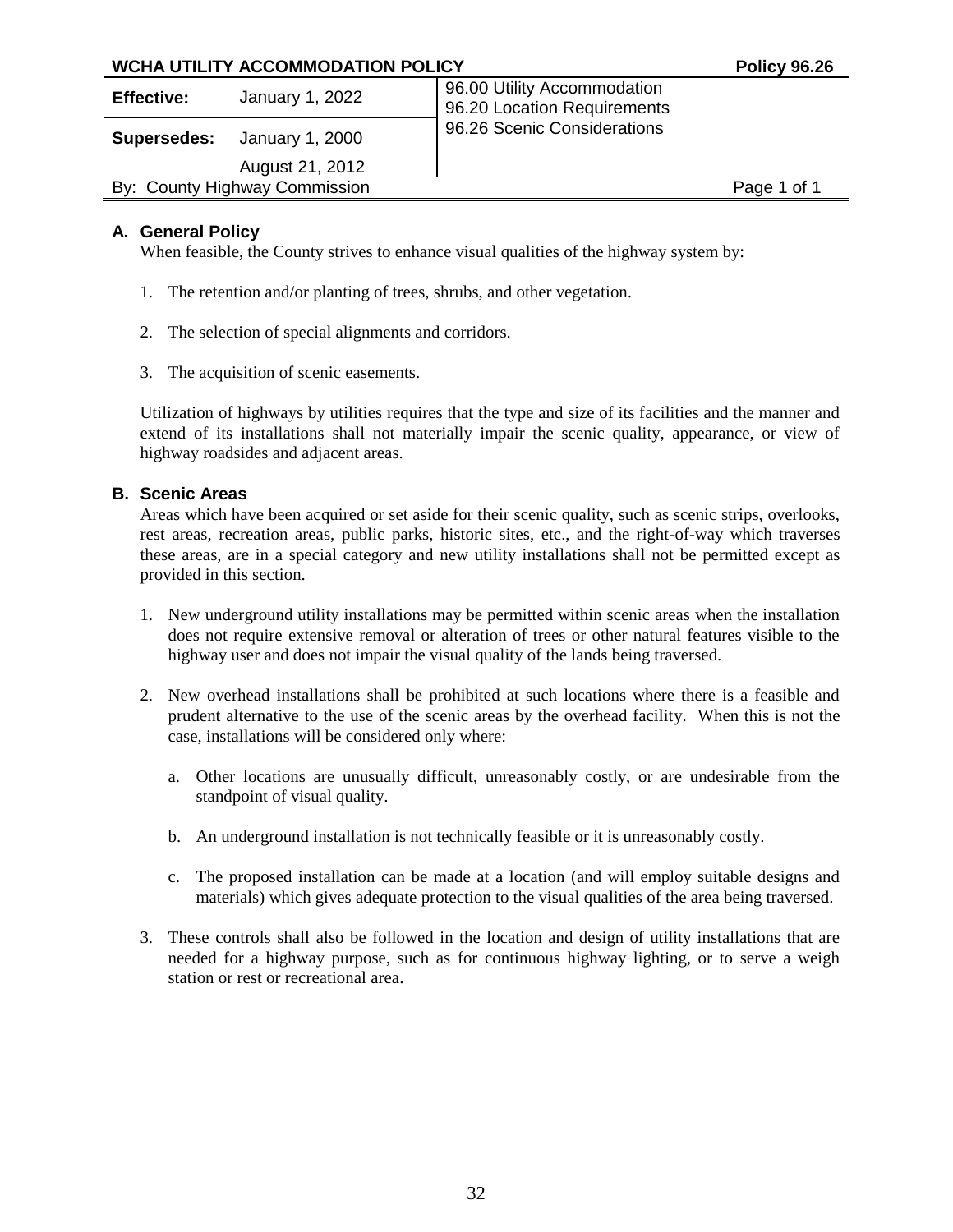| <b>WCHA UTILITY ACCOMMODATION POLICY</b> |                                    | Policy 96.30-35                                  |             |
|------------------------------------------|------------------------------------|--------------------------------------------------|-------------|
| <b>Effective:</b>                        | August 21, 2012                    | 96.00 Utility Accommodation<br>96.30-35 Freeways |             |
|                                          | <b>Supersedes:</b> January 1, 2000 |                                                  |             |
|                                          | By: County Highway Commissioner    |                                                  | Page 1 of 1 |
|                                          |                                    |                                                  |             |

These sections are not being printed with this policy but are hereby accepting Wisconsin Department of Transportation's current version of these sections and the reader is directed to them.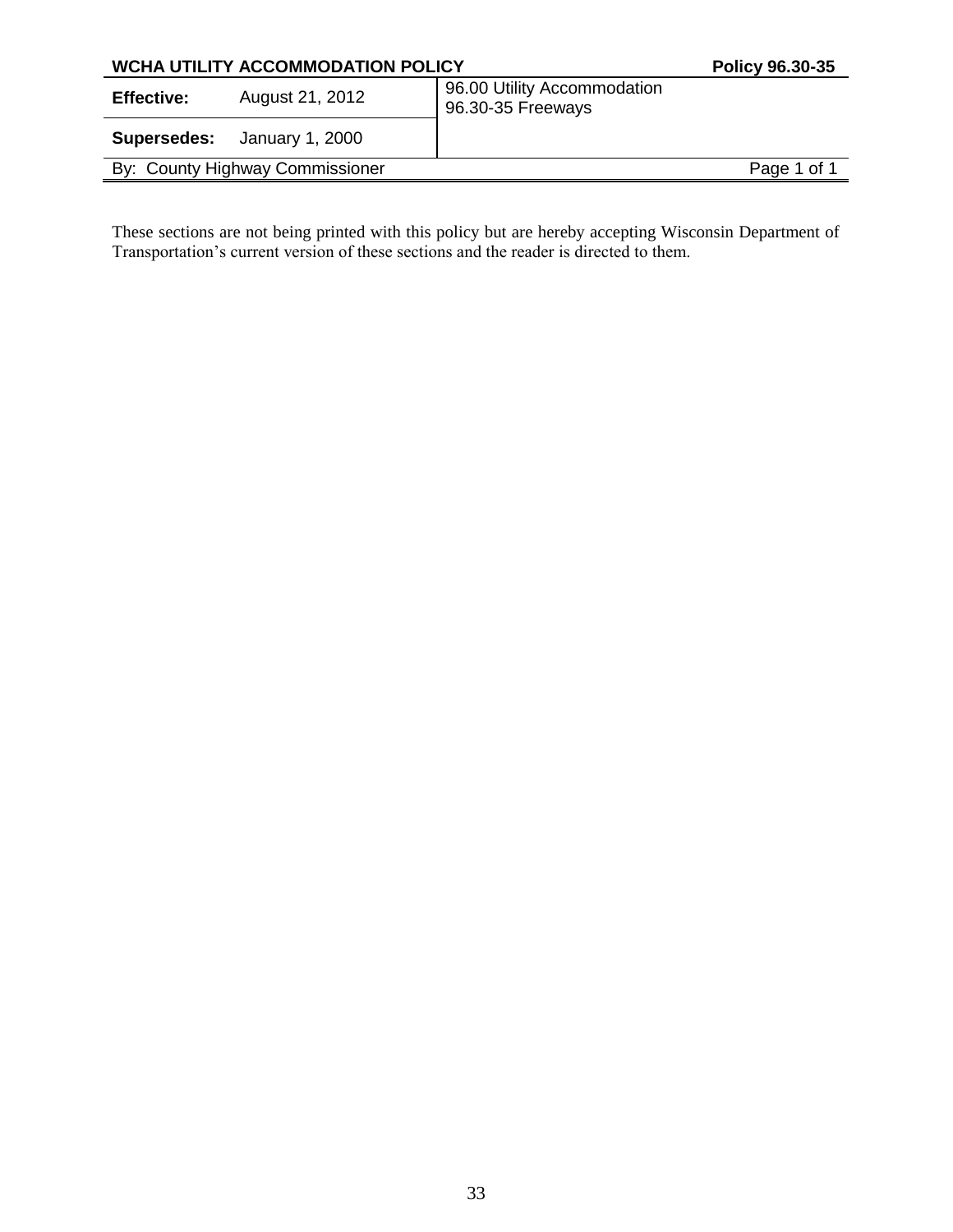| <b>WCHA UTILITY ACCOMMODATION POLICY</b> |                                    | <b>Policy 96.40-44</b>                              |             |
|------------------------------------------|------------------------------------|-----------------------------------------------------|-------------|
| <b>Effective:</b>                        | August 21, 2012                    | 96.00 Utility Accommodation<br>96.40-44 Expressways |             |
|                                          | <b>Supersedes:</b> January 1, 2000 |                                                     |             |
|                                          | By: County Highway Commissioner    |                                                     | Page 1 of 1 |
|                                          |                                    |                                                     |             |

These sections are not being printed with this policy but are hereby accepting Wisconsin Department of Transportation's current version of these sections and the reader is directed to them.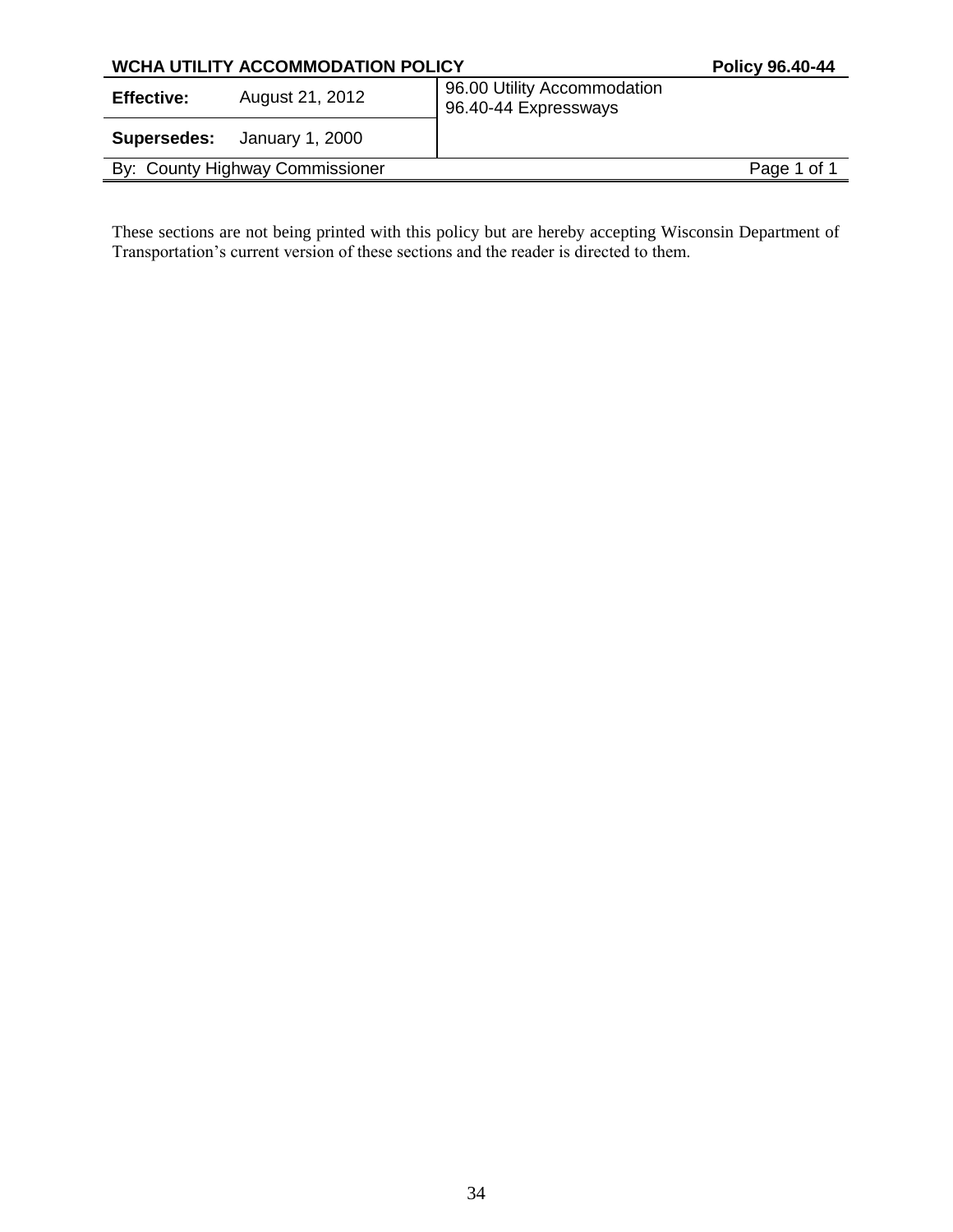| <b>WCHA UTILITY ACCOMMODATION POLICY</b> |                               |                                                                | <b>Policy 96.50</b> |
|------------------------------------------|-------------------------------|----------------------------------------------------------------|---------------------|
| <b>Effective:</b>                        | January 1, 2022               | 96.00 Utility Accommodation<br>96.50 Construction Requirements |                     |
| Supersedes:                              | January 1, 2000               |                                                                |                     |
|                                          | August 21, 2012               |                                                                |                     |
|                                          | By: County Highway Commission |                                                                | Page 1 of 2         |
|                                          |                               |                                                                |                     |

## **A. Permit at Job Site**

When the County issues a permit to a utility for its proposed work, a complete copy of the permit shall be in the possession of the utility's work force, consultant, contractor, or subcontractor at all times when utility work is being performed within the right-of-way. This includes the Annual Service Connection Permit (see Policy 96.12) when appropriate.

## **B. Use of Highway Median**

Any use of a highway median is prohibited unless specifically authorized by a permit. See Policy 96.24(B) for specific conditions that shall be met if median work is permitted.

## **C. Use of Temporary Guard Poles**

No guard pole shall be set within the right-of-way unless specifically authorized by a permit. By definition, a guard pole is used to prevent aerial lines from falling onto the traveled way. Any guard poles permitted in the clear zone shall comply with Policy 96.20(D).

## **D. Unexpected Field Conditions**

Any modification of the terms of the approved permit to meet changed or unexpected field conditions shall require prior approval from the County.

## **E. Blasting**

Blasting on the right-of-way is prohibited unless specifically authorized by a permit.

## **F. Survey Markers**

No survey marker (e.g. right-of-way marker, benchmark, etc.) shall be disturbed unless prior approval has been obtained from the County. In addition, other survey markers [e.g. United States Geological Survey (USGS), County, etc.] located in County right-of-way shall not be disturbed unless prior approval is obtained from their owner(s).

Any survey marker that is disturbed, removed, or destroyed shall be restored by the utility at its expense under the supervision of a registered professional land surveyor or county surveyor. (Reference: Wis. Stats. sec. §59.635 and §236.32, Stats.)

## **G. Vegetation**

No tree or shrub shall be sprayed, cut, trimmed, or damaged to facilitate the installation of a utility facility unless specifically authorized by a permit. Vegetation which is proposed to be damaged or destroyed may have to be replaced at the discretion of the County. When the removal of a tree is permitted, the stump shall be removed and the hole properly backfilled or cut flush with the ground as directed and approved by the County. At no time shall trees or other vegetation be cut on County right-of-way without approval of the County.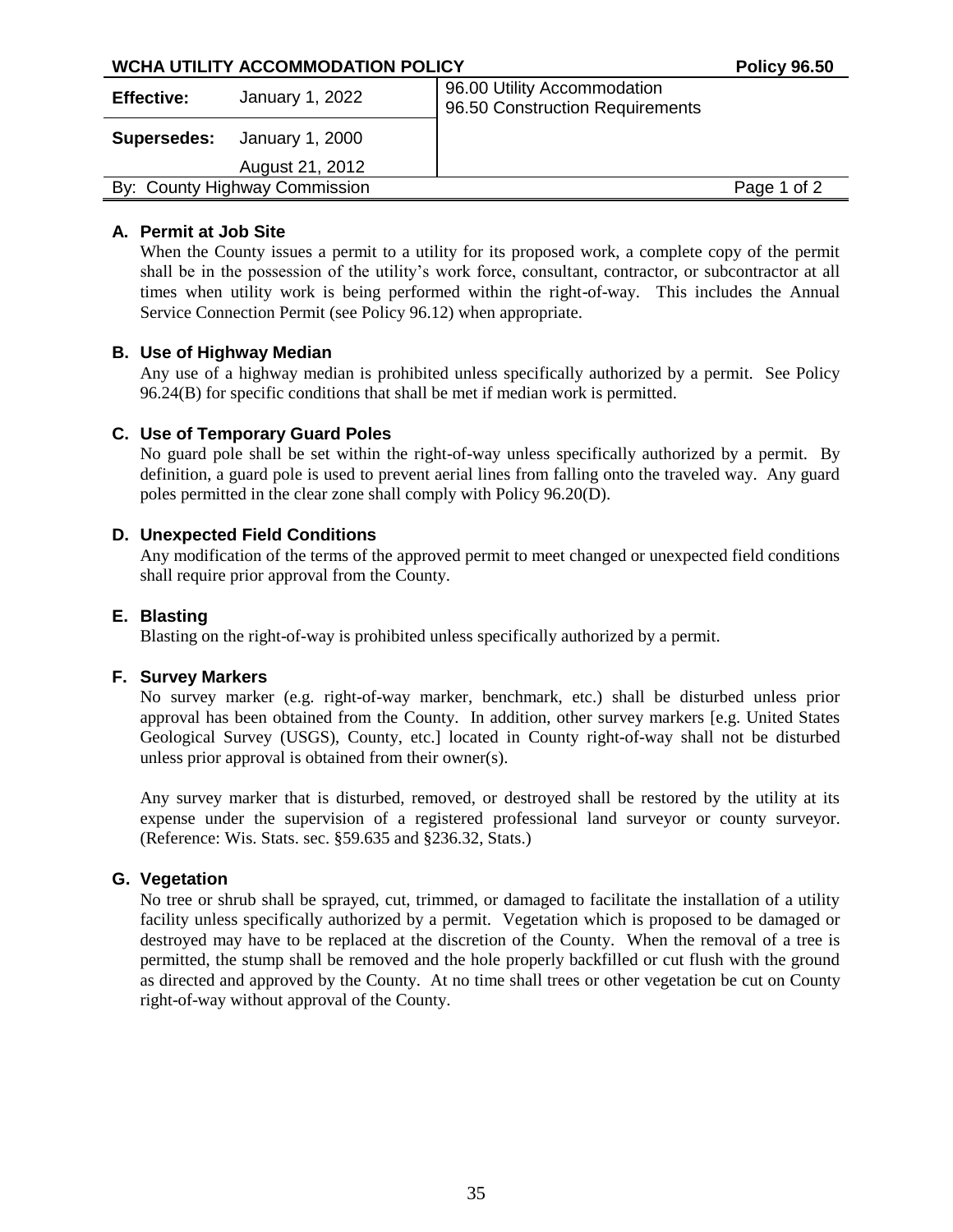## **G. Vegetation (continued)**

Utilities should be aware of rare or endangered plant species or animal and insect species that feed off of native vegetation in the right-of-way that must be protected or avoided by law. Utilities may receive assistance in identifying these areas by calling the local Department of Natural Resources office (contact information has been provided in Section 96.96 DNR Service Center Location Information in the county's addendum). The chipping or grinding of trees may be allowed by the County on a permit-by-permit basis. This includes spreading the resulting mulch evenly over the right-of-way such as not to leave mounds or humps or interfere with drainage or road maintenance activities.

## **H. Highway Signs**

A utility shall not remove any highway sign unless approved in its permit.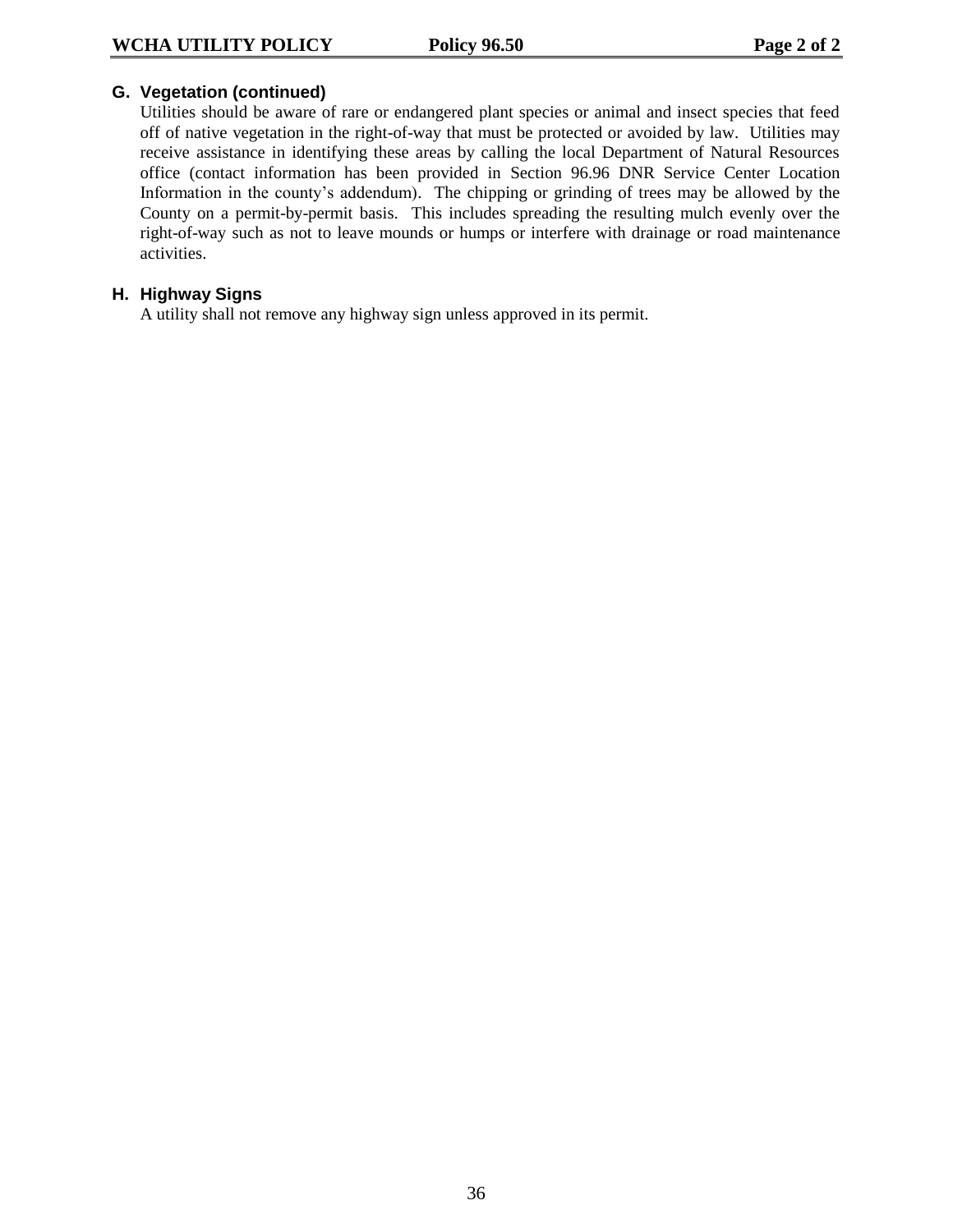| <b>WCHA UTILITY ACCOMMODATION POLICY</b> |                                    | <b>Policy 96.51</b>                                            |             |
|------------------------------------------|------------------------------------|----------------------------------------------------------------|-------------|
| <b>Effective:</b>                        | January 1, 2022                    | 96.00 Utility Accommodation<br>96.50 Construction Requirements |             |
|                                          | <b>Supersedes:</b> January 1, 2000 | 96.51 Traffic Control                                          |             |
|                                          | August 21, 2012                    |                                                                |             |
|                                          | By: County Highway Commission      |                                                                | Page 1 of 2 |
|                                          |                                    |                                                                |             |

## **A. Authority**

All traffic control for utility work performed on County highways shall abide by:

- 1. The current FHWA Manual on Uniform Traffic Control Devices (MUTCD), any supplements thereto, and the Wisconsin Supplement to the MUTCD.
- 2. Section 643 in the current edition of the Wisconsin Department of Transportation's Standard Specifications for Highway and Structure Construction.
- 3. Alternatively, and at the County's determination, traffic control may be in accordance with appropriate diagrams found in the Wisconsin Department of Transportation titled "Work Zone Field Manual, current edition".
- 4. All Flaggers shall be certified in accordance with the Wisconsin Department of Transportation standards or guidelines.
- 5. The specific provisions within this section.

The standards set forth in the Wisconsin MUTCD and any supplements thereto are minimum guidelines, and additional traffic control shall be used when necessary or if required by County.

## **B. General Policy**

All utility work shall be planned and prosecuted with full regard for safety and to keep interference with highway traffic to a minimum. On heavily traveled highways, utility work interfering with traffic may not be allowed during periods of peak traffic flow. Any such work allowed shall be planned so that closure of intersecting streets, road approaches, or other access points is minimized. No utility work shall begin until all required warning signs, devices, and methods adequate to protect the public are in place and fully functional. These shall be maintained until all utility work is completed.

All operations shall be performed without closing all or obstructing part of any highway traffic lane unless it is approved by the County and proper traffic control is specified.

All warning signs shall have reflectorized sheeting which, **beginning January 1, 2003, shall comply with 643.2.12.2 of the Wisconsin Department of Transportation's Standard Specifications for Highway and Structure Construction, current edition**. Warning signs shall be removed, covered, turned, or laid flat when workers or workers' vehicles are not at the job site or when the signs' messages are not relevant. All barricades and barrels shall be reflectorized with Type H reflective sheeting as a minimum. Cones used during nighttime operations shall be at least 28" in height and reflectorized.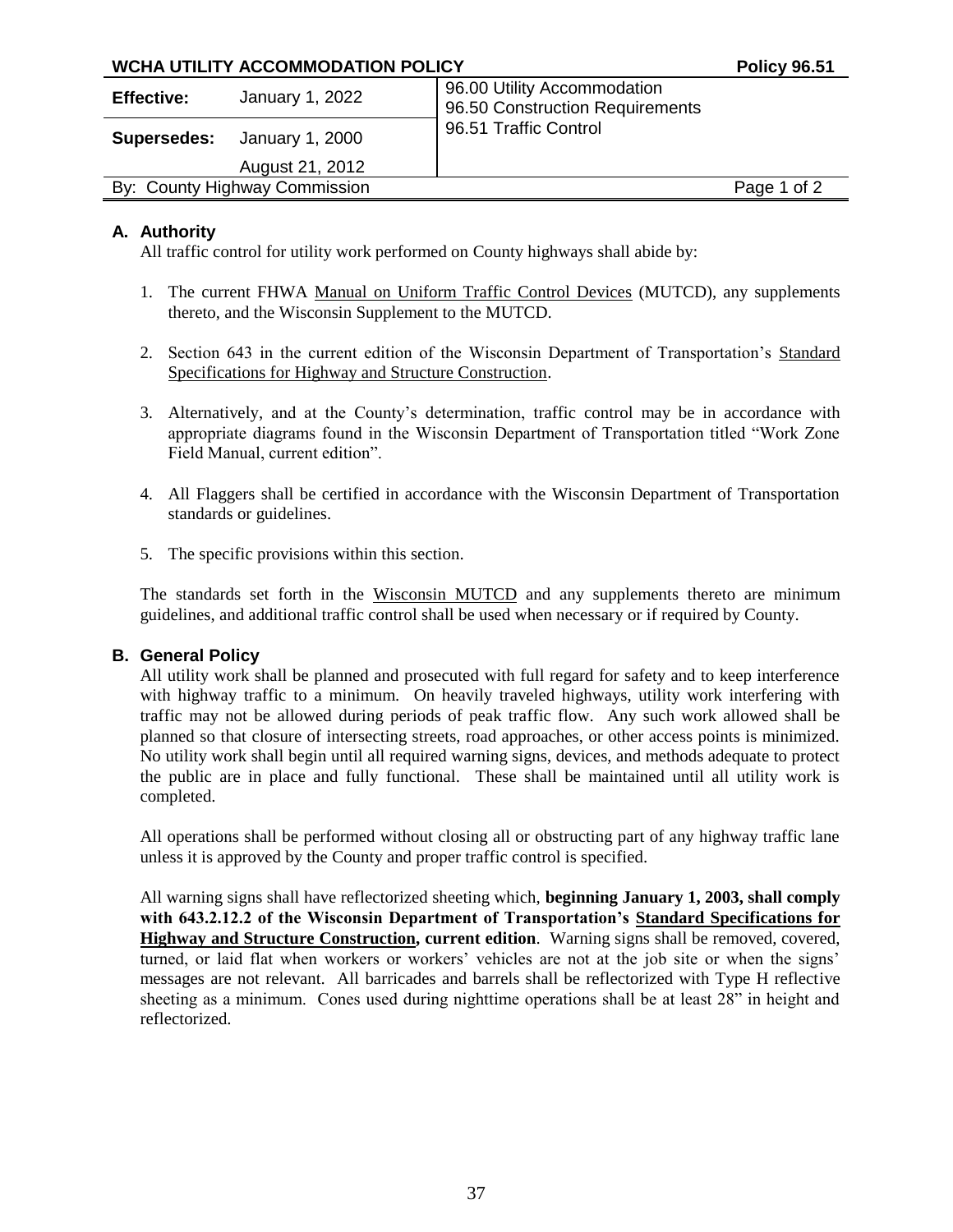## **C. Traffic Control Selection**

## **1. Factors**

When selecting the appropriate traffic control, the applicant shall implement the minimum standards for traffic control by utilizing an appropriate temporary lane closure layout as shown in the MUTCD or WisDOT WZFM, based on the conditions and considerations at the project location, including but not limited to; Physical characteristics of the road, Posted speed limit, Available sight distance, Weather, Traffic volume, Light conditions, Time of day, and Lane closure may require flagging.

## **2. Long Term Duration**

All stationary daytime utility work which takes longer than one hour to perform should utilize a traffic control plan designed in accordance with MUTCD standards and utilizing the MUTCD or WisDOT WZFM guidance for traffic control as it may apply. The County may require a more extensive traffic control plan if any of the following situations occur:

- a. Utility work performed during nighttime hours.
- b. Traffic control which is required overnight to protect the work zone(s) during non-work times.
- c. Utility work performed in a continuously moving work zone. This excludes moving from one stationary work zone to another.
- d. Utility work which cannot be adequately protected by using the six traffic control diagrams.

## **3. Short Term Duration**

Daytime utility work that will be completed in one hour or less usually may not require the use of a formal traffic control plan. The utility is still responsible for providing traffic control adequate to protect public safety and meeting minimum criteria in accordance with either the MUTCD or WisDOT WZFM.

As part of this traffic control, advance signage, warning signage and all utility vehicles shall have their high intensity flashing (strobe or revolving) and hazard warning lights operating. Additional traffic control such as guard (shadow) vehicles and impact attenuators may also be utilized.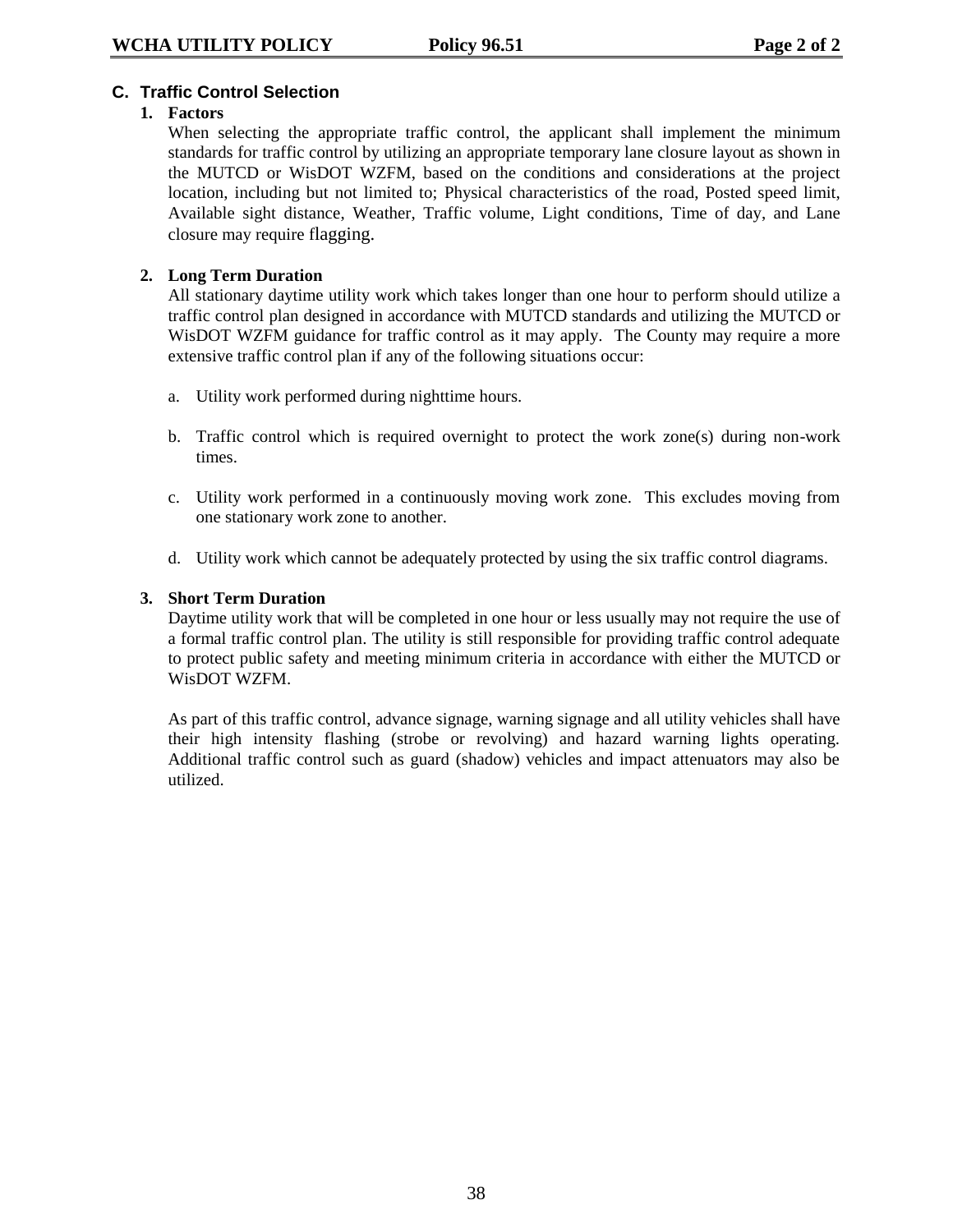| <b>WCHA UTILITY ACCOMMODATION POLICY</b> |                               | <b>Policy 96.52</b>                                            |             |
|------------------------------------------|-------------------------------|----------------------------------------------------------------|-------------|
| <b>Effective:</b>                        | January 1, 2022               | 96.00 Utility Accommodation<br>96.50 Construction Requirements |             |
| Supersedes:                              | January 1, 2000               | 96.52 Work Site Safety                                         |             |
|                                          | August 21, 2012               |                                                                |             |
|                                          | By: County Highway Commission |                                                                | Page 1 of 1 |
|                                          |                               |                                                                |             |

## **A. General**

The utility is responsible to assure that the work site is secure against any hazard to the public at all times until all of the work is completed. Vehicles, equipment, and materials which are in active use at the work site shall be regulated by the utility as to assure consistently safe conditions.

Sheeting, shoring, bulkheads, or temporary/permanent concrete barriers, etc. may be ordered by the County, if considered necessary to protect the highway and the traveling public, and shall be provided by and at the cost of the utility.

## **B. Equipment/Material Storage**

Utility hardware or equipment which is located at the work site but not in immediate (same day) use should be stored in a safe location off of the right-of-way. If this is not practical, the equipment or material may be stored beyond the clear zone and as close to the fence or right-of-way line as possible.

## **C. Vehicle/Equipment Visibility**

Vehicles and equipment shall have their high intensity flashing (strobe or revolving) and hazard warning lights operating when they are within the clear zone during work operations.

## **D. Individual Conduct**

All County, utility, and contractor personnel who are out of their vehicles and within the right-of-way should wear their retro-reflective safety vests or garments in accordance with the standards for minimum criteria of PPE as found in either the MUTCD or WisDOT WZFM at all times.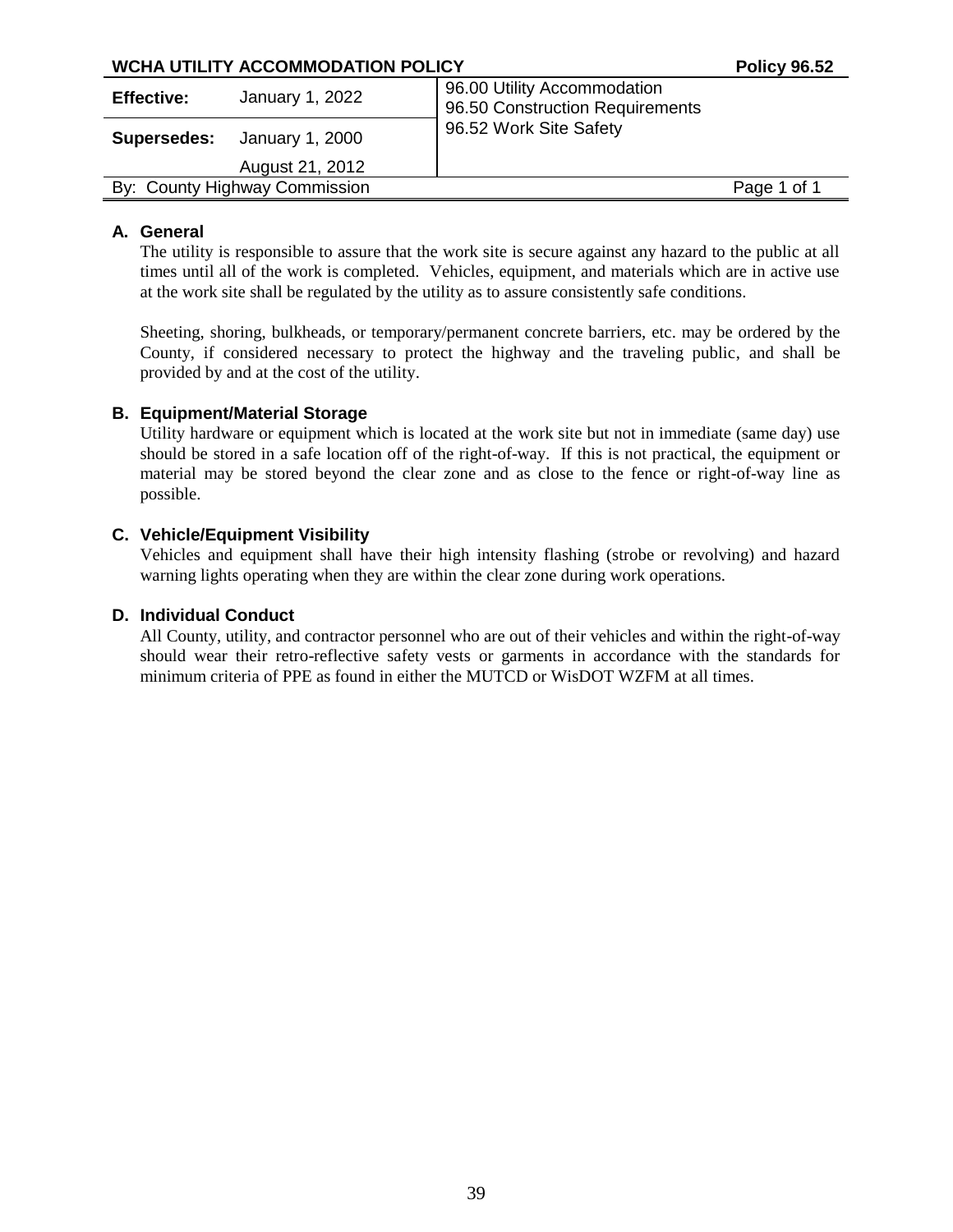| <b>WCHA UTILITY ACCOMMODATION POLICY</b> |                                    |                                                                | <b>Policy 96.53</b> |
|------------------------------------------|------------------------------------|----------------------------------------------------------------|---------------------|
| <b>Effective:</b>                        | January 1, 2022                    | 96.00 Utility Accommodation<br>96.50 Construction Requirements |                     |
|                                          | <b>Supersedes:</b> January 1, 2000 | 96.53 Special Provisions                                       |                     |
|                                          | August 21, 2012                    |                                                                |                     |
| By: County Highway Commission            |                                    |                                                                | Page 1 of 2         |

## **A. Trenched Construction**

Trenched construction and backfill shall provide for the:

- 1. Restoration of the structural integrity of the highway facility (see Section 96.95 Backfilling Details in the county's addendum).
- 2. Security of the facility against deformation likely to cause leakage.
- 3. Assurance against the trench entrapping excessive moisture or becoming a drainage channel.
- 4. Assurance against highway drainage being blocked by the backfill.

When necessary, trenches for underground utility facilities shall be backfilled with material excavated from the trench and necessary outlets shall be provided to prevent entrapment of water. Underdrains shall also be provided where necessary.

The utility installation shall conform to the Wisconsin Department of Transportation's applicable Standard Specifications for Highway and Structure Construction, current edition, for earthwork, culverts, or other utility work within the right-of-way.

Backfill, compaction, and restoration shall be completed to the satisfaction of the County. Alternatively, the County may require that backfill and repaving be performed by county forces at the expense of the utility.

#### **B. Untrenched Construction**

Untrenched construction shall be required for all underground utility crossings of all highways that have a paved surface and are open to traffic unless specifically authorized in the permit.

Untrenched installation of utility facilities may be accomplished by tunneling, driving, coring, and/or dry boring. Wet boring under the highway shall be prohibited unless specifically authorized in the permit.

Boring shall result in a close fit to the facility being installed. Un-trenched construction shall, as a minimum, extend beneath the entire highway prism (from toe of in-slope to toe of in-slope or from back of curb to back of curb). Ground openings or pits for such work should be located outside of the clear zone and shall not interfere with highway drainage.

When specifically authorized by the County, the extent of the un-trenched crossing may be reduced or eliminated where such construction methods are impractical or physically restricted by the terrain.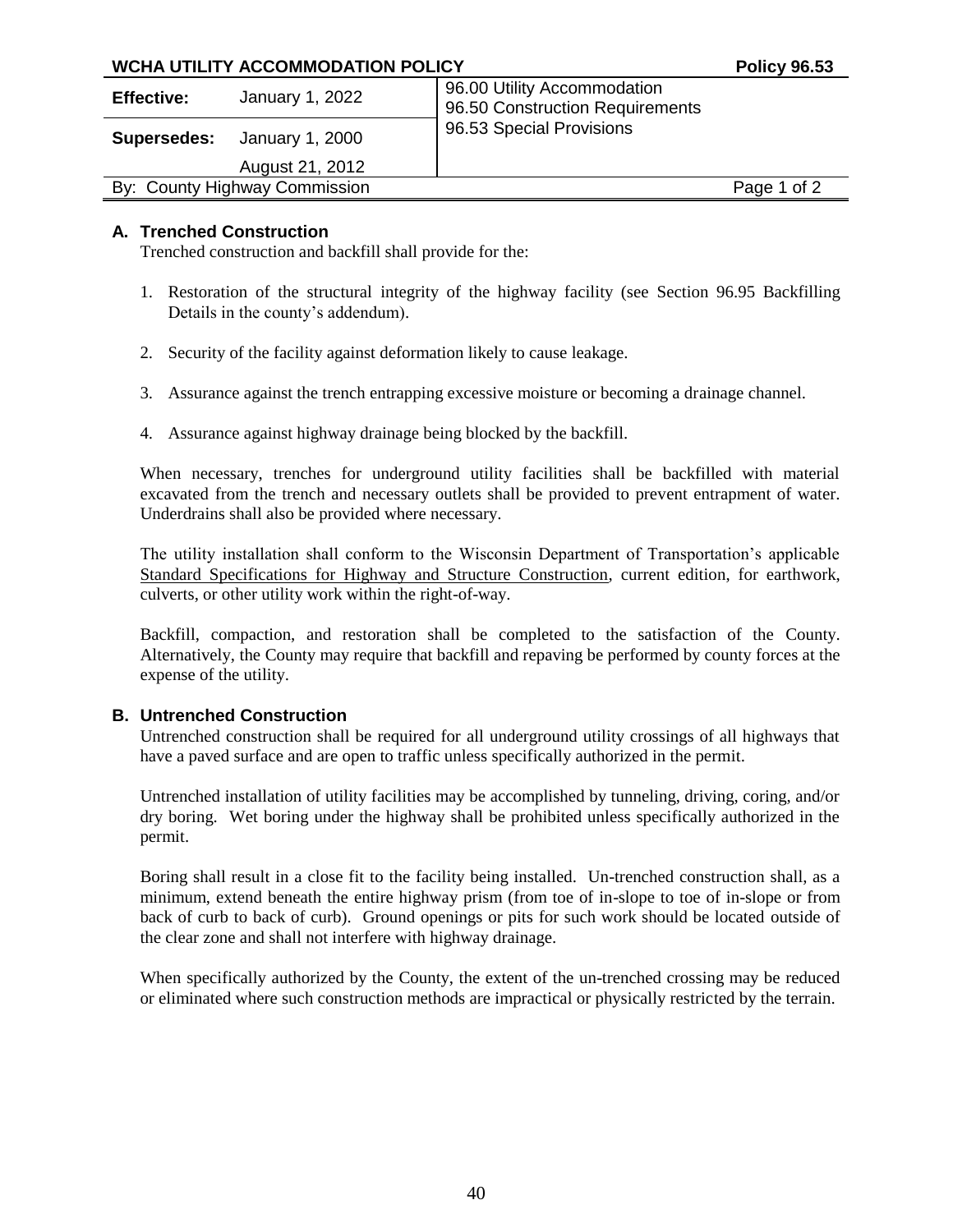## **C. Non-Metallic Lines**

Any non-metallic pipe, cable, or other kind of utility line which lacks a continuous and integral metallic component capable of detection by locating instruments shall be accompanied in its location by a continuous detectable metallic tracer wire or metallic tape. The County may allow an alternative method of utility detection provided that the method recommended by the Utility meets basic requirements for utility location and is easily locatable at all times without impact.

## **D. Casing**

Where crossings by underground lines are encased in protective conduit or duct, the encasement shall extend at least two feet beyond the toe of slope or three feet beyond the ditch line. On curbed sections it shall extend at least one foot outside the outermost back of curb.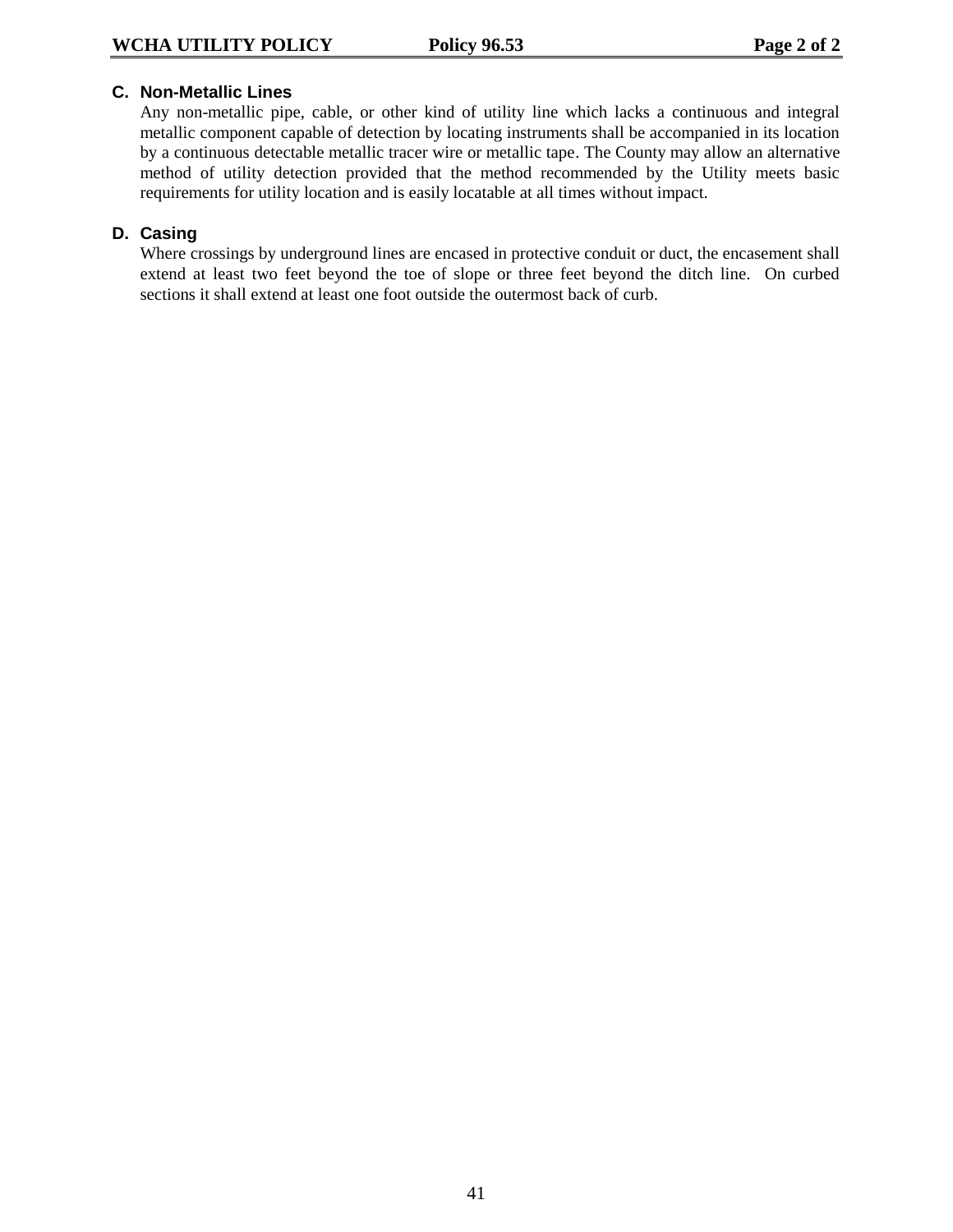| WCHA UTILITY ACCOMMODATION POLICY |                 |                                                                | <b>Policy 96.54</b> |
|-----------------------------------|-----------------|----------------------------------------------------------------|---------------------|
| <b>Effective:</b>                 | January 1, 2022 | 96.00 Utility Accommodation<br>96.50 Construction Requirements |                     |
| <b>Supersedes:</b>                | January 1, 2000 | 96.54 Cleanup and Restoration                                  |                     |
|                                   | August 21, 2012 |                                                                |                     |
| By: County Highway Commissioner   |                 |                                                                | Page 1 of 1         |
|                                   |                 |                                                                |                     |

## **A. Work Site Cleanup**

All debris, refuse, and waste resulting from the utility's activities shall be removed from the site and the motorists' view within two weeks of completion of work; unless otherwise provided by the permit. Burning of cuttings, brush, or other debris shall not be permitted within the limits of the right-of-way. Also, see Policy 96.50(G) regarding chip spreading.

All replaced poles shall be completely removed from the highway. No replaced pole shall be allowed to remain, in whole or in part, and it shall not be sawed off. The pole's hole shall be properly backfilled and compacted. All anchor rods shall be removed or cut off a minimum of one foot below ground level.

## **B. Highway Restoration**

The utility shall be responsible for restoring the highway and the adjacent right-of-way to its original condition (as close as possible) **within two weeks** after completion of the facility installation. Exceptions may be allowed (e.g. in the case of bad weather) with prior approval from the County. Failure of the utility to make prompt and satisfactory restorations of the highway or adjacent right-ofway may cause the County to arrange for restoration by others at the utility's expense. For late season work, exhibiting restoration issues in the spring following the completion of work, the Utility shall be responsible for restoration for a period of six months from the completion of the fall work (late season shall mean any work completed after December  $1<sup>st</sup>$  of the prior year).

Any curb, gutter, pavement, sidewalk, driveway, gravel base, ballast, shouldering material, or other highway element disturbed by the utility shall be restored to the qualities, grades, compactions, conditions, etc. in accordance with the Wisconsin Department of Transportation's Standard Specifications for Highway and Structure Construction, current edition. Any subsequent subsidence, heaving, settling, other faulting, or movements attributable to the permitted work shall be repaired in a manner satisfactory to the County at the utility's expense. Section 96.95 Backfilling Details in the county's addendum shall be used as a guide for backfilling excavation operations (see Appendix).

Any turfed area of the highway disturbed by the utility shall be restored with topsoil to the depth that existed prior to construction within the right-of-way and reseeded to perennial grass or sodded to the satisfaction of the County. Trees or vegetation which are damaged or destroyed shall be replaced inkind unless specified in the utility's permit. Once replaced, the utility shall also maintain turfed areas, trees, and vegetation until they achieve sustained growth.

If, in the opinion of the County, the permitted work or facilities are found to obstruct highway drainage, unduly increase the difficulty of highway maintenance, or in any other manner adversely affect a highway interest, the utility shall, upon notice, cure the fault as directed and restore the highway facility to the satisfaction of the County.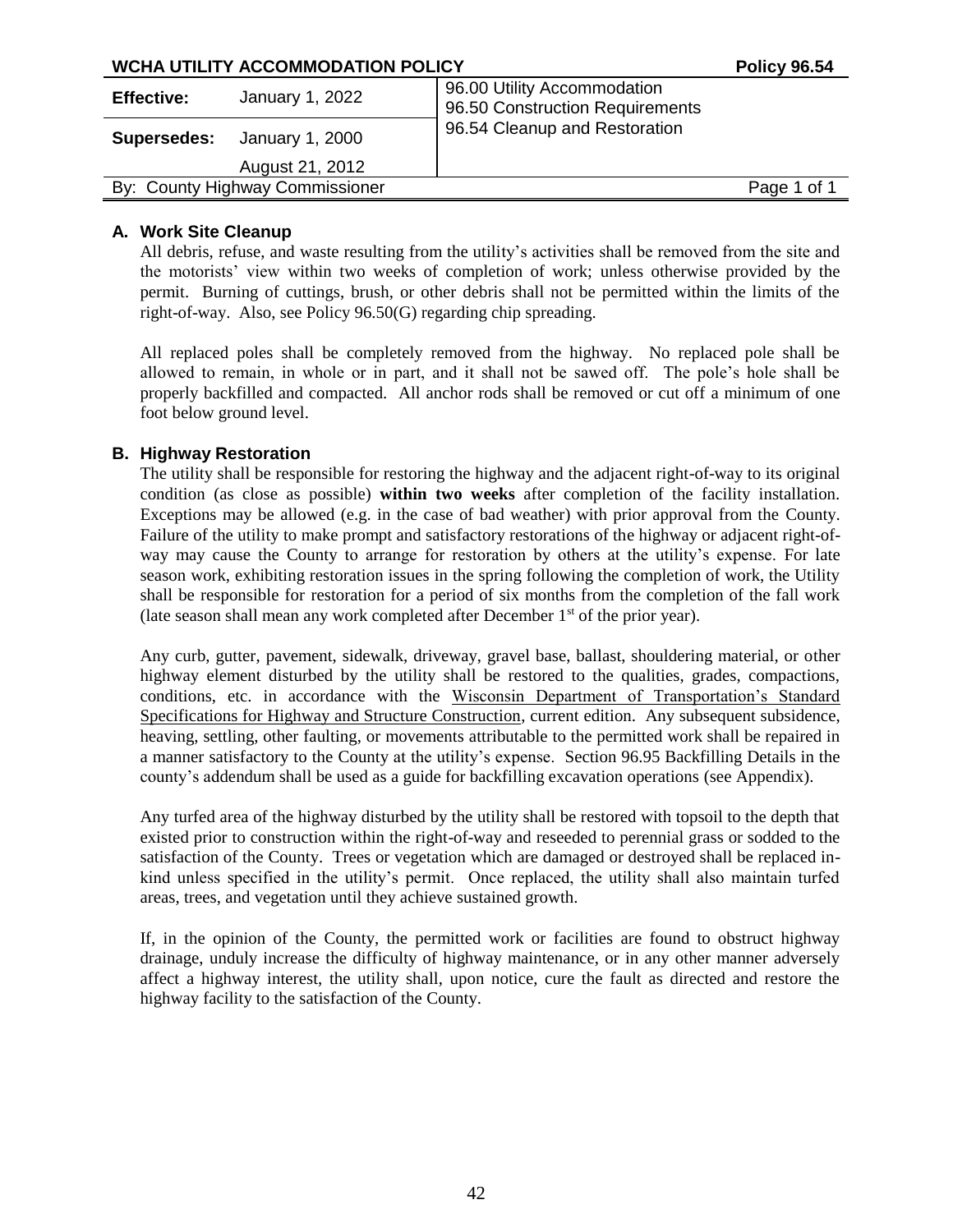### **WCHA UTILITY POLICY Policy 96.55 Page 2 of 3**

| <b>WCHA UTILITY ACCOMMODATION POLICY</b> | <b>Policy 96.55</b> |                                                                |  |
|------------------------------------------|---------------------|----------------------------------------------------------------|--|
| <b>Effective:</b>                        | January 1, 2022     | 96.00 Utility Accommodation<br>96.50 Construction Requirements |  |
| Supersedes:                              | January 1, 2000     | 96.55 Erosion Control and Storm Water<br>Management            |  |
|                                          | August 21, 2012     |                                                                |  |
| By: County Highway Commission            |                     | Page 1 of 3                                                    |  |
|                                          |                     |                                                                |  |

## **A. Authority**

A utility shall assure that proper erosion control and storm water management measures comply with standards and statutes of the Wisconsin Department of Natural Resources and that they are implemented at all times during work operations. The utility shall also be responsible for providing erosion control and storm water management measures to protect all restored areas upon completion of the project until the replacement vegetation achieves sustained growth.

#### **B. Implementation**

The County has divided utility operations into two categories -- minor and major -- for the purpose of determining erosion control and storm water management plan requirements. **When submitting its permit application form, a utility shall check the appropriate box for the category in which it feels the proposed operation belongs.** Based upon the information submitted, the County has the option to change the category.

Should a change become necessary, the utility has some options. If the change is from the minor to major category, the utility may elect to submit an erosion control plan. It could also amend or revise and resubmit its permit application form provided a change in work methods could place the utility operation into the minor category. If the change is from major to minor, the utility may still use its proposed erosion control plan.

If disturbing more than one acre of land area, an erosion control permit may be required from the appropriate county permit authority and/or the Wisconsin Department of Natural Resources. The Utility is responsible for determining which local or state permit(s) are required for each of its projects and acquiring those needed permit(s) in advance of starting work.

### **C. Major Projects**

#### **1. Definition**

**Major projects are defined as excavations which will not be restored in the same day or immediately the next day**. Examples of utility projects that may fall under the major category include, but are not limited to, the following:

- 1. Grading on right-of-way.
- 2. Large, open pavement/shoulder cuts.
- 3. Large boring operations and boring pits.
- 4. Trenching operations.
- 5. Any project adjacent to a waterway which is **not** classified as "routine" under the DNR Waterway Crossings Agreement.

## **2. Specific Guidelines**

## Some key elements are highlighted as follows:

*A utility shall submit an erosion control plan along with its permit application form. The plan may be either in written or pictorial format or both formats.* A utility may use Chapter 10 of the Wisconsin Department of Transportation's Facilities Development Manual (FDM) or Standard Erosion Control Plan guidance documents and Best Management Practice references from the Wisconsin Department of Natural Resources as a guide in the proper selection, installation, and maintenance of erosion control and storm water management measures.

43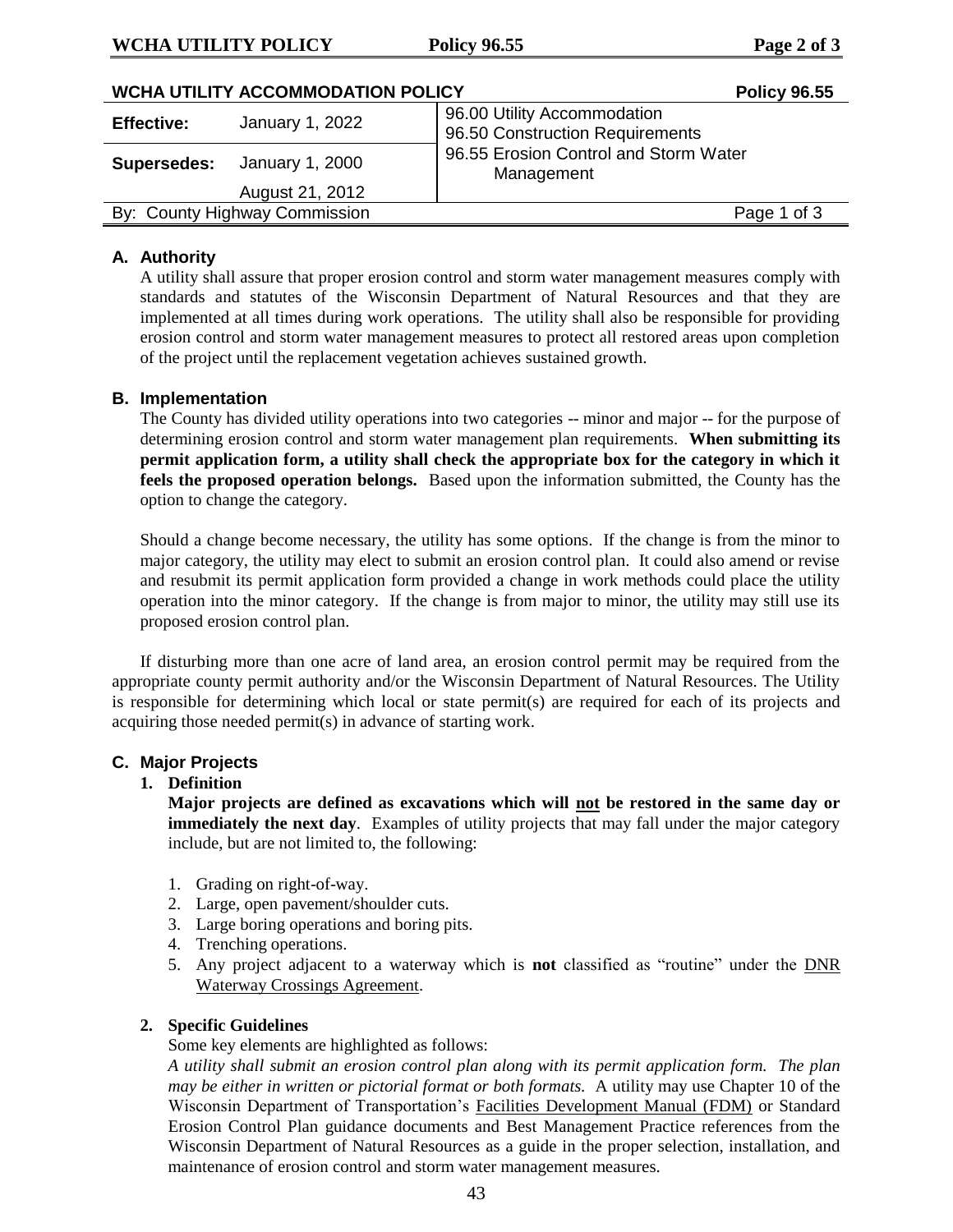## **C. Major Projects (continued)**

Drawings for some erosion control devices are also available in FDM Chapter 16. Joint County/utility field meetings may also be needed to review proposed erosion control and storm water management plans as that work pertains to the drainage of highways and the associated connected waterways of highways

*Required erosion control and storm water management measures shall be installed at the job site prior to the commencement of work.*

*After installation of the erosion control measures is completed at a site or when the temporary erosion control measures are no longer required for their intended purpose, the utility shall remove all temporary erosion control measures.* A utility should be aware that after the installation or alteration of a facility a considerable amount of time (e.g. one to three months) may lapse between restoration of the right-of-way and removal of temporary erosion control measures. The County will not consider a utility project to be "final" until the right-of-way has been restored **and** all temporary erosion control measures have been removed. Failure to remove temporary erosion control measures after restoration has been completed and vegetation has taken; shall be handled under the guidelines listed in Policy 96.07.

*After completion of construction activities and the installation of permanent erosion control and storm water management measures, the utility shall promptly notify the County which will render an inspection of the site.* The purpose of this inspection is to ensure that all permanent erosion control and storm water management measures are adequate and functioning properly.

## **D. Minor Projects**

#### **1. Definition**

The County is aware of various utility operations that disturb minor amounts of soil or, in fact, no soil. These "minor" projects shall not require a formal erosion control plan; however, a utility shall follow the guidelines listed in the next section. **Minor projects are defined as excavations which will be restored in the same day or immediately the next day.** Examples of utility projects that may fall under the minor category include, but are not limited to, the following: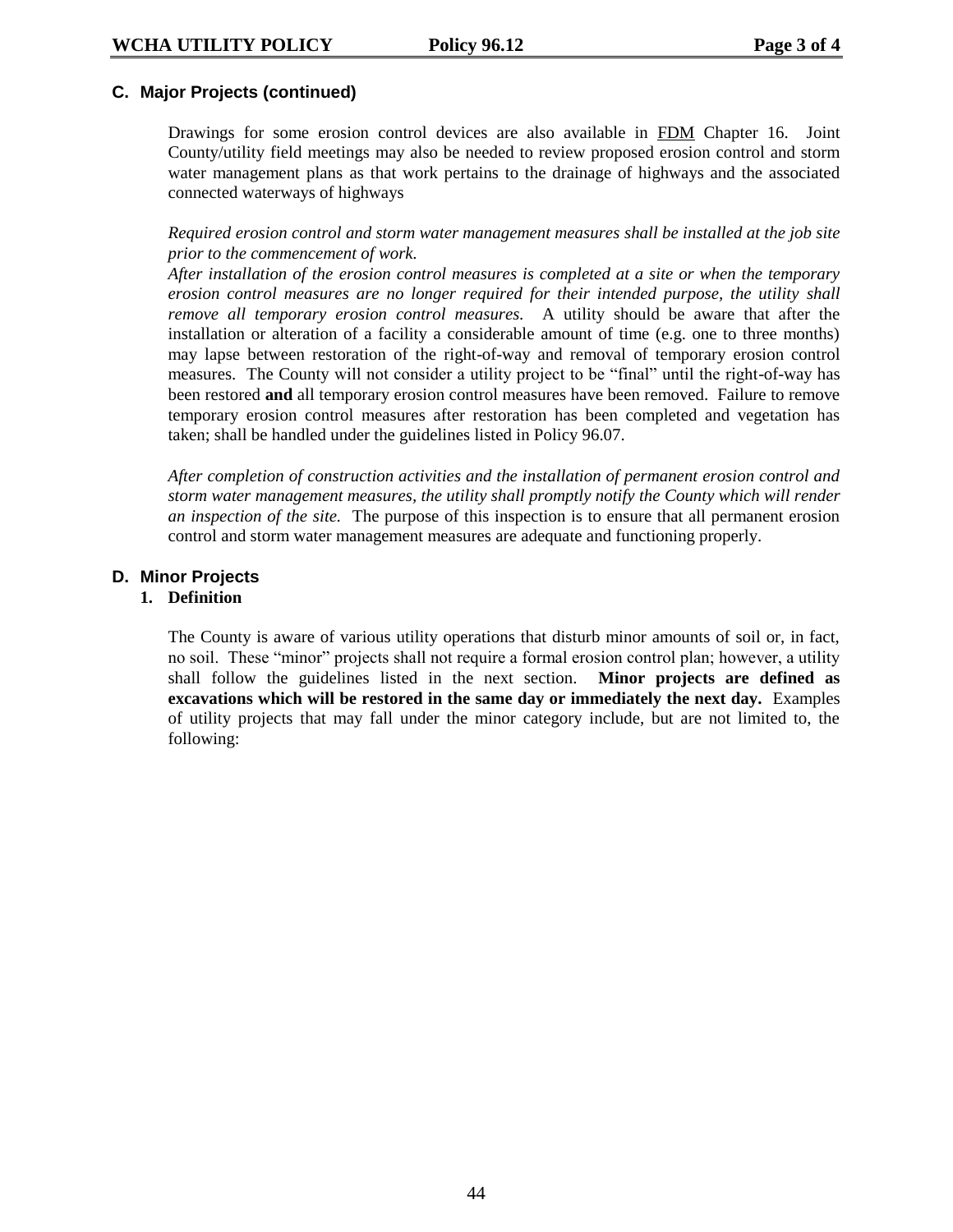## **D. Minor Projects (continued)**

## **1. Definition (continued)**

- 1. Overhead crossings. 6. Hand digging.
- 
- 
- 4. Trenching operations.
- 5. Any project adjacent to a waterway which is classified as "routine" under the DNR Waterway Crossings Agreement.

The DNR defines "routine" water crossings as common plowed-in or directional bored crossings.

## **2. Guidelines for Erosion Control**

The utility shall respond to any soil disturbance by promptly replacing the soil and topsoil and/or temporary seeding and mulching the soil. This includes repairing equipment and vehicle tracks which also may disturb soil.

Erosion control devices such as hay or straw bales and silt fence shall be present at the job site or be immediately accessible in case changing weather conditions force a utility to take immediate action to project bare or loose soil. Soil piles left overnight shall be covered or protected with silt fence, etc. to prevent possible runoff; especially when located near or adjacent to surface waterways.

- 
- 2. Pole installations 7. Small boring operations (moles  $6"$  dia).
- 3. Plowing operations. 8. Small open pavement/shoulder cuts.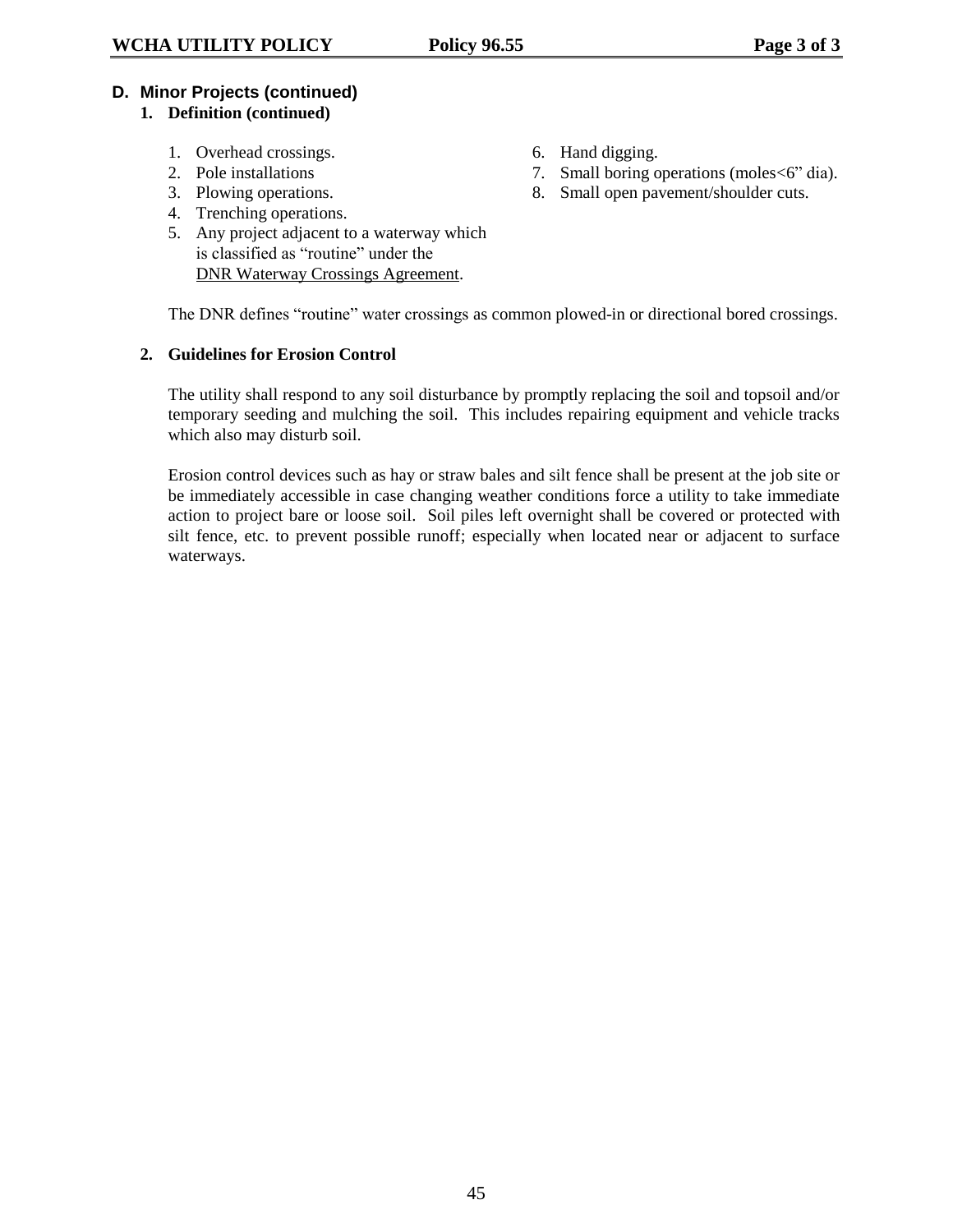| <b>WCHA UTILITY ACCOMMODATION POLICY</b> |                               |                                                            | <b>Policy 96.60</b> |
|------------------------------------------|-------------------------------|------------------------------------------------------------|---------------------|
| <b>Effective:</b>                        | January 1, 2022               | 96.00 Utility Accommodation<br>96.60 Specific Requirements |                     |
| Supersedes:                              | January 1, 2000               |                                                            |                     |
|                                          | August 21, 2012               |                                                            |                     |
|                                          | By: County Highway Commission |                                                            | Page 1 of 1         |
|                                          |                               |                                                            |                     |

The following sections, 96.61 through 96.64, cover the various specific requirements relevant to communications, electric, fluids and gases, and private utility facilities.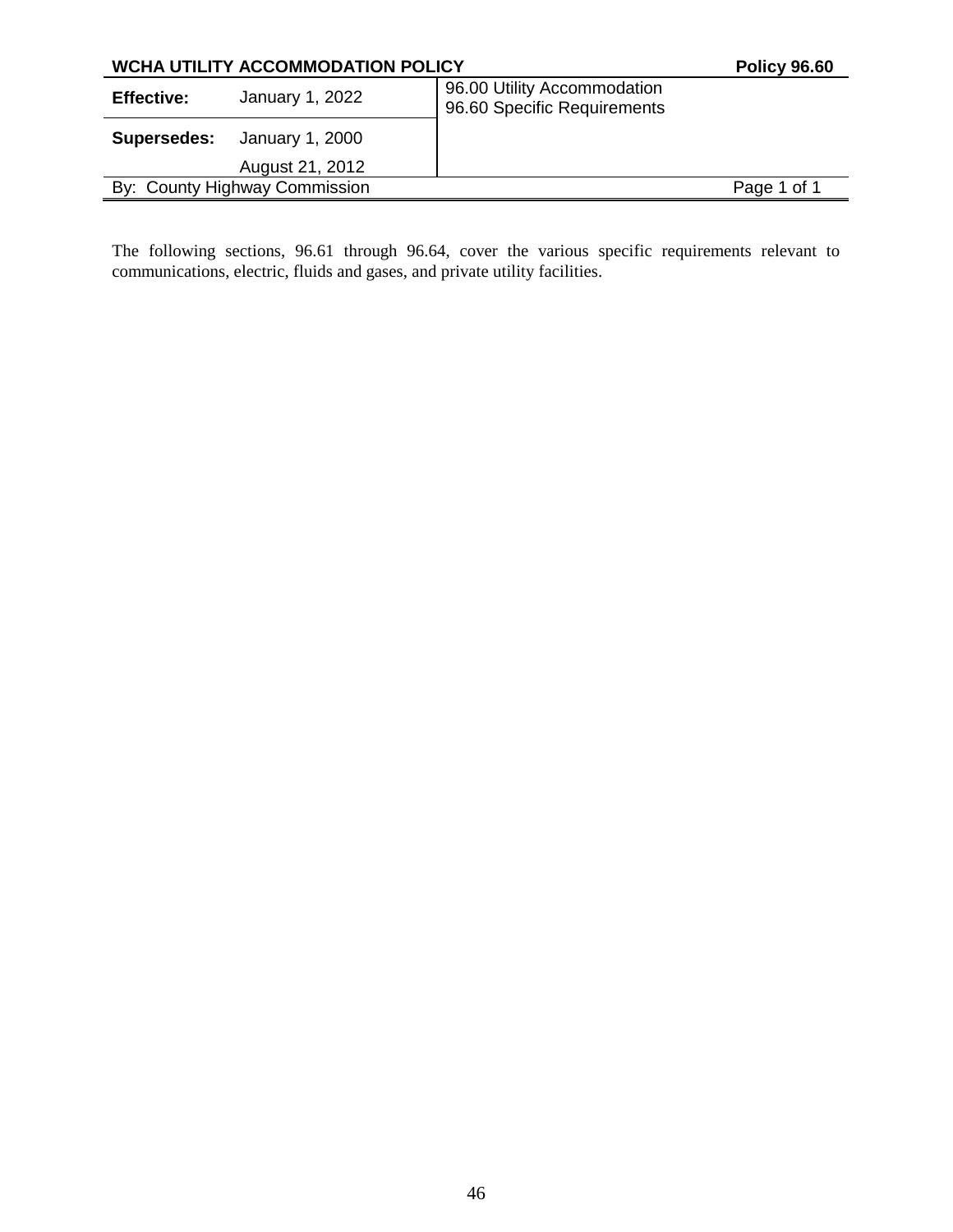## **WCHA UTILITY POLICY Policy 96.61 Page 3 of 3**

| <b>WCHA UTILITY ACCOMMODATION POLICY</b> |                 |                                                            | <b>Policy 96.61</b> |
|------------------------------------------|-----------------|------------------------------------------------------------|---------------------|
| <b>Effective:</b>                        | January 1, 2022 | 96.00 Utility Accommodation<br>96.60 Specific Requirements |                     |
| Supersedes:                              | January 1, 2000 | 96.61 Communications                                       |                     |
|                                          | August 21, 2012 |                                                            |                     |
| By: County Highway Commission            |                 |                                                            | Page 1 of 3         |

## **A. Standards**

The minimum standards for the design, construction, operation, and maintenance of communicationtype utility facilities shall be those embodied in the Wisconsin Administrative Code for each of the various utilities and phases of utility activities covered therein. When the codes, ordinances, or laws of governmental agencies having jurisdiction are more restrictive, they shall govern. When neither the Wisconsin Administrative Codes nor the local governmental regulations apply, the communication facility shall at least conform with the currently applicable National Electrical Safety Code.

Small cellular carriers are be governed by State Statute and shall participate in the Utility Accommodation Policy requirements. Specifically, locating of these structures in the right-of-way are subject to the following conditions of proof for applicability of need at any given location:

- 1. Capacity needs: the cellular network is taxed on capacity needs and the request to improve such.
- 2. Carrier is to supply a Radio Frequency Study (RF) that shows the need for the additional site(s); if requested to do so by the County.
- 3. Engineering Study:
	- a. any design parameters for communication towers must be fulfilled and submitted (tower, mount, geo-technical, foundation, etc).
	- b. If the cellular provider desires to install equipment on County (highway) facilities; then, each facility must have its design parameters for communication towers analyzed and submitted.
- 4. Carrier's broadcast responsibilities are
	- a. to identify ALL requirements for install and maintenance of a small cell, and

justify the equipment list meets UAP requirements and specifications.

## **B. Type of Construction**

For aboveground (overhead) installations, the following should be considered:

#### **1. Single Pole**

Any longitudinal installations of overhead lines within the right-of-way should utilize single pole construction.

#### **2. Joint Use**

Joint use pole construction should be used:

- a. At locations where more than one utility or type of facility is involved.
- b. When the right-of-way widths approach the minimum needed for safe operations or maintenance requirements.
- c. When separate installations require extensive removal or alterations of trees.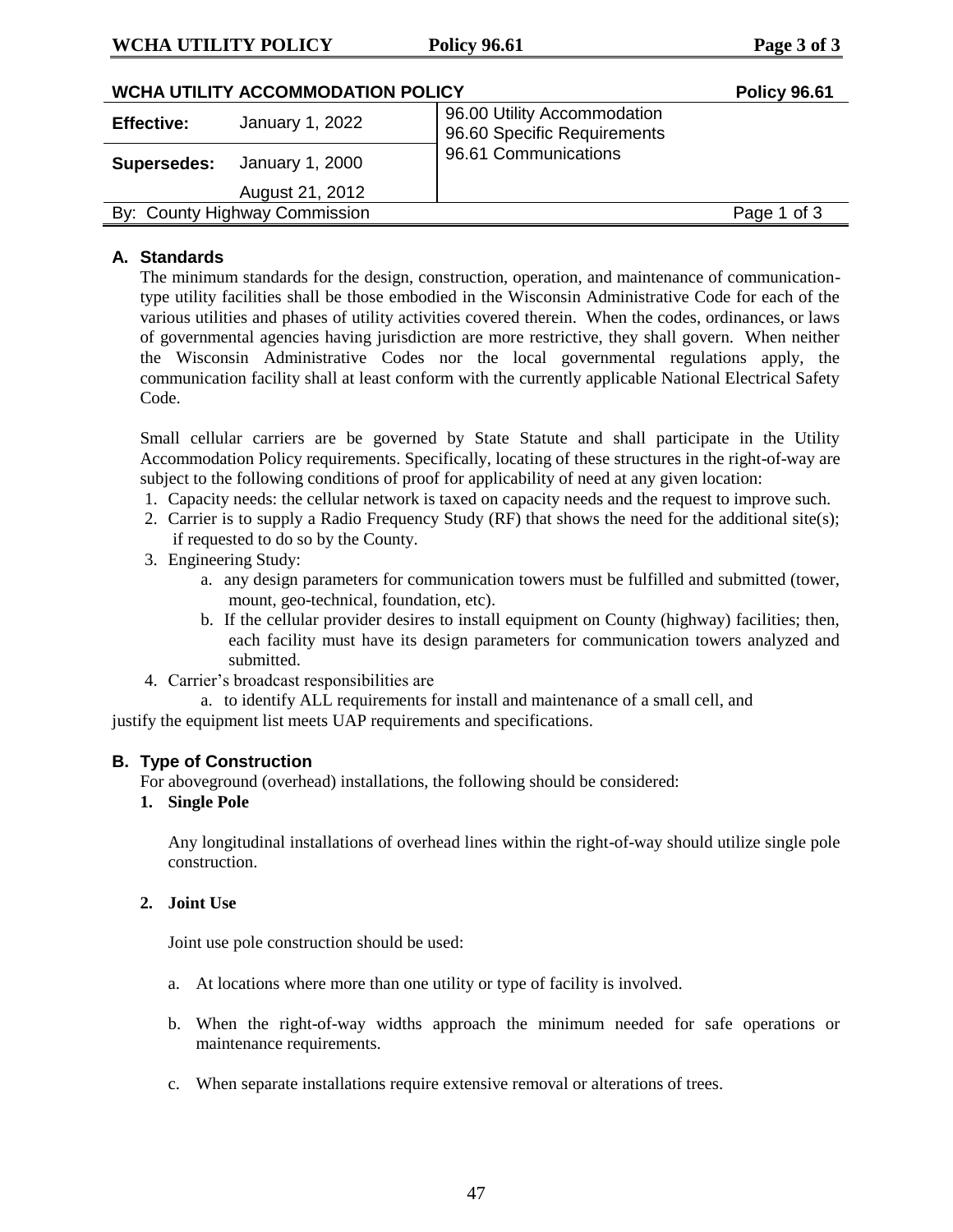#### **C. Down Guy Locations**

Guy wires to ground anchors and other supporting or bracing devices shall not be placed between a pole and traveled way where they would encroach upon the clear zone unless specifically authorized by the County utilizing breakaway technology.

#### **D. Maintenance Activities**

Certain maintenance and other type of utility activities are considered minor in nature and shall be allowed to be performed without an additional permit provided that such maintenance shall be performed in accordance with this policy. However, should any of these selected maintenance activities be performed on facilities located within freeway right-of-way or significantly impact the free flow of traffic on any other highway (closure of a travel lane, diversion of traffic, etc.), a permit shall first be obtained from the County.

#### **No additional permit is required for:**

- 1. Repair or replacement of overhead service wire.
- 2. Repair or replacement of overhead cable and terminal hardware two spans or less.
- 3. Replace pole, same location, maximum of 10 poles per 5-mile section. *Note: Once a new pole is installed, all attached facilities (electric, telephone, CATV, etc.) shall be transferred to the new pole in a timely manner. The old pole shall then be completely removed in accordance with Policy 96.54(A).*
- 4. Locate buried facilities.
- 5. Stake route for proposed buried cable.
- 6. Connect and test wiring at buried cable pedestal locations.
- 7. Crossarm, bracket, and hardware repair/replacement.
- 8. Add anchor, guy, or brace between pole and right-of-way line or no closer to traveled way than pole.
- 9. Trench a pole to maintain or increase roadside clearance.
- 10. Repair or replace overhead conductor 2 spans or less.
- 11. Line patrolling.
- 12. Inspection of manholes (includes water removal, cable tagging, and minor modifications, etc.).
- 13. Electrolysis surveys.
- 14. Test for location of underground lines.
- 15. Paint poles, towers, or crossarms.
- 16. Straighten pole, crossarm, or brace.
- 17. Test or treat existing pole.
- 18. Remove debris from overhead line.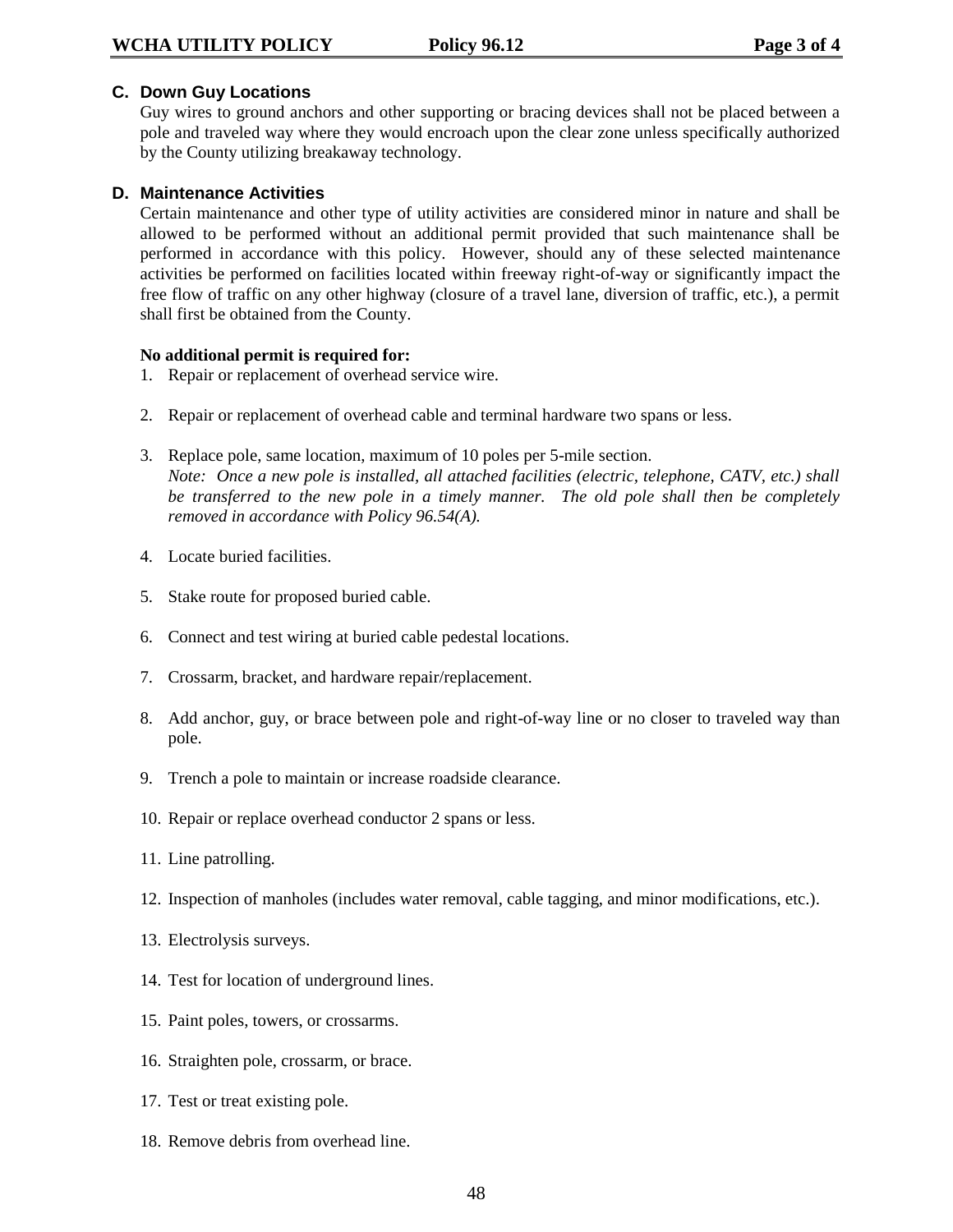- **D. Maintenance Activities (continued)**
	- 19. Repair or add grounds.
	- 20. Resag, reattach, or rearrange conductor.
	- 21. Repair cable bonding.
	- 22. Survey lines.
	- 23. Replace pole tags and signs.
	- 24. Reinforce existing pole.
	- 25. Mark location of proposed pole; proposed cable.
	- 26. Grass cutting or snow plowing.
	- 27. Trim trees or remove brush for existing line.
	- 28. Minor repair of lines (installation of buried splices, etc.)
	- 29. Sign and marker installation/replacement.
	- 30. Replace/remove line in existing duct.
	- 31. Surveying and resetting reclosures.
	- 32. Abandonment of underground facilities shall be done in accordance with 96.06(B) of this policy.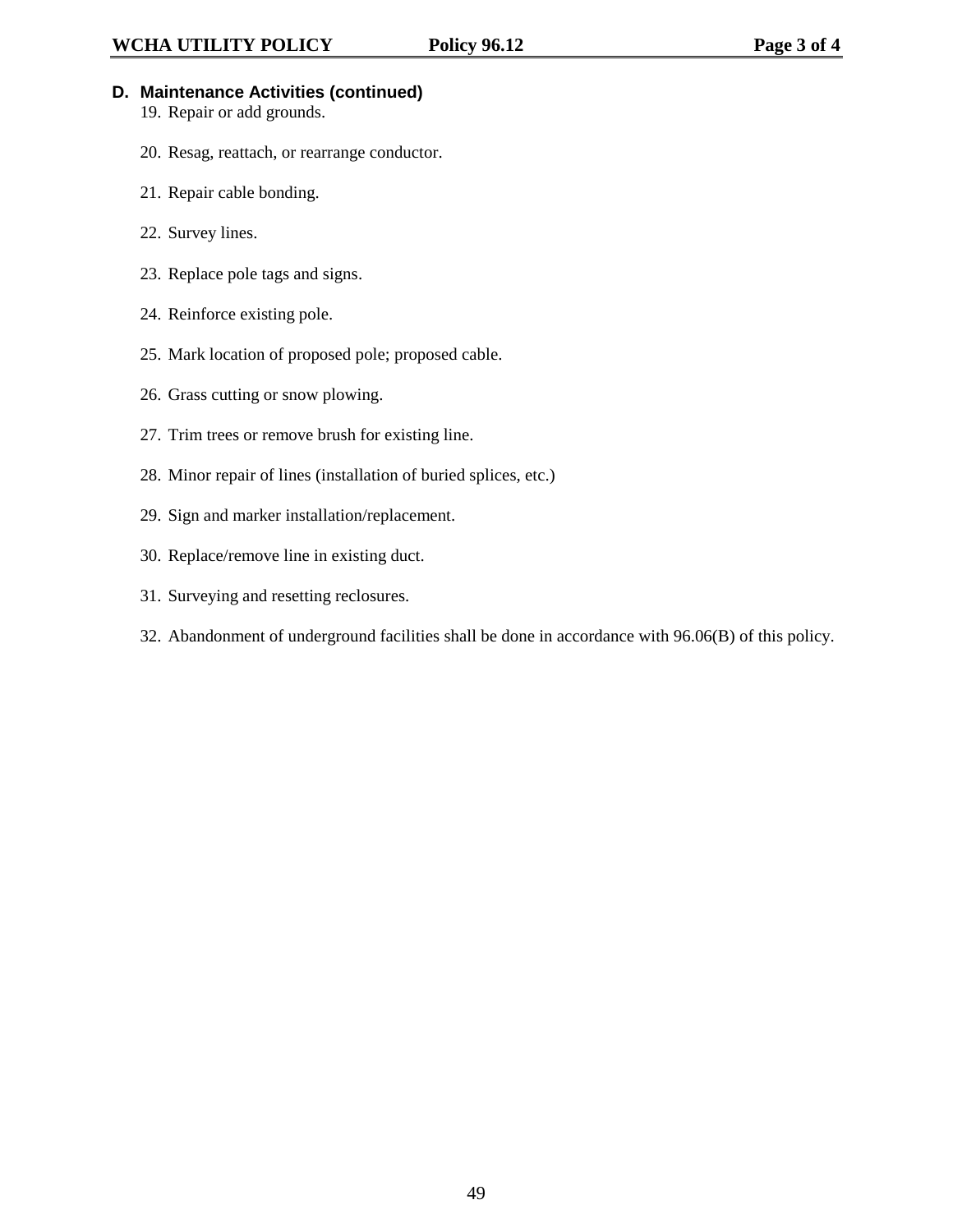| WCHA UTILITY ACCOMMODATION POLICY     | <b>Policy 96.62</b>                                        |             |
|---------------------------------------|------------------------------------------------------------|-------------|
| January 1, 2022<br><b>Effective:</b>  | 96.00 Utility Accommodation<br>96.60 Specific Requirements |             |
| January 1, 2000<br><b>Supersedes:</b> | 96.62 Electric                                             |             |
| August 21, 2012                       |                                                            |             |
| By: County Highway Commission         |                                                            | Page 1 of 3 |

## **A. Standards**

The minimum standards for the design, construction, operation, and maintenance of electric-type utility facilities shall be those embodied in the Wisconsin Administrative Code for each of the various utilities and phases of utility activities covered therein. When the codes, ordinances, or laws of governmental agencies having jurisdiction are more restrictive, they shall govern. When neither the Wisconsin Administrative Codes or the local governmental regulations apply, the electrical power facility shall at least conform with the currently applicable National Electrical Safety Code.

## **B. Additional Permit Information**

For transmission-type installations, the permit application form shall specify the proposed operating voltage or voltages.

## **C. Type of Construction**

For aboveground (overhead) installations, the following should be considered:

## **1. Single Pole**

Joint use single pole construction should be used:

- a. At locations where more than one utility or type of facility is involved.
- b. When the right-of-way widths approach the minimum needed for safe operations or maintenance requirements.
- c. When separate installations require extensive removal or alteration of trees.

#### **D. Down Guy Locations**

Guy wires to ground anchors and other supporting or bracing devices shall not be placed between a pole and the traveled way where they would encroach upon the clear zone unless specifically authorized by the County utilizing breakaway technology.

#### **E. Maintenance Activities**

Certain maintenance and other type of utility activities are considered minor in nature and shall be allowed to be performed without an additional permit same as 96.61(D). However, should any of these selected maintenance activities be performed on facilities located within freeway right-of-way (except #37) or significantly impact the free flow of traffic on any other highway (closure of a travel lane, diversion of traffic, etc.), a permit shall first be obtained from the County.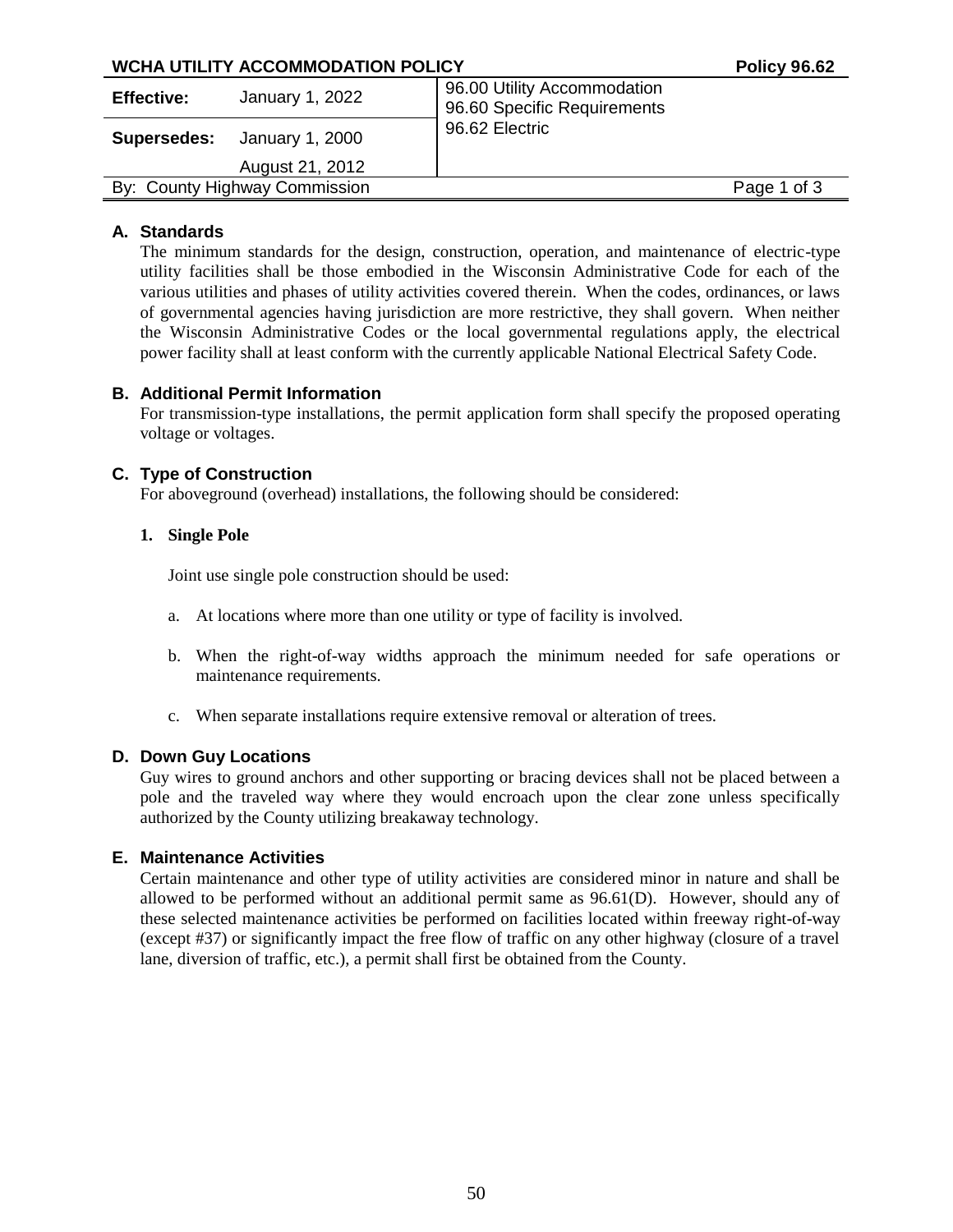## **E. Maintenance Activities (continued) No additional permit is required for:**

- 1. Switching.
- 2. Fuse replacement.
- 3. Transformer replacement.
- 4. Crossarm, bracket, and hardware repair/replacement.
- 5. Add anchor, guy, or brace between pole and right-of-way line or no closer to traveled way than pole.
- 6. Trench a pole to maintain or increase roadside clearance.
- 7. Replace pole, same location, maximum of 10 poles per 5-mile section.

*Note: Once a new pole is installed, all attached facilities (electric, telephone, CATV, etc.) shall be transferred to the new pole and the old pole removed within 60 days. The old pole shall be completely removed in accordance with Policy 96.54(A).*

- 8. Repair or replacement of overhead conductor 2 spans or less.
- 9. Line patrolling.
- 10. Manhole inspection (includes water removal, cable tagging, minor modifications, etc.).
- 11. Electrolysis surveys.
- 12. Test for location of underground lines.
- 13. Paint poles, towers, or crossarms.
- 14. Straighten pole, crossarm, or brace.
- 15. Test or treat existing pole.
- 16. Clean insulators.
- 17. Remove debris from overhead line.
- 18. Repair or add grounds.
- 10. Resag, reattach, or rearrange conductor.
- 20. Sample or test insulating oil.
- 21. Repair cable bonding.
- 22. Install or remove transformer or regulator.
- 23. Survey lines.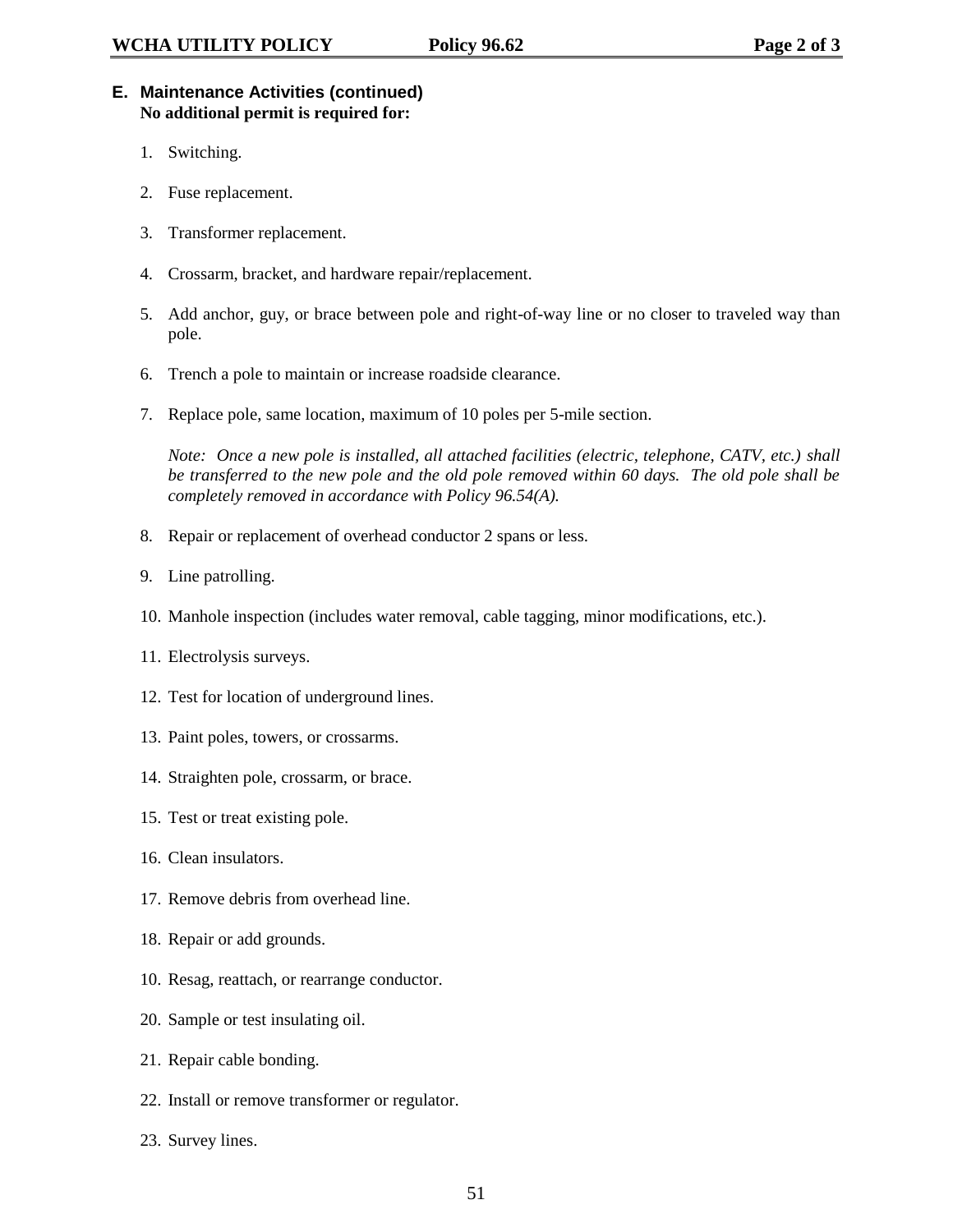## **E. Maintenance Activities (continued)**

- 24. Replace outdoor lighting bulbs and cleaning glass.
- 25. Repair or replace outdoor lighting control.
- 26. Reset time clock or control switch.
- 27. Replace pole tags or signs.
- 28. Reinforce existing pole.
- 29. Mark location of proposed pole/proposed cable.
- 30. Grass cutting or snow plowing
- 31. Trim trees or remove brush for existing line.
- 32. Sign and marker installation/replacement.
- 33. Minor repair of lines (splice, etc.).
- 34. Replace/remove line in existing duct.
- 35. Repair or replace overhead service.
- 36. Reading service meters (access from expressway or free shoulders is allowed during non-peak rush hours only).
- 37. Locate buried facilities.
- 38. Surveying and resetting reclosures.
- 39. Abandonment of underground facility shall be performed in accordance with 96.06(B) of this policy.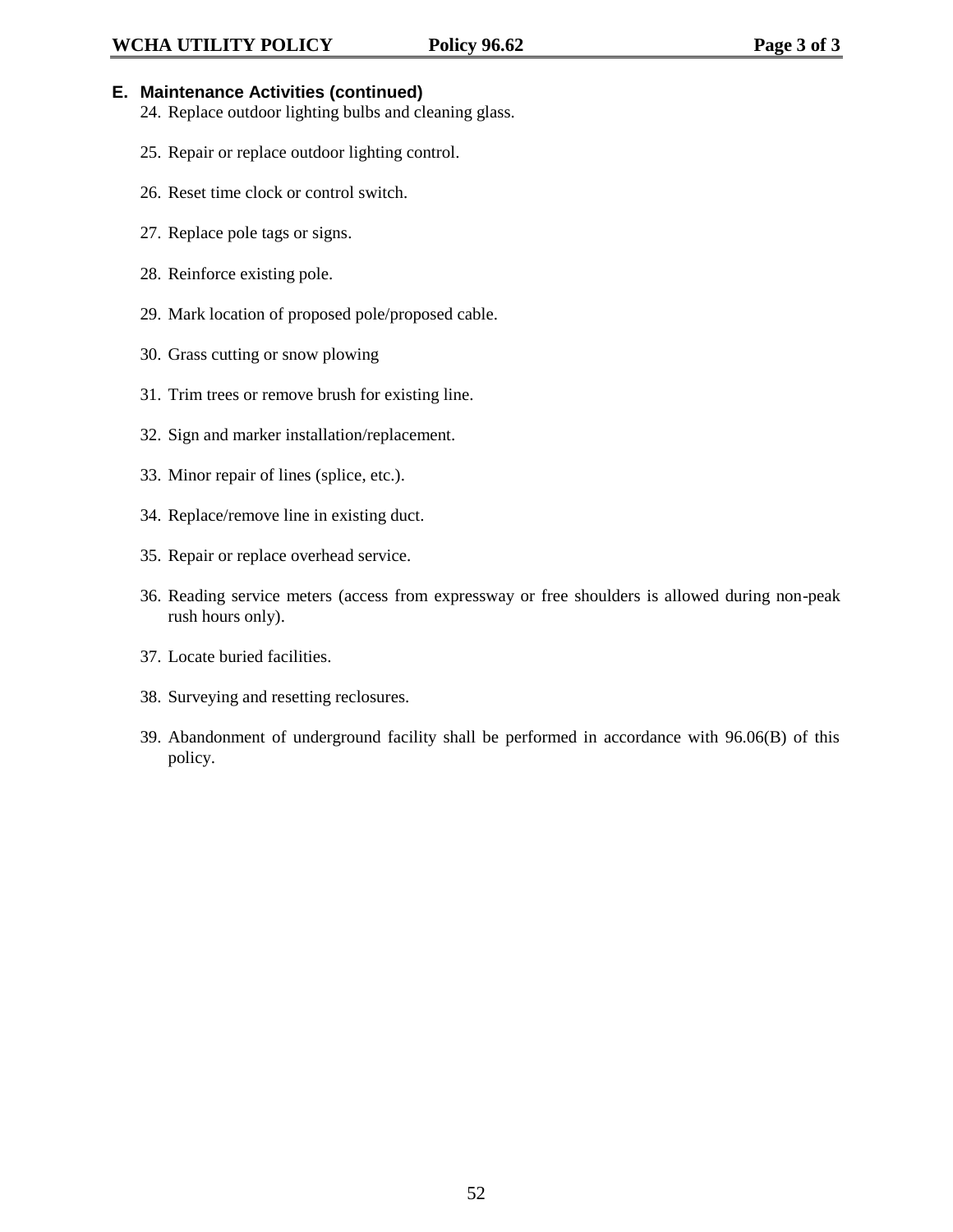| <b>COUNTY UTILITY ACCOMMODATION POLICY</b> |                                    |                                                            | <b>Policy 96.63</b> |
|--------------------------------------------|------------------------------------|------------------------------------------------------------|---------------------|
| <b>Effective:</b>                          | January 1, 2022                    | 96.00 Utility Accommodation<br>96.60 Specific Requirements |                     |
|                                            | <b>Supersedes:</b> January 1, 2000 | 96.63 Fluids and Gases                                     |                     |
|                                            | August 21, 2012                    |                                                            |                     |
| By: County Highway Commission              |                                    |                                                            | Page 1 of 3         |
|                                            |                                    |                                                            |                     |

## **A. Standards**

The minimum standards for the design, construction, operation, and maintenance of fluid- and gastype utility facilities shall be those embodied in the Wisconsin Administrative Code for each of the various utilities and phases of utility activities covered therein. When the codes, ordinances, or laws of governmental agencies having jurisdiction are more restrictive, they shall govern.

In addition to the Wisconsin Administrative Codes and local governmental regulations, the utility installations shall at least meet the following requirements:

- 1. Water lines shall conform with the currently applicable specifications of the American Water Works Association and the Wisconsin Underground Contractors Association's Standard Specifications for Water and Sewer Construction in Wisconsin; most recent version and addendums.
- 2. Pressure pipelines shall conform with the currently applicable requirements of Title 49, Code of Federal Regulations of the Office of Pipeline Safety.
- 3. Liquid petroleum pipelines shall conform with the currently applicable recommended practice of the American Petroleum Institute for pipeline crossings under railroads and highways.
- 4. Sanitary and storm sewers shall conform with the currently applicable specifications of the Wisconsin Underground Contractors Association's Standard Specifications for Water and Sewer Construction; most recent version.

## **B. Irrigation and Drainage Pipes, Ditches, and Canals**

Irrigation and drainage facilities installed across the right-of-way generally shall be designed and constructed in accordance with the Wisconsin Department of Transportation's specifications as shown in Chapter 16, Standard Detail Drawings, of the Facilities Development Manual. Appurtenances which would constitute a hazard to traffic shall not be permitted within the clear zone and should be located outside of the right-of-way. Where ditch rider roads are adjacent to ditches or canals that cross the highway, consideration shall be given to safety, traffic, operations, and economic features when providing for the continuity of such roads.

## **C. Requirements for Appurtenances**

Vent standpipes are not required for casings but when used, the vent shall be located and constructed to not interfere with maintenance of the highway nor be concealed by vegetation. These pipes should stand near a fence or the right-of-way line.

If drains are provided for casings, tunnels, or galleries enclosing carriers of liquids, liquefied gases, or heavy gases, they shall not outfall into highway ditches or natural water courses.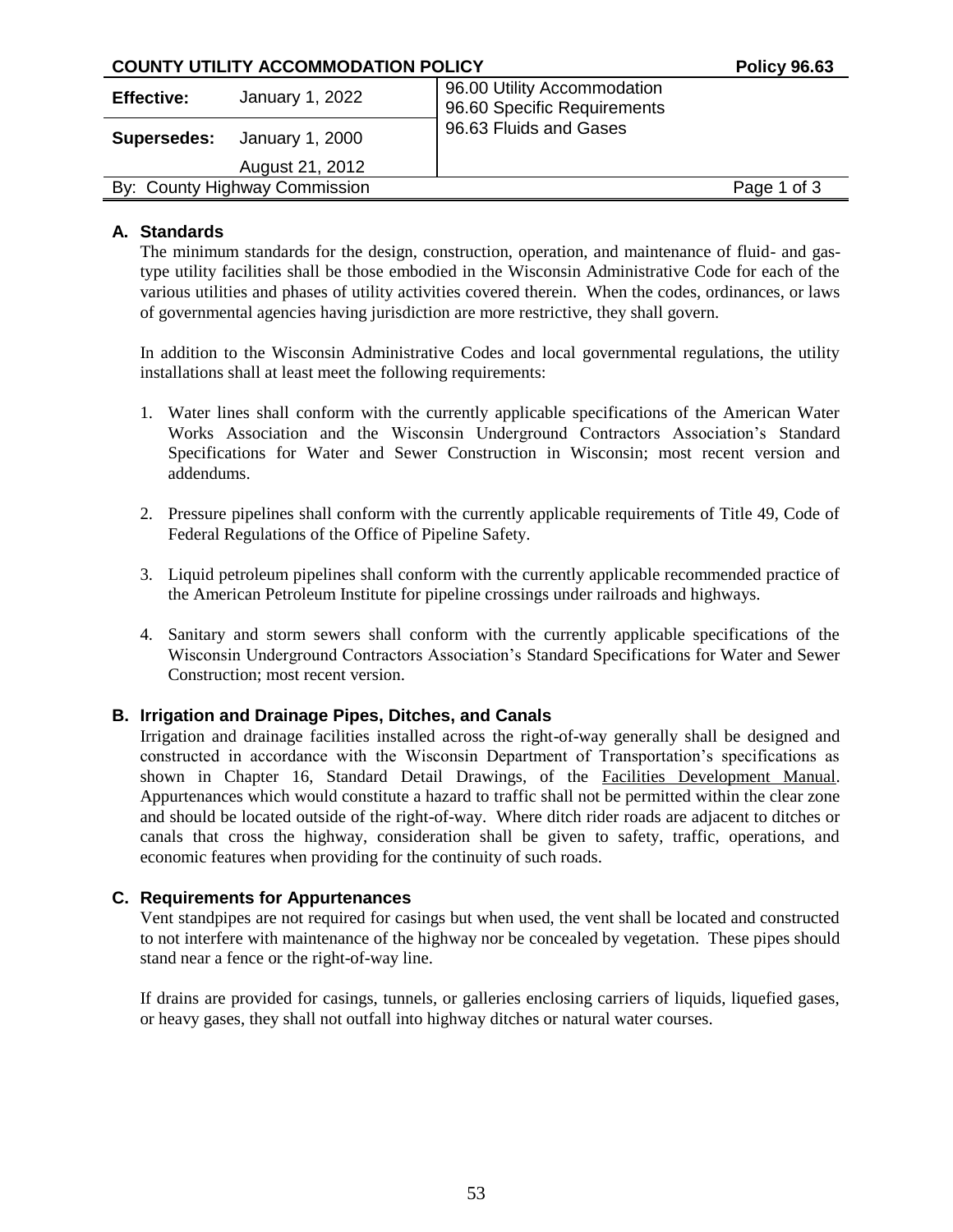## **D. Special Treatment of Pipelines**

#### **1. General Policy**

Special treatment of pipelines beneath highways, including interstates and other freeways and including any median, should not be required provided the pipe would be installed by jacking and/or dry boring the carrier pipe to an essentially snug fit.

## **2. Special Treatment**

The County shall require special treatment such as casing, cathodic protection, thickened wall carrier pipe, coating and wrapping, concrete sleeves, or caps of particular pipe crossings if, in the determination of the County, such installation shall be more protective of the highway or of the safety and convenience of the traveling public. Some examples of locations where special treatment may be required include, but are not limited to, the following:

- a. Locations where a pipeline (whether crossing or a portion of pipe paralleling the highway) would pass in close proximity to a sub-structural part of a highway structure. This refers to pipes underground and not to pipes suspended on a highway structure, the latter of which should not require special treatment.
- b. Locations where a pipeline would pass beneath the slope wall below a highway structure.
- c. Locations where restraints inhibit a pipe from being placed or remaining at the depth required by code.
- d. Locations where the ground conditions are known to be particularly unstable.
- e. Locations where restraints inhibit a water pipe from being placed or remaining below the frost line.

#### **E. Attachments to Structures**

Pipelines that will be attached to a highway structure shall not exceed a maximum internal pressure of 150 PSIG. Pipelines carrying pressures in excess of 150 PSIG shall be considered only if no other alternative location of the structure is feasible.

#### **F. Maintenance Activities**

Certain maintenance and other types of utility activities are considered minor in nature and shall be allowed to be performed without an additional permit. However, should any of these selected maintenance activities be performed on facilities located within freeway right-of-way or significantly impact the free flow of traffic on any other highway (closure of a travel lane, diversion of traffic, etc.), a permit shall first be obtained from the County.

#### **No additional permit required for:**

- 1. Leak surveys (vehicle or walk patrol), line patrolling.
- 2. Pressure surveys (gauge check or setting of charts).
- 3. Odorant checks.
- 4. Regulator maintenance (change out, lockup check, spring change, etc.).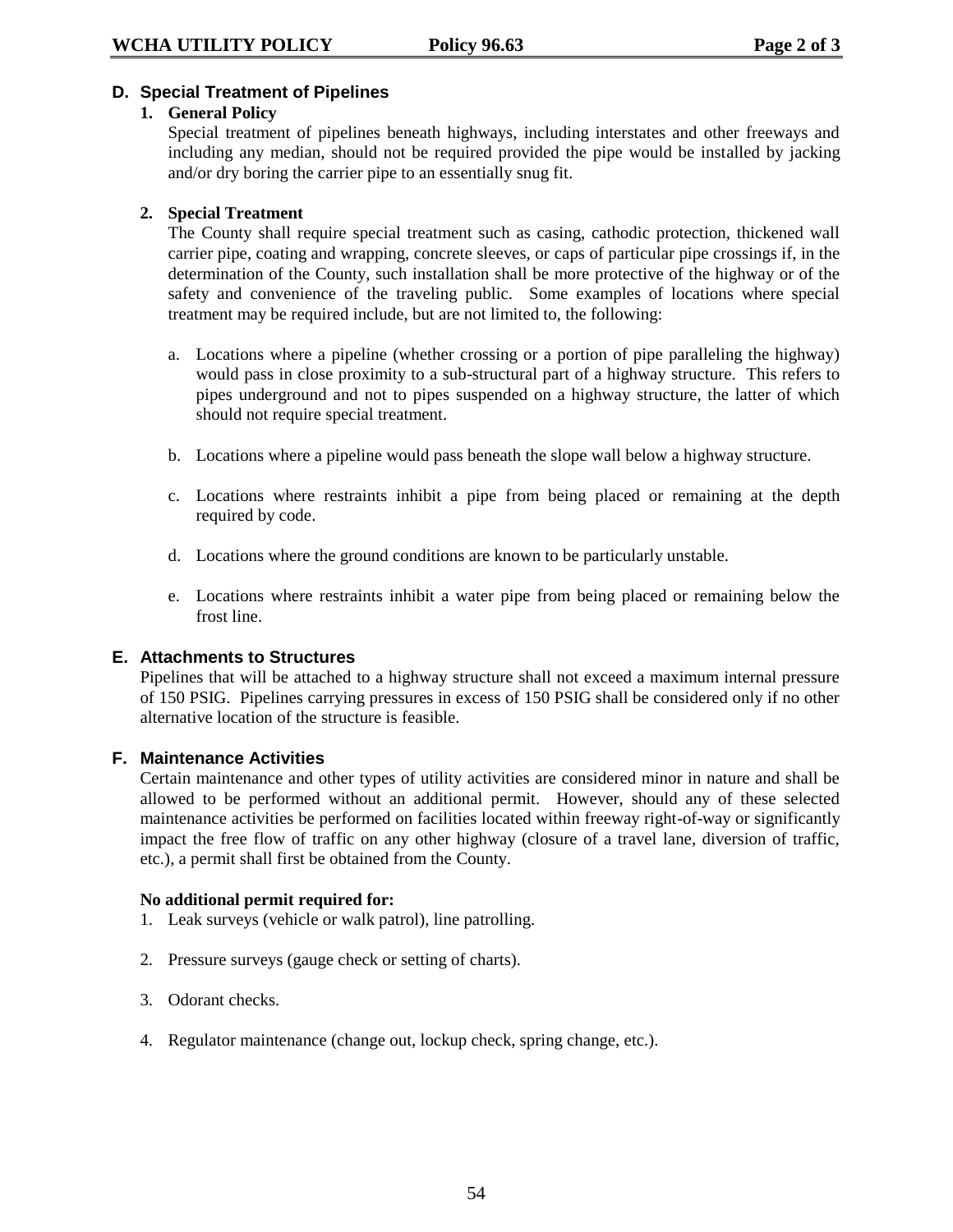## **F. Maintenance Activities (continued)**

- 5. Valve maintenance (activation check, grease, replacement, etc.).
- 6. Line purging.
- 7. Exposed line survey and maintenance (on bridges, exposed valve assembly, etc.).
- 8. Line locates and facility marking.
- 9. Up rating pressure of main (monitoring).
- 10. Abandonment of underground facilities in place shall comply with 96.06(B) of this policy.
- 11. Pit (vault) maintenance (water removal, painting, minor modifications).
- 12. Minor cutouts and repair of lines (installation of clamps, welds, etc.).
- 13. Cathodic protection checks and related repair.
- 14. Sign and marker installation/replacement.
- 15. Relief vent line inspections.
- 16. Maintenance and repair of telemetering equipment.
- 17. Land surveying.
- 18. Painting aboveground facilities.
- 19. Grass cutting or snow plowing.
- 20. Trim trees or remove brush for existing line.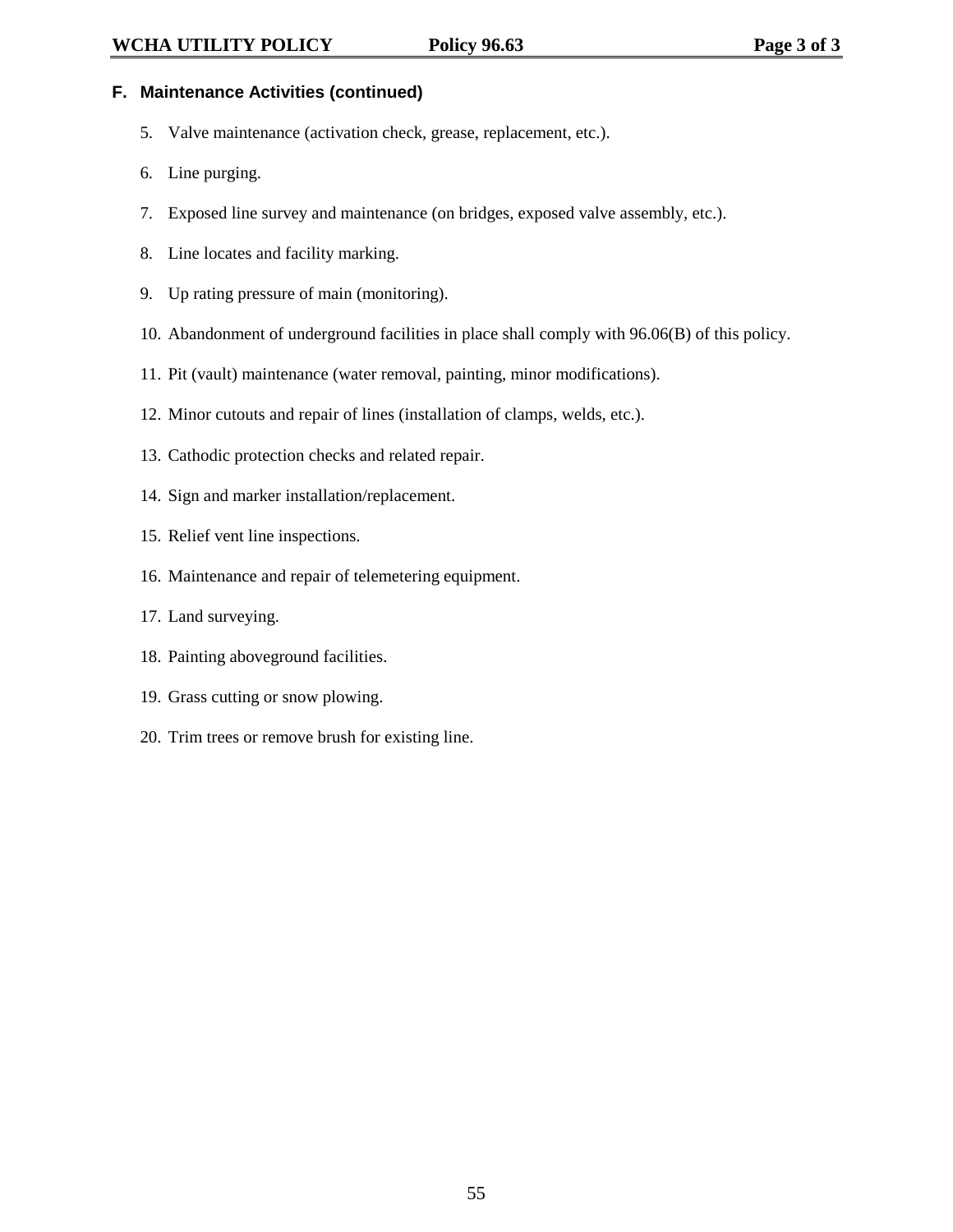| <b>WCHA UTILITY ACCOMMODATION POLICY</b> |                               |                                                            | <b>Policy 96.64</b> |
|------------------------------------------|-------------------------------|------------------------------------------------------------|---------------------|
| <b>Effective:</b>                        | January 1, 2022               | 96.00 Utility Accommodation<br>96.60 Specific Requirements |                     |
| Supersedes:                              | January 1, 2000               | 96.64 Private Utility Facilities                           |                     |
|                                          | August 21, 2012               |                                                            |                     |
|                                          | By: County Highway Commission |                                                            | Page 1 of 1         |

## **A. General**

Private utility-type facilities may be allowed to cross County highways and are not subject to approval by the Federal Administration (FHWA).

All private utility facilities shall follow the requirements of the Policy and shall be designed, constructed, operated, and maintained as described in the specific policies for communications, electric, fluid or gas lines, whichever more closely resembles the facility.

## **B. Occupation Fees**

Private utility installations may be assessed a fee by the County for right-of-way crossing or occupation. The fee for each installation shall be determined on a county by county basis and may be based upon, but not limited to, the following:

- 1. The value of the facility.
- 2. Complexity of the installation.
- 3. County review time.
- 4. Comparison with the value of private easements adjacent to the proposed location.
- 5. Comparison with fee schedules for other similar utility installations in Wisconsin and across the nation.

## **C. Additional Requirements**

Based upon the proposed private utility installation's potential for damage to the highway, adjacent right-of-way, or the environment, the County may require the following to be submitted with a permit application form:

- 1. Evidence of commercial general liability, workers compensation and employer's liability, and commercial motor vehicle liability insurance.
- 2. A certificate of insurance which names the County as an additional insured.
- 3. Approval from the Department of Natural Resources that the project will have no significant impact upon the environment.